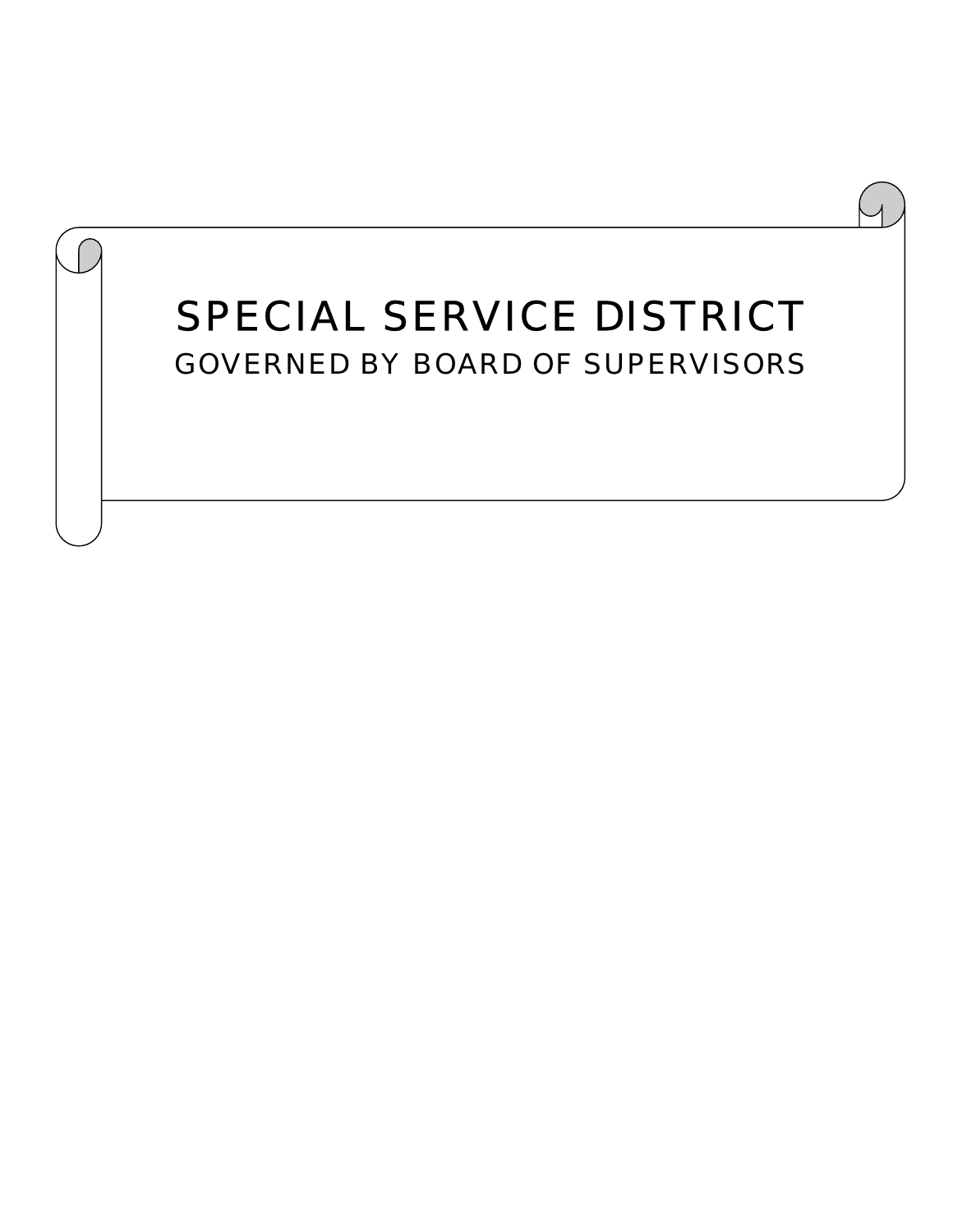### **DISTRICT BUDGET FORM SCHEDULE 13 GOVERNING BOARD: BOARD OF SUPERVISORS**

#### **COUNTY OF EL DORADO STATE OF CALIFORNIA SUMMARY OF SPECIAL DISTRICT BUDGETS FOR FISCAL YEAR 2005-2006**

|                                               |                   |                                                                     | <b>AVAILABLE FINANCING</b>                                 |                                                                             |                                        | <b>FINANCING REQUIREMENTS</b>                       |                                                                                          |                                  |  |
|-----------------------------------------------|-------------------|---------------------------------------------------------------------|------------------------------------------------------------|-----------------------------------------------------------------------------|----------------------------------------|-----------------------------------------------------|------------------------------------------------------------------------------------------|----------------------------------|--|
| <b>DISTRICT AND FUND</b>                      |                   | <b>Fund Balance</b><br>Unreserved/<br>Undesignated<br>June 30, 2005 | <b>Cancellation</b><br>of Prior<br>Year<br><b>Reserves</b> | <b>Estimated</b><br><b>Additional</b><br><b>Financing</b><br><b>Sources</b> | Total<br>Available<br><b>Financing</b> | <b>Estimated</b><br><b>Financing</b><br><b>Uses</b> | <b>Provisions for</b><br>Reserves and/<br>or Designations Requirements<br>(new or incr.) | <b>Total</b><br><b>Financing</b> |  |
| (1)                                           |                   | (2)                                                                 | (3)                                                        | (4)                                                                         | (5)                                    | (6)                                                 | (7)                                                                                      | (8)                              |  |
| <b>County Service Area #2</b>                 | 12-152            | 37,242                                                              |                                                            | 81,728                                                                      | 118,970                                | 118,970                                             |                                                                                          | 118,970                          |  |
| <b>County Service Area #3</b>                 | 12-153            | 1,289,149                                                           |                                                            | 4,856,584                                                                   | 6,145,733                              | 6,145,733                                           |                                                                                          | 6,145,733                        |  |
| <b>County Service Area #5</b>                 | 12-155            | 298,371                                                             |                                                            | 24,750                                                                      | 323,121                                | 323,121                                             |                                                                                          | 323,121                          |  |
| <b>County Service Area #7</b>                 | 12-157            | 2,390,621                                                           |                                                            | 8,549,796                                                                   | 10,940,417                             | 10,940,417                                          |                                                                                          | 10,940,417                       |  |
| <b>County Service Area #9</b>                 | 12-159            | 2,617,768                                                           |                                                            | 907,702                                                                     | 3,525,470                              | 3,338,545                                           | 186,925                                                                                  | 3,525,470                        |  |
| <b>County Service Area #10</b>                | 12-160            | 3,475,201                                                           | 3,395                                                      | 4,395,460                                                                   | 7,874,056                              | 7,874,056                                           |                                                                                          | 7,874,056                        |  |
| <b>Air Quality Control District</b>           | 12-161            | 1,077,210                                                           |                                                            | 1,414,184                                                                   | 2,491,394                              | 2,491,394                                           |                                                                                          | 2,491,394                        |  |
| <b>County Water Agency</b>                    | 12-172            | 1,711,846                                                           |                                                            | 1,929,678                                                                   | 3,641,524                              | 3,634,648                                           | 6,876                                                                                    | 3,641,524                        |  |
| <b>EDC Development Projects</b>               | 12-174            | 0                                                                   |                                                            | 100,000                                                                     | 100,000                                | 100,000                                             |                                                                                          | 100,000                          |  |
| <b>IHSS Public Authority</b>                  | 12-175            | 0                                                                   |                                                            | 1,030,020                                                                   | 1,030,020                              | 1,030,020                                           |                                                                                          | 1,030,020                        |  |
| <b>EDC Public Housing</b><br><b>Authority</b> | 12-176            | 0                                                                   |                                                            | 3,407,147                                                                   | 3,407,147                              | 3,407,147                                           |                                                                                          | 3,407,147                        |  |
| <b>Bond Authority</b>                         | 14-210/<br>15-250 | 74,774                                                              |                                                            | 2,134,328                                                                   | 2,209,101                              | 2,209,101                                           |                                                                                          | 2,209,101                        |  |
|                                               |                   | 12,972,182                                                          | 3,395                                                      | 28,831,377                                                                  | 41,806,954                             | 41,613,153                                          | 193,801                                                                                  | 41,806,954                       |  |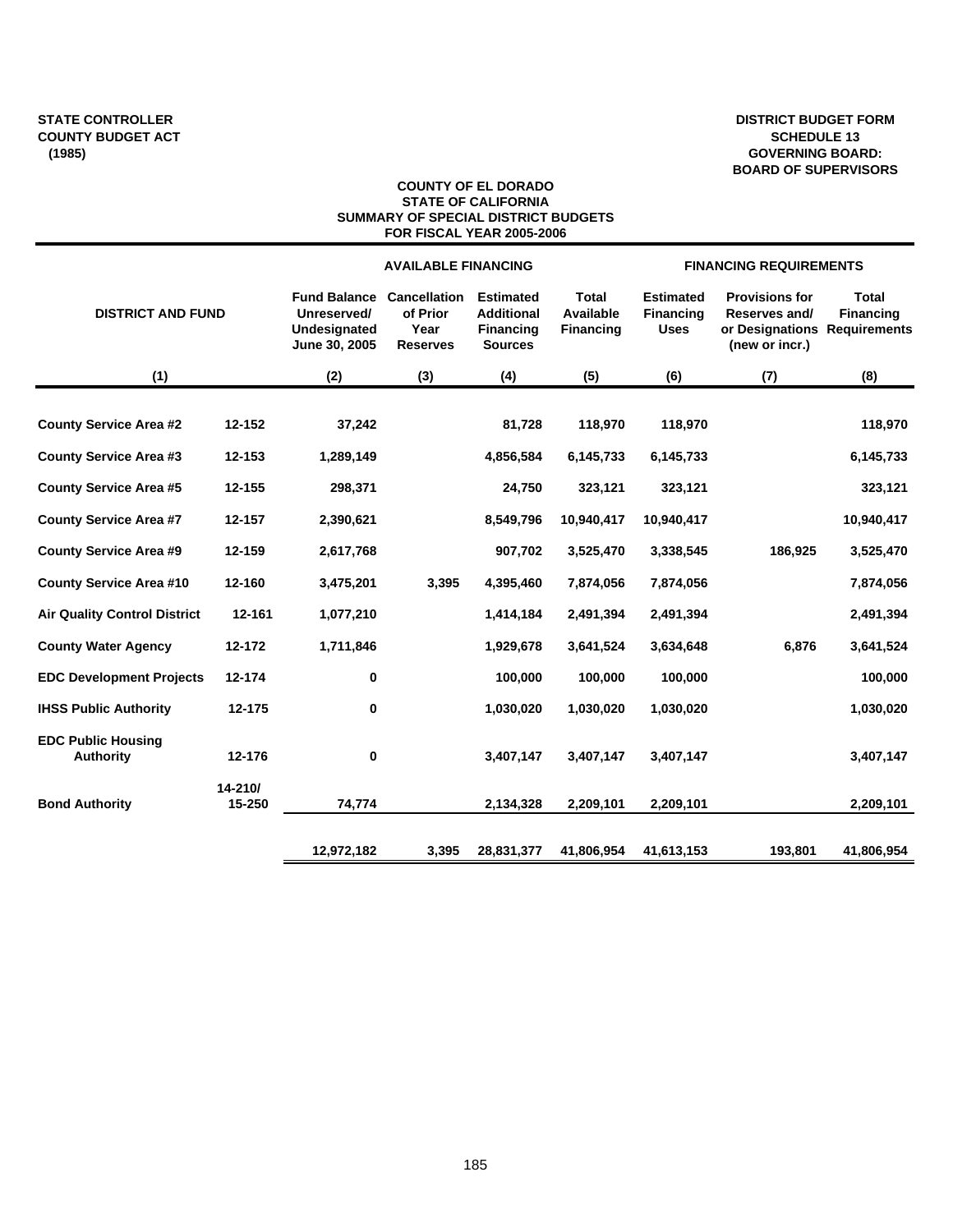### **STATE CONTROLLER COUNTY BUDGET ACT (1985)**

**DISTRICT BUDGET FORM SCHEDULE 13A GOVERNING BOARD: BOARD OF SUPERVISORS**

### **COUNTY OF EL DORADO STATE OF CALIFORNIA SUMMARY OF SPECIAL DISTRICT BUDGETS FOR FISCAL YEAR 2005-2006**

| <b>Description</b>                  | Appropriation<br>Limit                                       | <b>Appropriation Subject</b><br><b>To Limit</b> |
|-------------------------------------|--------------------------------------------------------------|-------------------------------------------------|
|                                     |                                                              |                                                 |
| <b>County Service Area #2</b>       | <b>Adopted as part of County Limit</b>                       | See Schedule 1                                  |
| <b>County Service Area #3</b>       | <b>EXEMPT BY STATUTE</b>                                     | <b>EXEMPT BY STATUTE</b>                        |
| <b>County Service Area #5</b>       | <b>EXEMPT BY STATUTE</b>                                     | <b>EXEMPT BY STATUTE</b>                        |
| <b>County Service Area #7</b>       | <b>Adopted as part of County Limit</b>                       | See Schedule 1                                  |
| <b>County Service Area #9</b>       | <b>Adopted as part of County Limit</b>                       | See Schedule 1                                  |
| <b>County Service Area #10</b>      | <b>EXEMPT BY STATUTE</b>                                     | <b>EXEMPT BY STATUTE</b>                        |
| <b>Air Quality Control District</b> | <b>EXEMPT BY STATUTE</b>                                     | <b>EXEMPT BY STATUTE</b>                        |
| <b>County Water Agency</b>          | <b>EXEMPT BY STATUTE</b>                                     | <b>EXEMPT BY STATUTE</b>                        |
| <b>EDC Development Projects</b>     | <b>EXEMPT BY STATUTE</b>                                     | <b>EXEMPT BY STATUTE</b>                        |
| <b>IHSS Public Authority</b>        | <b>Adopted as part of County Limit</b>                       | See Schedule 1                                  |
|                                     | EDC Public Housing Authority Adopted as part of County Limit | See Schedule 1                                  |
| <b>Bond Authority</b>               | <b>EXEMPT BY STATUTE</b>                                     | <b>EXEMPT BY STATUTE</b>                        |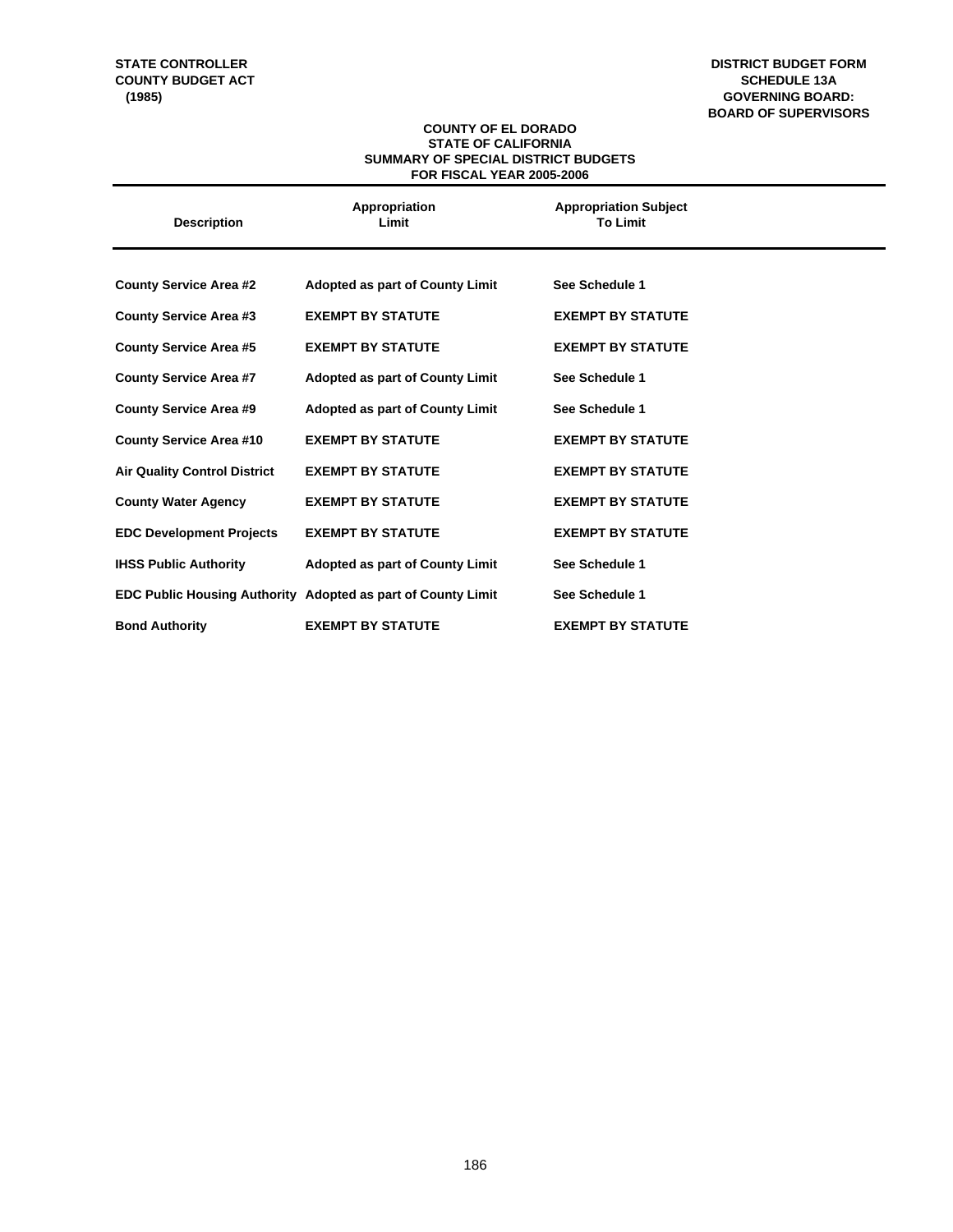#### **COUNTY OF EL DORADO STATE OF CALIFORNIA SPECIAL DISTRICT ANALYSIS OF FUND BALANCE UNRESERVED/UNDESIGNATED AS OF JUNE 30, 2005**

| <b>District</b>                     | <b>Fund Balance</b><br>as of<br>June 30, 2005 | <b>Encumbrances</b> | General<br>& Other<br><b>Reserves</b> | <b>Designations</b> | <b>Fund Balance</b><br>Unreserved/<br>Undesignated<br>June 30, 2005 | <b>Fund</b>       |
|-------------------------------------|-----------------------------------------------|---------------------|---------------------------------------|---------------------|---------------------------------------------------------------------|-------------------|
| (1)                                 | (2)                                           | (3)                 | (4)                                   | (5)                 | (6)                                                                 | (7)               |
| <b>County Service Area #2</b>       | 37,242                                        | 0                   | 0                                     |                     | 37,242                                                              | 12-152            |
| <b>County Service Area #3</b>       | 1,320,869                                     | 31,620              | 100                                   |                     | 1,289,149                                                           | 12-153            |
| <b>County Service Area #5</b>       | 298,371                                       | 0                   | 0                                     |                     | 298,371                                                             | 12-155            |
| <b>County Service Area #7</b>       | 2,390,681                                     | 35                  | 25                                    |                     | 2,390,621                                                           | 12-157            |
| <b>County Service Area #9</b>       | 3,411,100                                     | 48,834              | 81,951                                | 662,547             | 2,617,768                                                           | 12-159            |
| <b>County Service Area #10</b>      | 3,543,358                                     | 64,642              | 3,515                                 |                     | 3,475,201                                                           | 12-160            |
| <b>Air Quality Control District</b> | 1,081,200                                     | 3,990               | 0                                     |                     | 1,077,210                                                           | 12-161            |
| <b>County Water Agency</b>          | 2,503,027                                     | 540,881             | 250,300                               |                     | 1,711,846                                                           | 12-172            |
| <b>EDC Development Projects</b>     | 0                                             | 0                   | 0                                     |                     | 0                                                                   | 12-174            |
| <b>IHSS Public Authority</b>        | 0                                             | 0                   | 0                                     |                     | 0                                                                   | 12-175            |
| <b>EDC Public Housing Authority</b> | 0                                             | 0                   | 0                                     |                     | 0                                                                   | 12-176            |
| <b>Bond Authority</b>               | 2,176,295                                     | 0                   | 2,101,521                             |                     | 74,774                                                              | 14-210/<br>15-250 |
|                                     | 16,762,144                                    | 690,004             | 2,437,412                             | 662,547             | 12,972,182                                                          |                   |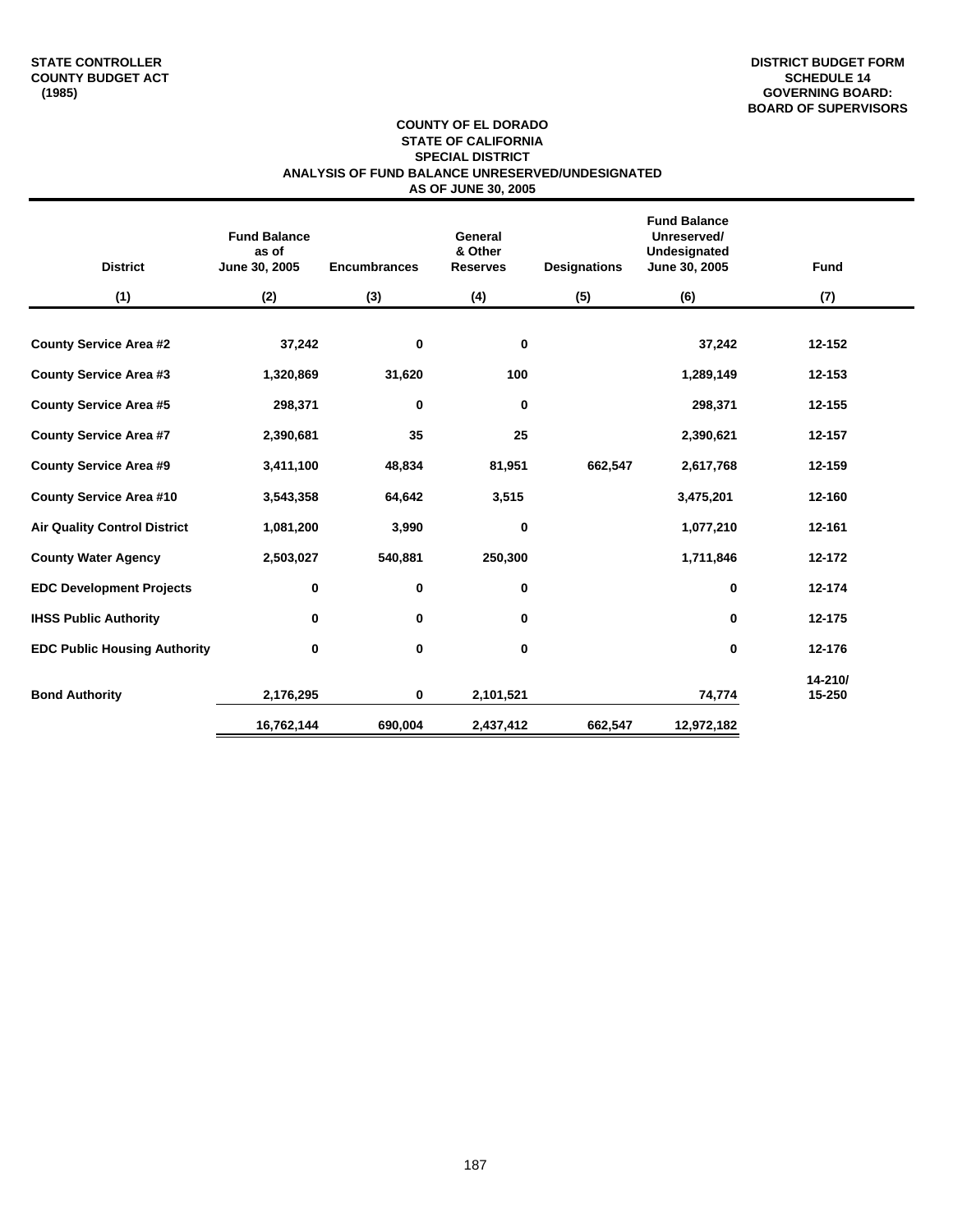### **COUNTY OF EL DORADO STATE OF CALIFORNIA DETAIL OF PROVISIONS FOR RESERVES/DESIGNATIONS OF SPECIAL DISTRICTS FOR FISCAL YEAR 2005-2006**

|                                     |                                                                              |                  | Financing by Cancellation to be Provided in Budget Year                 |             |                                                                         |                                                                               |                   |
|-------------------------------------|------------------------------------------------------------------------------|------------------|-------------------------------------------------------------------------|-------------|-------------------------------------------------------------------------|-------------------------------------------------------------------------------|-------------------|
| <b>Description</b>                  | Reserves/<br><b>Designations</b><br><b>Balance as</b><br>of<br>June 30, 2005 | <b>Requested</b> | Approved/<br>Adopted by the<br><b>Board</b><br>of<br><b>Supervisors</b> | Requested   | Approved/<br>Adopted by the<br><b>Board</b><br>of<br><b>Supervisors</b> | <b>Total</b><br>Reserves/<br><b>Designations</b><br>for<br><b>Budget Year</b> | <b>Fund</b>       |
| (1)                                 | (2)                                                                          | (3)              | (4)                                                                     | (5)         | (6)                                                                     | (7)                                                                           | (8)               |
| <b>County Service Area #2</b>       | $\mathbf 0$                                                                  | 0                | 0                                                                       | $\mathbf 0$ | 0                                                                       | 0                                                                             | 12-152            |
| <b>County Service Area #3</b>       | 31,720                                                                       | 0                | 0                                                                       | 0           | 0                                                                       | 31,720                                                                        | 12-153            |
| <b>County Service Area #5</b>       | 0                                                                            | 0                | 0                                                                       | 0           | 0                                                                       | 0                                                                             | 12-155            |
| <b>County Service Area #7</b>       | 60                                                                           | 0                | 0                                                                       | $\mathbf 0$ | 0                                                                       | 60                                                                            | 12-157            |
| <b>County Service Area #9</b>       | 793,332                                                                      | 0                | 0                                                                       | 186,925     | 186,925                                                                 | 980,257                                                                       | 12-159            |
| <b>County Service Area #10</b>      | 68,157                                                                       | 3,395            | 3,395                                                                   | $\bf{0}$    | 0                                                                       | 71,552                                                                        | 12-160            |
| <b>Air Quality Control District</b> | 3,990                                                                        | 0                | 0                                                                       | $\mathbf 0$ | 0                                                                       | 3,990                                                                         | 12-161            |
| <b>County Water Agency</b>          | 791,181                                                                      | 0                | 0                                                                       | 6,876       | 6,876                                                                   | 798,057                                                                       | 12-172            |
| <b>EDC Development Projects</b>     | $\bf{0}$                                                                     | 0                | 0                                                                       | $\pmb{0}$   | 0                                                                       | 0                                                                             | 12-174            |
| <b>IHSS Public Authority</b>        | 0                                                                            | 0                | 0                                                                       | $\mathbf 0$ | 0                                                                       | 0                                                                             | 12-175            |
| <b>EDC Public Housing Authority</b> | 0                                                                            | 0                | 0                                                                       | $\mathbf 0$ | 0                                                                       | 0                                                                             | 12-176            |
| <b>Bond Authority</b>               | 2,101,521                                                                    | 0                | 0                                                                       | $\bf{0}$    | 0                                                                       | 2,101,521                                                                     | 14-210/<br>15-250 |
|                                     | 3,789,961                                                                    | 3,395            | 3,395                                                                   | 193,801     | 193,801                                                                 | 3,987,157                                                                     |                   |
|                                     |                                                                              |                  |                                                                         |             |                                                                         |                                                                               |                   |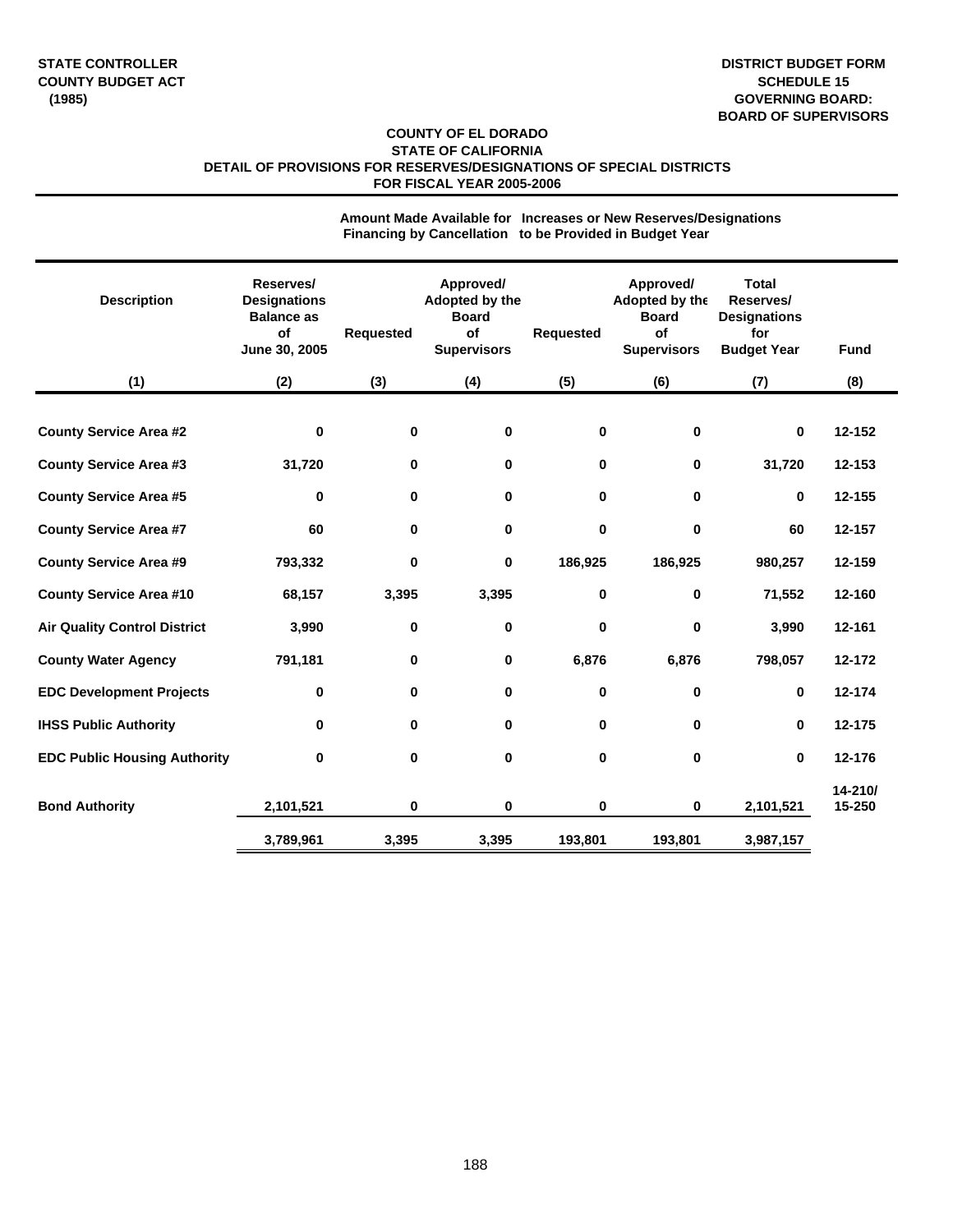State Controller County Budget Act (1985)

County of El Dorado State of California Special District Budget Detail For Fiscal Year 2005-2006

### **County Service Area #2**

| Fund# 152 |                                               |                                                                            |             |                                     | Assessed Valuation and Debt Service Tax Rate Summary |                                                                 |                             |
|-----------|-----------------------------------------------|----------------------------------------------------------------------------|-------------|-------------------------------------|------------------------------------------------------|-----------------------------------------------------------------|-----------------------------|
|           | Secured                                       | <b>Assessed Value</b><br>Unsecured                                         | Delinquency | Secured Unsecured                   | Unsecured Secured                                    | Means of Financing Voter Approved Debt<br><b>Total Tax Rate</b> |                             |
|           |                                               | (Estimated Revenue, Other Financing Sources, and Residual Equity Transfer) |             |                                     | Summary of Estimated Additional Financing Sources    |                                                                 |                             |
| Sub-Obj.  |                                               |                                                                            |             | Actual<br>2003-2004                 | Actual<br>2004-2005                                  | Dept.Requested<br>2005-2006                                     | Adopted by BOS<br>2005-2006 |
| 0001      | <b>Fund Balance</b>                           |                                                                            |             | 71,006                              | 42,091                                               | 33,681                                                          | 37,242                      |
|           | <b>Fund Balance</b>                           |                                                                            |             | 71,006                              | 42,091                                               | 33,681                                                          | 37,242                      |
| 0100      | <b>Property Taxes - Current Secured</b>       |                                                                            |             | 14,285                              | 14,482                                               | 14,804                                                          | 14,804                      |
| 0110      | Property Taxes - Current Unsecured            |                                                                            |             | 341                                 | 356                                                  | 0                                                               | 0                           |
| 0120      | Property Taxes - Prior Secured                |                                                                            |             | 14                                  | $-1$                                                 | 0                                                               | 0                           |
| 0130      | Property Taxes - Prior Unsecured              |                                                                            |             | 3                                   | 3                                                    | 0                                                               | 0                           |
| 0140      | Supplemental Property Taxes - Current         |                                                                            |             | 475                                 | 671                                                  | 0                                                               | 0                           |
| 0150      | Supplemental Property Taxes - Prior           |                                                                            |             | 323                                 | 494                                                  | 0                                                               | 0                           |
|           | <b>Taxes</b>                                  |                                                                            |             | 15,440                              | 16,005                                               | 14,804                                                          | 14,804                      |
| 0360      | Penalties and Costs On Delinquent Taxes       |                                                                            |             | 335                                 | 238                                                  | 0                                                               | 0                           |
|           | <b>Fines, Forfeitures And Penalties</b>       |                                                                            |             | 335                                 | 238                                                  | 0                                                               | $\bf{0}$                    |
| 0400      | Interest                                      |                                                                            |             | 500                                 | 425                                                  | 0                                                               | $\mathbf 0$                 |
|           | <b>Revenue From Use Of Money And Property</b> |                                                                            |             | 500                                 | 425                                                  | 0                                                               | $\bf{0}$                    |
| 0820      | State - Homeowners' Property Tax Relief       |                                                                            |             | 244                                 | 240                                                  | 0                                                               | 0                           |
|           | Intergovernmental Revenue - State             |                                                                            |             | 244                                 | 240                                                  | $\bf{0}$                                                        | $\mathbf 0$                 |
| 1310      | <b>Special Assessments</b>                    |                                                                            |             | 67,487                              | 67,687                                               | 67,122                                                          | 66,924                      |
|           | <b>Charges For Services</b>                   |                                                                            |             | 67,487                              | 67,687                                               | 67,122                                                          | 66,924                      |
|           |                                               | <b>Total Financing Sources</b>                                             |             | 155,013                             | 126,687                                              | 115,607                                                         | 118,970                     |
|           |                                               |                                                                            |             | (Summary of Financial Requirements) |                                                      |                                                                 |                             |
| Sub-Obj.  |                                               |                                                                            |             | Actual<br>2003-2004                 | Actual<br>2004-2005                                  | Dept.Requested<br>2005-2006                                     | Adopted by BOS<br>2005-2006 |
| 4102      | Insurance - County Service Areas (CSA)        |                                                                            |             | 4,322                               | 4,907                                                | 0                                                               | 0                           |
| 4260      | Office Expense                                |                                                                            |             | 29                                  | 49                                                   | 100                                                             | 100                         |
| 4261      | Postage                                       |                                                                            |             | 52                                  | 52                                                   | 100                                                             | 100                         |
| 4303      | Road Maintenance and Construction             |                                                                            |             | 104,002                             | 80,784                                               | 104,878                                                         | 108,241                     |
| 4400      | Publication and Legal Notices                 |                                                                            |             | 86                                  | 33                                                   | 65                                                              | 65                          |
| 4440      | Rents and Leases- Building/Improvements       |                                                                            |             | 20                                  | 20                                                   | 50                                                              | 50                          |
|           | <b>Services And Supplies</b>                  |                                                                            |             | 108,510                             | 85,844                                               | 105,193                                                         | 108,556                     |

5300 Interfund Expenditures 6,000 5,000 5,000 5,000 5,000 5,000 5,000 5,000 5,000 5,000 5,000 5,000 5,000 5,000 **Other Charges 6,000 5,000 5,000 5,000** 7257 Intrafnd: CSA Insurance 6 0 0 0 5,414 5,414 5,414 **Intrafund Transfers 0 1 6**,414 **5,414 5,414** 

**Total Financing Uses 112,922 89,445 115,607 118,970**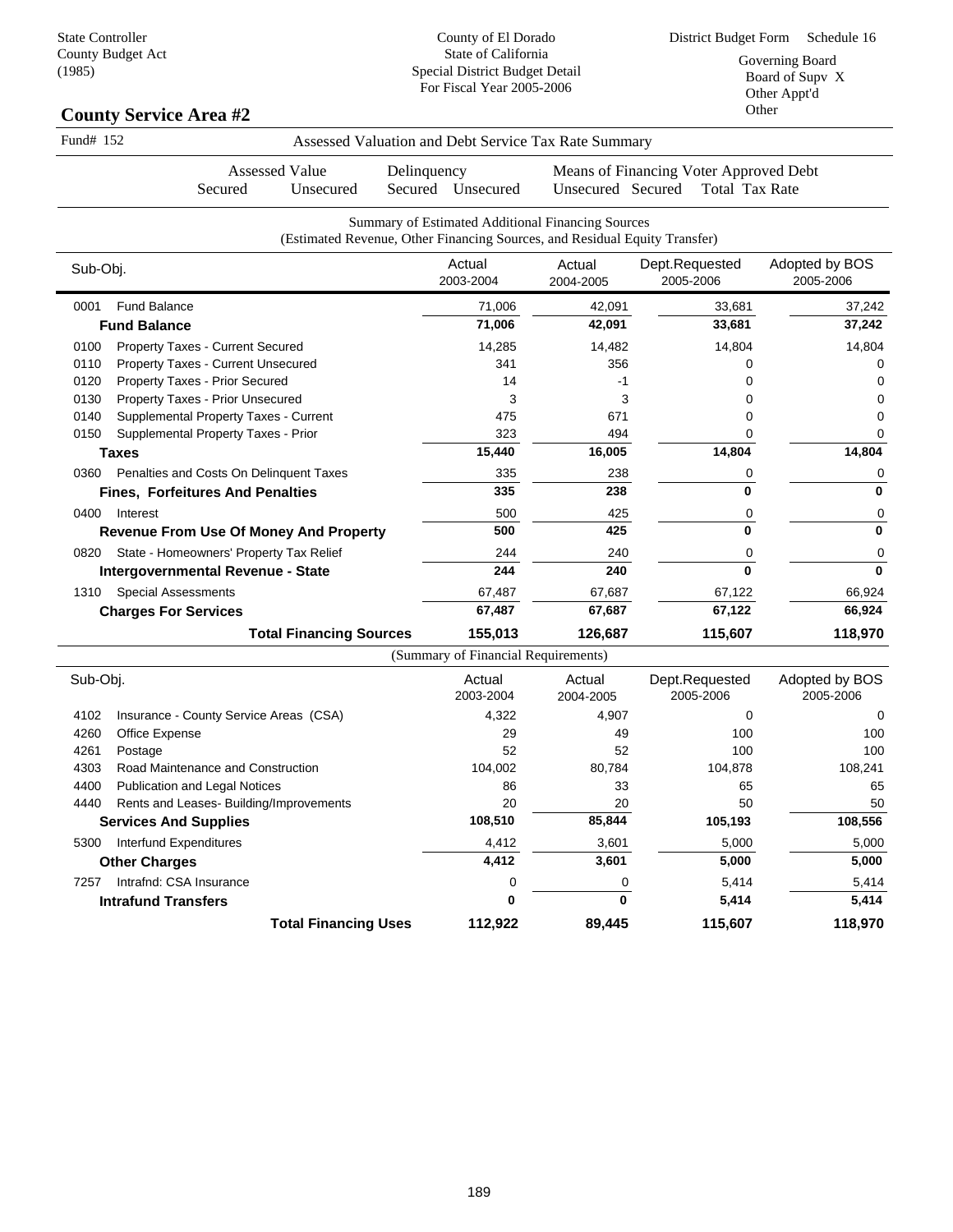### **County Service Area #3**

| Fund# 153 |                                               | Assessed Valuation and Debt Service Tax Rate Summary                                                                            |                     |                                                                 |                             |
|-----------|-----------------------------------------------|---------------------------------------------------------------------------------------------------------------------------------|---------------------|-----------------------------------------------------------------|-----------------------------|
|           | Assessed Value<br>Secured<br>Unsecured        | Delinquency<br>Secured Unsecured                                                                                                | Unsecured Secured   | Means of Financing Voter Approved Debt<br><b>Total Tax Rate</b> |                             |
|           |                                               | Summary of Estimated Additional Financing Sources<br>(Estimated Revenue, Other Financing Sources, and Residual Equity Transfer) |                     |                                                                 |                             |
| Sub-Obj.  |                                               | Actual<br>2003-2004                                                                                                             | Actual<br>2004-2005 | Dept.Requested<br>2005-2006                                     | Adopted by BOS<br>2005-2006 |
| 0001      | <b>Fund Balance</b>                           | 1,809,279                                                                                                                       | 172,358             | 1,506,031                                                       | 1,289,149                   |
|           | <b>Fund Balance</b>                           | 1,809,279                                                                                                                       | 172,358             | 1,506,031                                                       | 1,289,149                   |
| 0100      | <b>Property Taxes - Current Secured</b>       | 210,737                                                                                                                         | 200,962             | 210,737                                                         | 210,737                     |
| 0110      | Property Taxes - Current Unsecured            | 5,484                                                                                                                           | 5,692               | 5,484                                                           | 5,484                       |
| 0120      | Property Taxes - Prior Secured                | 219                                                                                                                             | -21                 | 0                                                               | 0                           |
| 0130      | Property Taxes - Prior Unsecured              | 49                                                                                                                              | 44                  | 0                                                               | $\Omega$                    |
| 0140      | Supplemental Property Taxes - Current         | 7,635                                                                                                                           | 10,737              | 7,635                                                           | 7,635                       |
| 0150      | Supplemental Property Taxes - Prior           | 5,013                                                                                                                           | 7,953               | 5,013                                                           | 5,013                       |
| 0174      | <b>Timber Yield Tax</b>                       | 1,394                                                                                                                           | 1,841               | 1,394                                                           | 1,394                       |
| 0175      | <b>Direct Assessment</b>                      | 667,217                                                                                                                         | 670,333             | 124,984                                                         | 122,474                     |
|           | <b>Taxes</b>                                  | 897,749                                                                                                                         | 897,541             | 355,247                                                         | 352,737                     |
| 0360      | Penalties and Costs On Delinquent Taxes       | 8,840                                                                                                                           | 7,005               | 5,000                                                           | 5,000                       |
|           | <b>Fines, Forfeitures And Penalties</b>       | 8,840                                                                                                                           | 7,005               | 5,000                                                           | 5,000                       |
| 0400      | Interest                                      | 22,807                                                                                                                          | 37,967              | 17,542                                                          | 23,542                      |
|           | <b>Revenue From Use Of Money And Property</b> | 22,807                                                                                                                          | 37,967              | 17,542                                                          | 23,542                      |
| 0820      | State - Homeowners' Property Tax Relief       | 3,900                                                                                                                           | 3,838               | 3,900                                                           | 3,900                       |
|           | Intergovernmental Revenue - State             | 3,900                                                                                                                           | 3,838               | 3,900                                                           | 3,900                       |
| 1200      | Other - Governmental Agencies                 | 0                                                                                                                               | 3,431               | 0                                                               | 0                           |
|           | <b>Revenue Other Governmental Agencies</b>    | 0                                                                                                                               | 3,431               | $\mathbf{0}$                                                    | $\bf{0}$                    |
| 1310      | <b>Special Assessments</b>                    | 541,249                                                                                                                         | 545,449             | 1,090,813                                                       | 1,091,892                   |
| 1686      | <b>Ambulance Services</b>                     | 1,173,891                                                                                                                       | 1,158,087           | 1,175,000                                                       | 1,185,000                   |
| 1800      | Interfund Revenue                             | 42,952                                                                                                                          | 76,318              | 64,000                                                          | 84,202                      |
|           | <b>Charges For Services</b>                   | 1,758,092                                                                                                                       | 1,779,853           | 2,329,813                                                       | 2,361,094                   |
| 2000      | Sale of Fixed Assets                          | 0                                                                                                                               | 0                   | 0                                                               | 917,000                     |
| 2020      | <b>Operating Transfers In</b>                 | 99,298                                                                                                                          | 147,258             | 84,961                                                          | 84,961                      |
| 2062      | Capital Lease                                 | 0                                                                                                                               | 0                   | 0                                                               | 1,108,350                   |
|           | <b>Other Financing Sources</b>                | 99,298                                                                                                                          | 147,258             | 84,961                                                          | 2,110,311                   |
|           | <b>Total Financing Sources</b>                | 4,599,964                                                                                                                       | 3,049,251           | 4,302,494                                                       | 6,145,733                   |

(Summary of Financial Requirements)

| Sub-Obj. |                                               | Actual<br>2003-2004 | Actual<br>2004-2005 | Dept.Requested<br>2005-2006 | Adopted by BOS<br>2005-2006 |
|----------|-----------------------------------------------|---------------------|---------------------|-----------------------------|-----------------------------|
| 3000     | Permanent Employees / Elected Officials       | 173,108             | 156,990             | 191,132                     | 191,132                     |
| 3001     | <b>Temporary Employees</b>                    | 1,601               | 1,637               | 0                           | 0                           |
| 3002     | Overtime                                      | 4,072               | 8,184               | 15,365                      | 15,365                      |
| 3003     | Standby Pay                                   | 104                 | 0                   | 750                         | 750                         |
| 3004     | Other Compensation                            | 15,739              | 403                 | 0                           | 0                           |
| 3005     | Tahoe Differential                            | 10,275              | 9,378               | 10,824                      | 10,824                      |
| 3020     | Employer Share - Employee Retirement          | 15,859              | 26,586              | 39,048                      | 39,048                      |
| 3022     | Employer Share - Medi Care                    | 1,778               | 2,132               | 2,614                       | 2,614                       |
| 3040     | Employer Share - Health Insurance             | 53,400              | 53,067              | 49,764                      | 49,764                      |
| 3041     | Employer Share - Unemployment Insurance       | 783                 | 840                 | 1,433                       | 1,433                       |
| 3042     | Employer Share - Long Term Disab Insurance    | 954                 | 913                 | 1,013                       | 1,013                       |
| 3043     | <b>Employer Share - Deferred Compensation</b> | 568                 | 556                 | 526                         | 526                         |
| 3046     | <b>Retiree Health: Defined Contributions</b>  | 4,484               | 5,974               | 6,820                       | 6,820                       |
| 3060     | <b>Employer Share - Workers' Compensation</b> | 8,638               | 6,257               | 8,578                       | 8,578                       |
| 3080     | <b>Flexible Benefits</b>                      | 0                   | $-411$              | 0                           | 0                           |
|          |                                               |                     |                     |                             |                             |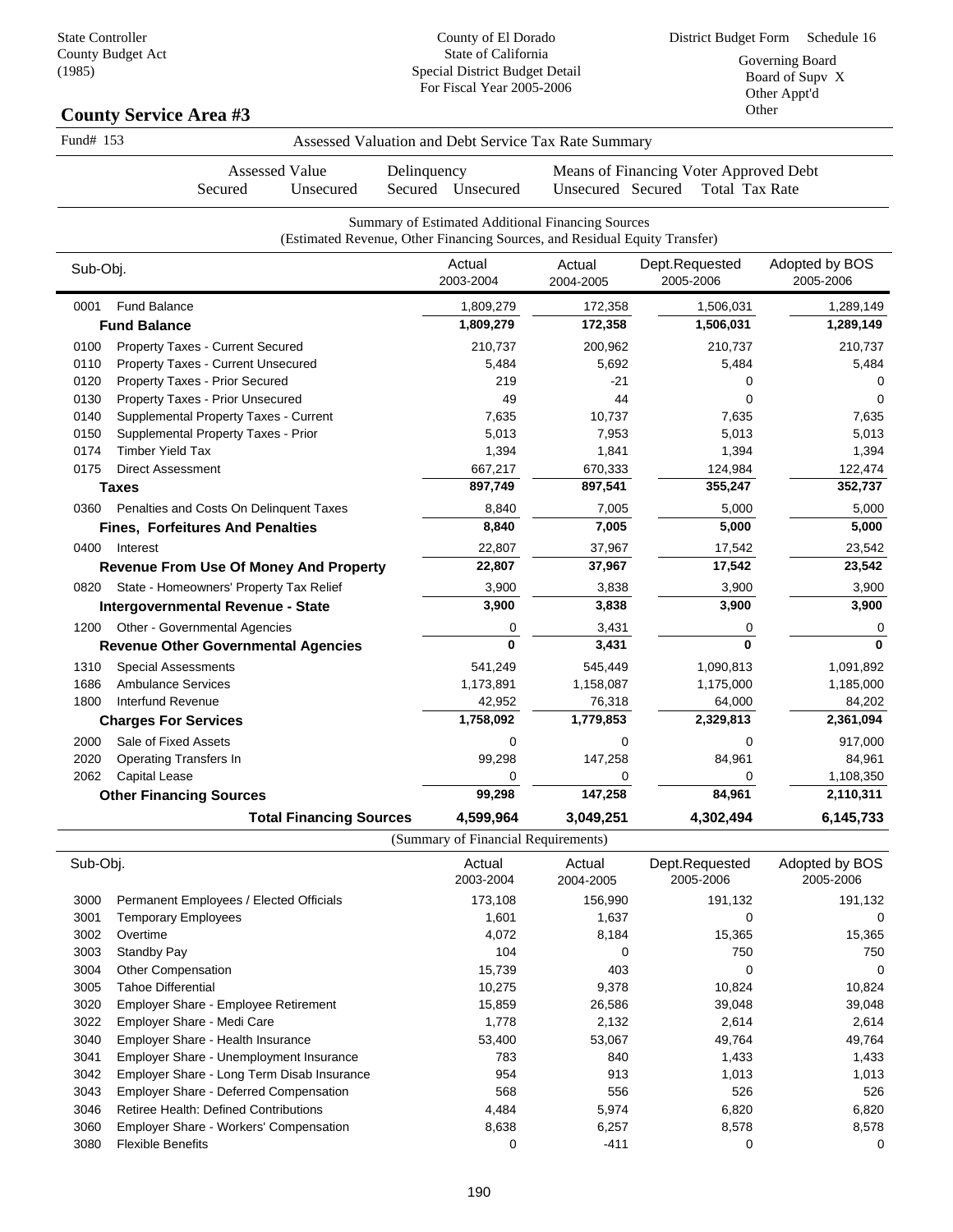County of El Dorado State of California

| (1985)    | $\sim$ $\sim$ $\sim$ $\sim$ $\sim$ $\sim$ $\sim$ $\sim$<br><b>County Service Area #3</b> |           |                                                                                                                                 | Special District Budget Detail<br>For Fiscal Year 2005-2006 |                                                                 |                             |  |  |
|-----------|------------------------------------------------------------------------------------------|-----------|---------------------------------------------------------------------------------------------------------------------------------|-------------------------------------------------------------|-----------------------------------------------------------------|-----------------------------|--|--|
| Fund# 153 |                                                                                          |           | Assessed Valuation and Debt Service Tax Rate Summary                                                                            |                                                             |                                                                 |                             |  |  |
|           | <b>Assessed Value</b><br>Secured                                                         | Unsecured | Delinquency<br>Secured Unsecured                                                                                                | Unsecured Secured                                           | Means of Financing Voter Approved Debt<br><b>Total Tax Rate</b> |                             |  |  |
|           |                                                                                          |           | Summary of Estimated Additional Financing Sources<br>(Estimated Revenue, Other Financing Sources, and Residual Equity Transfer) |                                                             |                                                                 |                             |  |  |
| Sub-Obj.  |                                                                                          |           | Actual<br>2003-2004                                                                                                             | Actual<br>2004-2005                                         | Dept.Requested<br>2005-2006                                     | Adopted by BOS<br>2005-2006 |  |  |
|           | <b>Salaries And Employee Benefits</b>                                                    |           | 291,362                                                                                                                         | 272,506                                                     | 327,868                                                         | 327,868                     |  |  |
| 4000      | Agriculture                                                                              |           | 3,521                                                                                                                           | 2,276                                                       | 5,000                                                           | 5,000                       |  |  |
| 4020      | Clothing and Personal Supplies                                                           |           | 0                                                                                                                               | 428                                                         | 700                                                             | 700                         |  |  |
| 4040      | Telephone Company Vendor Payments                                                        |           | 433                                                                                                                             | 527                                                         | 1,225                                                           | 1,225                       |  |  |
| 4041      | Cnty Pass thru Telephone Chrges to Depts                                                 |           | 68                                                                                                                              | 44                                                          | 100                                                             | 100                         |  |  |
| 4080      | <b>Household Expense</b>                                                                 |           | 82                                                                                                                              | 129                                                         | 400                                                             | 400                         |  |  |
| 4083      | Household Expense - Laundry                                                              |           | 2,961                                                                                                                           | 3,854                                                       | 4,000                                                           | 4,000                       |  |  |
| 4085      | Household Expense - Refuse Disposal                                                      |           | 252                                                                                                                             | 125                                                         | 450                                                             | 450                         |  |  |
| 4100      | Insurance - Premium                                                                      |           | 2,296                                                                                                                           | 3,318                                                       | 1,957                                                           | 1,957                       |  |  |
| 4102      | Insurance - County Service Areas (CSA)                                                   |           | 378                                                                                                                             | 378                                                         | 0                                                               | 0                           |  |  |
| 4140      | Maintenance - Equipment                                                                  |           | 5                                                                                                                               | 1,101                                                       | 1,500                                                           | 1,500                       |  |  |
| 4141      | Maintenance - Office Equipment                                                           |           | 0                                                                                                                               | 0                                                           | 100                                                             | 100                         |  |  |
| 4160      | Maintenance Vehicles - Service Contract                                                  |           | $\mathbf 0$                                                                                                                     | 683                                                         | 500                                                             | 500                         |  |  |
| 4161      | Maintenance Vehicles - Parts/Direct Chrg                                                 |           | 0                                                                                                                               | 1,162                                                       | 800                                                             | 800                         |  |  |
| 4162      | Maintenance Vehicles - Supplies                                                          |           | 3,033                                                                                                                           | 1,716                                                       | 3,500                                                           | 3,500                       |  |  |
| 4164      | Maintenance Vehicles - Tires and Tubes                                                   |           | 1,372                                                                                                                           | 418                                                         | 1,200                                                           | 1,200                       |  |  |
| 4180      | Maintenance - Building and Improvements                                                  |           | 1,425                                                                                                                           | 694                                                         | 4,000                                                           | 4,000                       |  |  |
| 4183      | Maintenance - Grounds                                                                    |           | 296                                                                                                                             | 0                                                           | 0                                                               | 0                           |  |  |
| 4200      | Medical, Dental and Laboratory Supplies                                                  |           | 0                                                                                                                               | 122                                                         | 500                                                             | 500                         |  |  |
| 4220      | <b>Memberships</b>                                                                       |           | 0                                                                                                                               | 0                                                           | 175                                                             | 175                         |  |  |
| 4221      | Memberships - Legislative Advocacy                                                       |           | 3,075                                                                                                                           | 3,474                                                       | 4,025                                                           | 4,025                       |  |  |
| 4260      | Office Expense                                                                           |           | 1,517                                                                                                                           | 198                                                         | 3,000                                                           | 1,000                       |  |  |
| 4261      | Postage                                                                                  |           | 222                                                                                                                             | 223                                                         | 600                                                             | 500                         |  |  |
| 4262      | Software                                                                                 |           | 430                                                                                                                             | 0                                                           | 500                                                             | 500                         |  |  |
| 4263      | Subscription / Newspaper / Journals                                                      |           | 64                                                                                                                              | 42                                                          | 70                                                              | 70                          |  |  |
| 4264      | Books / Manuals                                                                          |           | 64                                                                                                                              | 16                                                          | 0                                                               | 850                         |  |  |
| 4266      | Printing / Duplicating                                                                   |           | 0                                                                                                                               | 1,739                                                       | 1,552                                                           | 2,000                       |  |  |
| 4300      | Professional and Specialized Services                                                    |           | 1,689,108                                                                                                                       | 1,762,753                                                   | 1,802,733                                                       | 1,845,865                   |  |  |
| 4324      | Medical, Dental and Lab Services                                                         |           | 0                                                                                                                               | 0                                                           | 1,000                                                           | 1,000                       |  |  |
| 4337      | <b>Other Governmental Agencies</b>                                                       |           | 0                                                                                                                               | 0                                                           | 400                                                             | 400                         |  |  |
| 4400      | <b>Publication and Legal Notices</b>                                                     |           | 84                                                                                                                              | 90                                                          | 450                                                             | 350                         |  |  |
| 4420      | Rents and Leases - Equipment                                                             |           | 444                                                                                                                             | 308                                                         | 350                                                             | 350                         |  |  |
| 4460      | <b>Small Tools and Instruments</b>                                                       |           | 154                                                                                                                             | 159                                                         | 250                                                             | 250                         |  |  |
| 4461      | Minor Equipment                                                                          |           | 160                                                                                                                             | 1,063                                                       | 3,800                                                           | 2,300                       |  |  |
| 4462      | <b>Computer Equipment</b>                                                                |           | 0                                                                                                                               | 0                                                           | 1,200                                                           | 1,200                       |  |  |
| 4463      | Telephone and Radio Equipment                                                            |           | 441                                                                                                                             | 0                                                           | 0                                                               | 0                           |  |  |
| 4500      | Special Departmental Expense                                                             |           | 116                                                                                                                             | 1,984                                                       | 32,760                                                          | 13,250                      |  |  |
| 4502      | <b>Educational Materials</b>                                                             |           | 1,330                                                                                                                           | 0                                                           | 1,500                                                           | 1,500                       |  |  |
| 4503      | <b>Staff Development</b>                                                                 |           | 805                                                                                                                             | 600                                                         | 1,750                                                           | 1,750                       |  |  |
| 4506      | Film Development/Photography Supplies                                                    |           | 0                                                                                                                               | 0                                                           | 25                                                              | 25                          |  |  |
| 4600      | <b>Transportation and Travel</b>                                                         |           | 1,015                                                                                                                           | 1,997                                                       | 2,750                                                           | 2,750                       |  |  |
| 4602      | Employee - Private Auto Mileage                                                          |           | 0                                                                                                                               | 0                                                           | 150                                                             | 150                         |  |  |
| 4606      | <b>Fuel Purchases</b>                                                                    |           | 6,534                                                                                                                           | 6,460                                                       | 9,000                                                           | 9,000                       |  |  |
| 4620      | <b>Utilities</b>                                                                         |           | 4,808                                                                                                                           | 5,750                                                       | 6,100                                                           | 6,100                       |  |  |
|           | <b>Services And Supplies</b>                                                             |           | 1,726,492                                                                                                                       | 1,803,830                                                   | 1,900,072                                                       | 1,921,292                   |  |  |

5100 Interest On Other Long Term Debt 25,471 15,277 8,121 53,478 5240 Contribution To Non-county Governmental 226,281 218,566 221,436 221,436 5300 Interfund Expenditures 257,358 280,698 272,801 254,427

5060 Retirement of Other Long Term Debt 203,668 200,819 59,508 200,585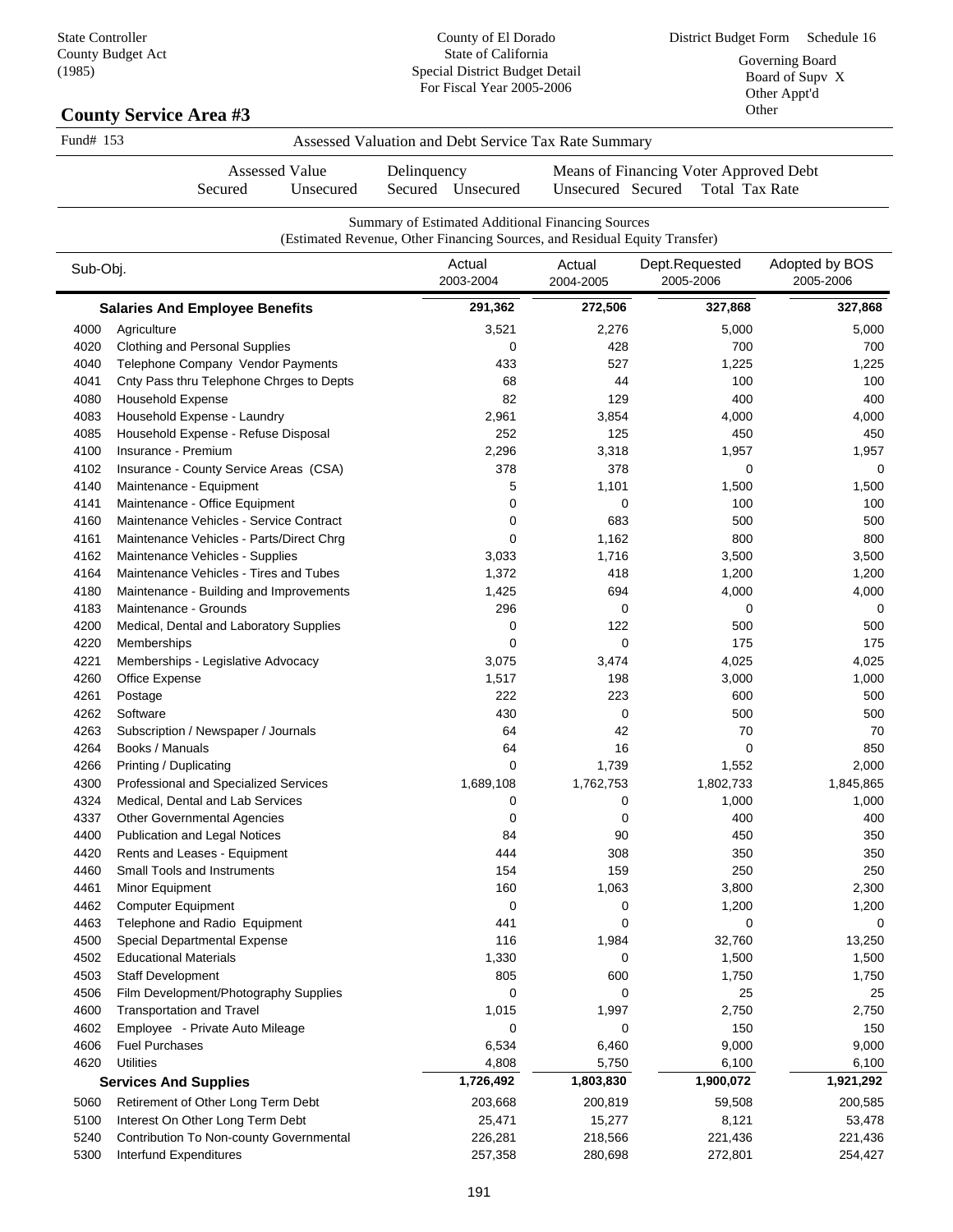| Fund# 153 |                                               | Assessed Valuation and Debt Service Tax Rate Summary                                                                            |                     |                                                                 |                             |
|-----------|-----------------------------------------------|---------------------------------------------------------------------------------------------------------------------------------|---------------------|-----------------------------------------------------------------|-----------------------------|
|           | <b>Assessed Value</b><br>Secured<br>Unsecured | Delinquency<br>Secured Unsecured                                                                                                | Unsecured Secured   | Means of Financing Voter Approved Debt<br><b>Total Tax Rate</b> |                             |
|           |                                               | Summary of Estimated Additional Financing Sources<br>(Estimated Revenue, Other Financing Sources, and Residual Equity Transfer) |                     |                                                                 |                             |
| Sub-Obj.  |                                               | Actual<br>2003-2004                                                                                                             | Actual<br>2004-2005 | Dept.Requested<br>2005-2006                                     | Adopted by BOS<br>2005-2006 |
| 5301      | Intrfnd Exp: Telephone Equip & Support        | 397                                                                                                                             | 591                 | 600                                                             | 600                         |
| 5306      | Intrfnd Exp: Central Duplicating              | 50                                                                                                                              | 588                 | 1,400                                                           | 1,400                       |
| 5308      | Intrfnd Exp: Internal Data Processing         | 2,904                                                                                                                           | 2,476               | 1,842                                                           | 1,842                       |
| 5310      | Intrfnd Exp: County Counsel                   | 151                                                                                                                             | 1,776               | $\Omega$                                                        | $\Omega$                    |
| 5320      | Intrfnd Exp: Network Support                  | 3,765                                                                                                                           | 3,382               | 3,126                                                           | 3,126                       |
| 5321      | Intrfnd Exp: Collections                      | 472                                                                                                                             | 12,082              | 13,000                                                          | 13,000                      |
| 5352      | Intrfnd Exp: Spec Dst Road/Drain/Cem          | 180                                                                                                                             | 450                 | 39,879                                                          | 45,980                      |
| 5354      | Intrfnd Exp: Spec Dst Road Maintenance        | 0                                                                                                                               | 0                   | 406,608                                                         | 213,392                     |
|           | <b>Other Charges</b>                          | 720,696                                                                                                                         | 736,704             | 1,028,321                                                       | 1,009,266                   |
| 6020      | Fixed Assets - Building and Improvement       | 0                                                                                                                               | 0                   | 25,000                                                          | 25,000                      |
| 6040      | <b>Fixed Assets - Equipment</b>               | 9,373                                                                                                                           | 0                   | 21,000                                                          | 938,000                     |
| 6042      | Fixed Assets - Computer Sys Equipment         | 0                                                                                                                               | 0                   | 4,000                                                           | 4,000                       |
| 6043      | Fixed Assets - Equipment Capital Leased       | 0                                                                                                                               | 0                   | 0                                                               | 1,108,350                   |
|           | <b>Fixed Assets</b>                           | 9,373                                                                                                                           | $\bf{0}$            | 50,000                                                          | 2,075,350                   |
| 7250      | Intrafnd: Non General Fund Types              | 103,019                                                                                                                         | 82,390              | 112,435                                                         | 94,918                      |
| 7257      | Intrafnd: CSA Insurance                       | 0                                                                                                                               | 0                   | 378                                                             | 378                         |
|           | <b>Intrafund Transfers</b>                    | 103,019                                                                                                                         | 82,390              | 112,813                                                         | 95,296                      |
| 7300      | <b>Appropriation For Contingencies</b>        | 0                                                                                                                               | 0                   | 883,420                                                         | 716,661                     |
|           | <b>Appropriation For Contingencies</b>        | $\bf{0}$                                                                                                                        | $\mathbf{0}$        | 883,420                                                         | 716,661                     |
|           | <b>Total Financing Uses</b>                   | 2,850,943                                                                                                                       | 2,895,430           | 4,302,494                                                       | 6,145,733                   |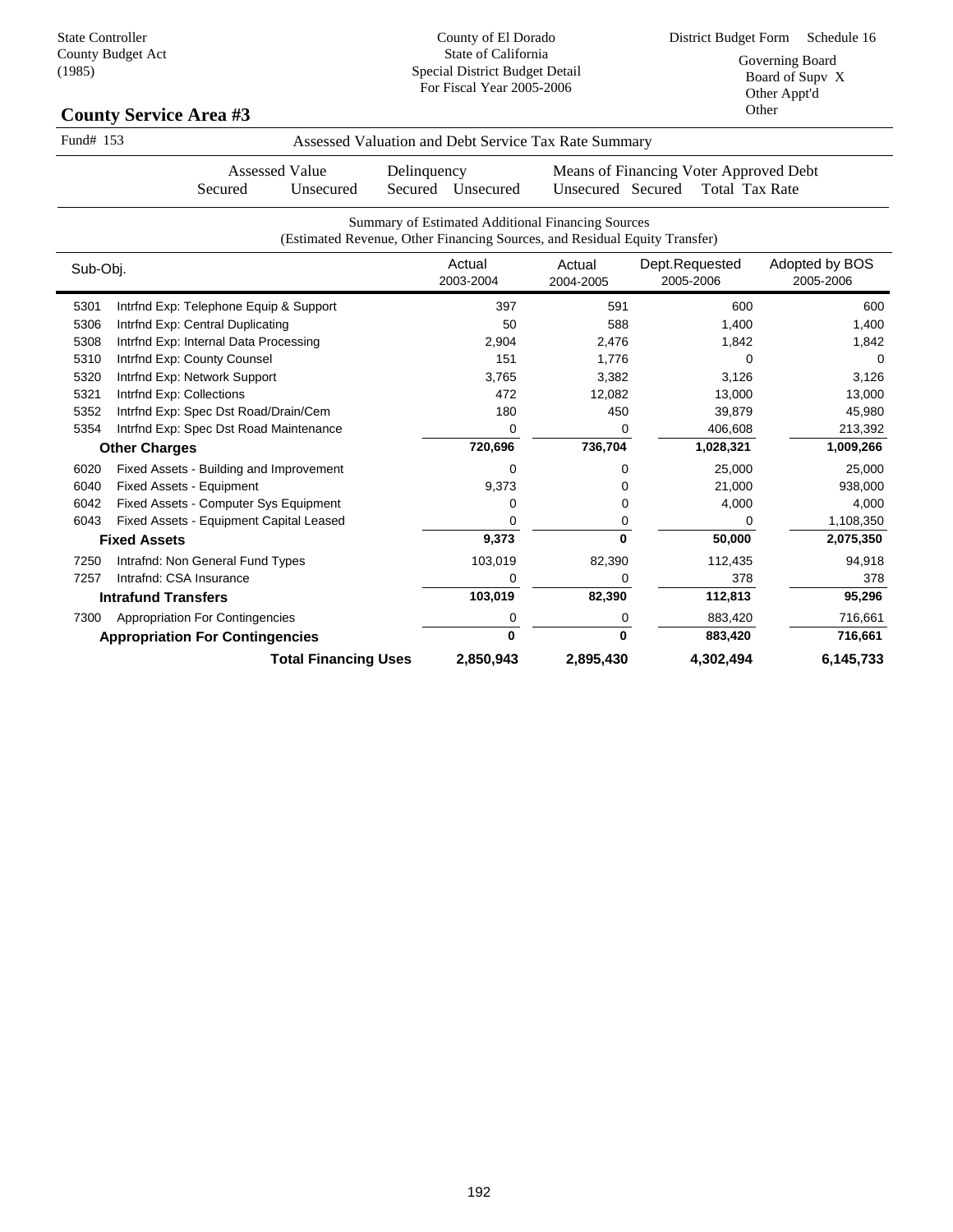| Fund# 155                                       |                                                                            |             |                                     | Assessed Valuation and Debt Service Tax Rate Summary |                                                                 |                             |
|-------------------------------------------------|----------------------------------------------------------------------------|-------------|-------------------------------------|------------------------------------------------------|-----------------------------------------------------------------|-----------------------------|
| Secured                                         | <b>Assessed Value</b><br>Unsecured                                         | Delinquency | Secured Unsecured                   | Unsecured Secured                                    | Means of Financing Voter Approved Debt<br><b>Total Tax Rate</b> |                             |
|                                                 | (Estimated Revenue, Other Financing Sources, and Residual Equity Transfer) |             |                                     | Summary of Estimated Additional Financing Sources    |                                                                 |                             |
| Sub-Obj.                                        |                                                                            |             | Actual<br>2003-2004                 | Actual<br>2004-2005                                  | Dept.Requested<br>2005-2006                                     | Adopted by BOS<br>2005-2006 |
| <b>Fund Balance</b><br>0001                     |                                                                            |             | 311,316                             | 277,606                                              | 301,531                                                         | 298,371                     |
| <b>Fund Balance</b>                             |                                                                            |             | 311,316                             | 277,606                                              | 301,531                                                         | 298,371                     |
| 0100<br><b>Property Taxes - Current Secured</b> |                                                                            |             | 23,675                              | 24,139                                               | 24,750                                                          | 24,750                      |
| Property Taxes - Current Unsecured<br>0110      |                                                                            |             | 572                                 | 595                                                  | 0                                                               | 0                           |
| Property Taxes - Prior Secured<br>0120          |                                                                            |             | 20                                  | $-2$                                                 | 0                                                               | $\Omega$                    |
| Property Taxes - Prior Unsecured<br>0130        |                                                                            |             | 5                                   | 5                                                    | 0                                                               | 0                           |
| Supplemental Property Taxes - Current<br>0140   |                                                                            |             | 796                                 | 1,123                                                | 0                                                               | $\Omega$                    |
| Supplemental Property Taxes - Prior<br>0150     |                                                                            |             | 546                                 | 830                                                  | 0                                                               | 0                           |
| <b>Taxes</b>                                    |                                                                            |             | 25,615                              | 26,690                                               | 24,750                                                          | 24,750                      |
| Penalties and Costs On Delinquent Taxes<br>0360 |                                                                            |             | 9                                   | 14                                                   | 0                                                               | 0                           |
| <b>Fines, Forfeitures And Penalties</b>         |                                                                            |             | 9                                   | 14                                                   | $\bf{0}$                                                        | $\bf{0}$                    |
| 0400<br>Interest                                |                                                                            |             | 3,499                               | 5,494                                                | 0                                                               | 0                           |
| <b>Revenue From Use Of Money And Property</b>   |                                                                            |             | 3,499                               | 5,494                                                | 0                                                               | $\bf{0}$                    |
| State - Homeowners' Property Tax Relief<br>0820 |                                                                            |             | 408                                 | 400                                                  | 0                                                               | 0                           |
| Intergovernmental Revenue - State               |                                                                            |             | 408                                 | 400                                                  | $\bf{0}$                                                        | $\bf{0}$                    |
|                                                 | <b>Total Financing Sources</b>                                             |             | 340,847                             | 310,204                                              | 326,281                                                         | 323,121                     |
|                                                 |                                                                            |             | (Summary of Financial Requirements) |                                                      |                                                                 |                             |
| Sub-Obj.                                        |                                                                            |             | Actual<br>2003-2004                 | Actual<br>2004-2005                                  | Dept.Requested<br>2005-2006                                     | Adopted by BOS<br>2005-2006 |
| <b>Interfund Expenditures</b><br>5300           |                                                                            |             | 718                                 | 529                                                  | 1,500                                                           | 1,500                       |
| 5352<br>Intrfnd Exp: Spec Dst Road/Drain/Cem    |                                                                            |             | 62,523                              | 11,304                                               | 324,781                                                         | 321,621                     |
| <b>Other Charges</b>                            |                                                                            |             | 63,241                              | 11,833                                               | 326,281                                                         | 323,121                     |
|                                                 | <b>Total Financing Uses</b>                                                |             | 63,241                              | 11,833                                               | 326,281                                                         | 323,121                     |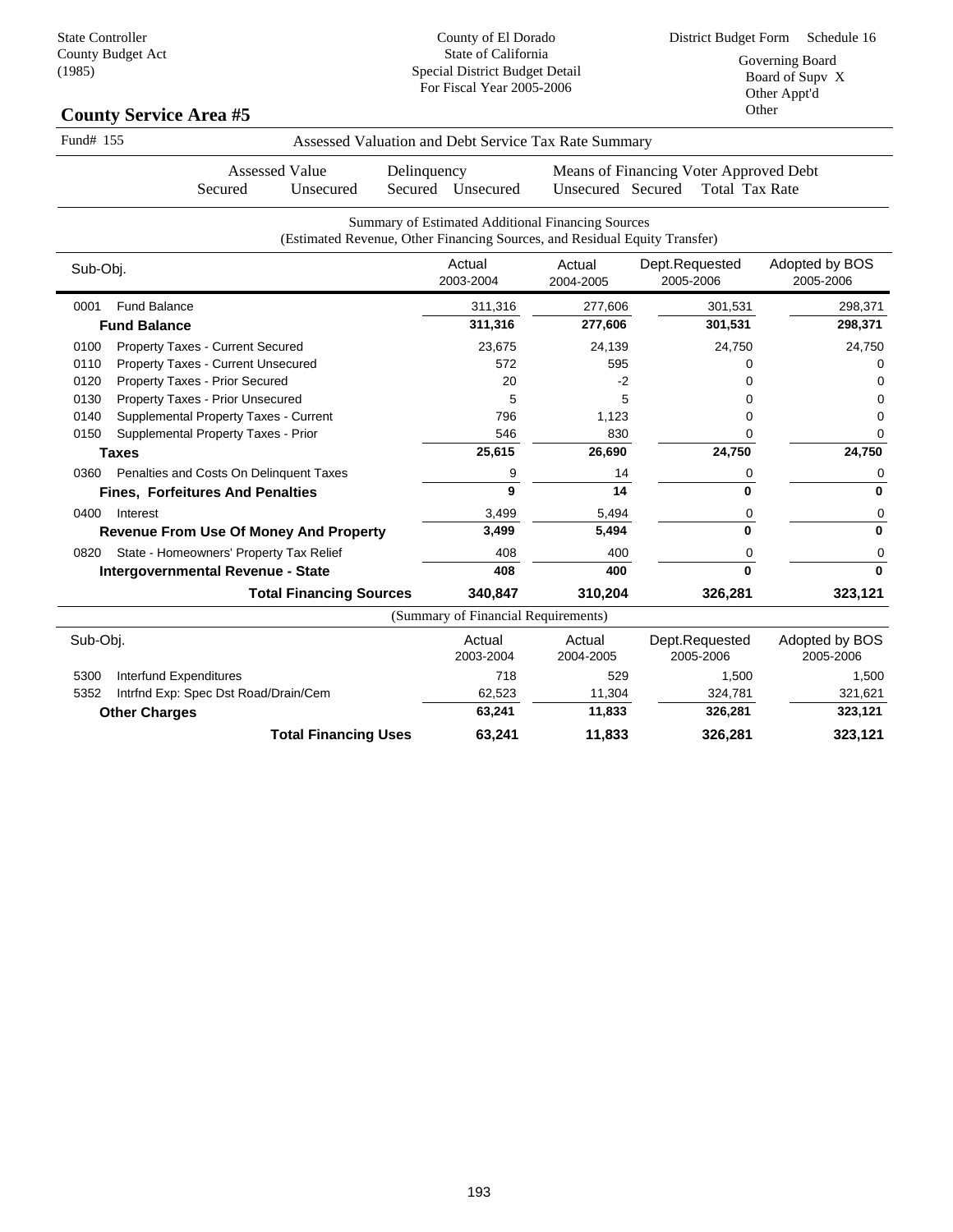County of El Dorado State of California Special District Budget Detail

### Count<sub>,</sub>

| 1,00,1    | <b>County Service Area #7</b>           |                       |             | speerar Bistret Bauget Betan<br>For Fiscal Year 2005-2006 |                                                                                                                                 |                                        | Board of Supy X<br>Other Appt'd<br>Other |  |
|-----------|-----------------------------------------|-----------------------|-------------|-----------------------------------------------------------|---------------------------------------------------------------------------------------------------------------------------------|----------------------------------------|------------------------------------------|--|
| Fund# 157 |                                         |                       |             |                                                           | Assessed Valuation and Debt Service Tax Rate Summary                                                                            |                                        |                                          |  |
|           |                                         | <b>Assessed Value</b> | Delinquency |                                                           |                                                                                                                                 | Means of Financing Voter Approved Debt |                                          |  |
|           | Secured                                 | Unsecured             | Secured     | Unsecured                                                 | Unsecured Secured                                                                                                               | <b>Total Tax Rate</b>                  |                                          |  |
|           |                                         |                       |             |                                                           | Summary of Estimated Additional Financing Sources<br>(Estimated Revenue, Other Financing Sources, and Residual Equity Transfer) |                                        |                                          |  |
| Sub-Obj.  |                                         |                       |             | Actual<br>2003-2004                                       | Actual<br>2004-2005                                                                                                             | Dept.Requested<br>2005-2006            | Adopted by BOS<br>2005-2006              |  |
| 0001      | <b>Fund Balance</b>                     |                       |             | 3,424,656                                                 | 4,011,501                                                                                                                       | 4,011,501                              | 2,390,621                                |  |
|           | <b>Fund Balance</b>                     |                       |             | 3,424,656                                                 | 4,011,501                                                                                                                       | 4,011,501                              | 2,390,621                                |  |
| 0100      | <b>Property Taxes - Current Secured</b> |                       |             | 1,650,667                                                 | 1,704,150                                                                                                                       | 1,718,180                              | 2,066,253                                |  |
| 0110      | Property Taxes - Current Unsecured      |                       |             | 39,078                                                    | 41,458                                                                                                                          | Ω                                      |                                          |  |
| 0120      | Property Taxes - Prior Secured          |                       |             | 3,507                                                     | 765                                                                                                                             | 0                                      |                                          |  |
| 0130      | Property Taxes - Prior Unsecured        |                       |             | $-2,936$                                                  | 312                                                                                                                             | 0                                      |                                          |  |
| 0140      | Supplemental Property Taxes - Current   |                       |             | 54,404                                                    | 78,212                                                                                                                          | O                                      |                                          |  |
| 0150      | Supplemental Property Taxes - Prior     |                       |             | 36,445                                                    | 56,667                                                                                                                          | 0                                      |                                          |  |
| 0175      | <b>Direct Assessment</b>                |                       |             | 1,401,124                                                 | 1,447,301                                                                                                                       | 1,401,125                              | 1,519,666                                |  |

| <b>UUU</b> I | Fully Dalallet                                | <b>0,424,000</b> | 4,011,301  | 4,011,001  | 2,JYU,UZ I |
|--------------|-----------------------------------------------|------------------|------------|------------|------------|
|              | <b>Fund Balance</b>                           | 3,424,656        | 4,011,501  | 4,011,501  | 2,390,621  |
| 0100         | Property Taxes - Current Secured              | 1,650,667        | 1,704,150  | 1,718,180  | 2,066,253  |
| 0110         | Property Taxes - Current Unsecured            | 39,078           | 41,458     |            |            |
| 0120         | Property Taxes - Prior Secured                | 3,507            | 765        |            |            |
| 0130         | Property Taxes - Prior Unsecured              | $-2,936$         | 312        |            |            |
| 0140         | Supplemental Property Taxes - Current         | 54,404           | 78,212     |            |            |
| 0150         | Supplemental Property Taxes - Prior           | 36,445           | 56,667     |            |            |
| 0175         | <b>Direct Assessment</b>                      | 1,401,124        | 1,447,301  | 1,401,125  | 1,519,666  |
|              | <b>Taxes</b>                                  | 3,182,289        | 3,328,865  | 3,119,305  | 3,585,919  |
| 0360         | Penalties and Costs On Delinguent Taxes       | 15,353           | 11,053     | 15,000     |            |
|              | <b>Fines, Forfeitures And Penalties</b>       | 15,353           | 11,053     | 15,000     | 0          |
| 0400         | Interest                                      | 32,340           | 39,932     | 20,000     | 20,000     |
|              | <b>Revenue From Use Of Money And Property</b> | 32,340           | 39,932     | 20,000     | 20,000     |
| 0820         | State - Homeowners' Property Tax Relief       | 27,812           | 27,934     | 28,000     | 0          |
|              | <b>Intergovernmental Revenue - State</b>      | 27,812           | 27,934     | 28,000     | 0          |
| 1200         | Other - Governmental Agencies                 | 332,388          | 332,388    | 0          | 468,877    |
|              | <b>Revenue Other Governmental Agencies</b>    | 332,388          | 332,388    | 0          | 468,877    |
| 1686         | <b>Ambulance Services</b>                     | 4,717,721        | 4,473,887  | 4,720,000  | 4,475,000  |
|              | <b>Charges For Services</b>                   | 4,717,721        | 4,473,887  | 4,720,000  | 4,475,000  |
| 1940         | Miscellaneous Revenue                         | $-1,103$         |            |            |            |
|              | <b>Miscellaneous Revenues</b>                 | $-1,103$         | U          |            | ŋ          |
| 2000         | Sale of Fixed Assets                          | 15,890           | 0          | 0          | 0          |
| 2020         | <b>Operating Transfers In</b>                 | 0                | 515        | 0          |            |
|              | <b>Other Financing Sources</b>                | 15,890           | 515        | O          | 0          |
| 2100         | Residual Equity Transfers In                  | 0                | 0          | 100,000    | 0          |
|              | <b>Residual Equity Transfers</b>              | $\bf{0}$         | $\bf{0}$   | 100,000    | 0          |
|              | <b>Total Financing Sources</b>                | 11,747,346       | 12,226,076 | 12,013,806 | 10,940,417 |
|              |                                               |                  |            |            |            |

(Summary of Financial Requirements)

| Sub-Obj. |                                               | Actual<br>2003-2004 | Actual<br>2004-2005 | Dept.Requested<br>2005-2006 | Adopted by BOS<br>2005-2006 |
|----------|-----------------------------------------------|---------------------|---------------------|-----------------------------|-----------------------------|
| 3000     | Permanent Employees / Elected Officials       | 156,437             | 163,996             | 229,611                     | 229,247                     |
| 3001     | Temporary Employees                           | 33,612              | 21,000              | 0                           | $\Omega$                    |
| 3002     | Overtime                                      | 371                 | 6,276               | 1,000                       | 1,000                       |
| 3004     | Other Compensation                            | 494                 | 265                 | $\Omega$                    | $-35,000$                   |
| 3005     | Tahoe Differential                            | 5                   |                     | 0                           | 0                           |
| 3006     | <b>Bilingual Pay</b>                          | 4                   | 0                   | 0                           | 0                           |
| 3020     | <b>Employer Share - Employee Retirement</b>   | 12,539              | 26,852              | 45,517                      | 46,126                      |
| 3022     | Employer Share - Medi Care                    | 2,691               | 2,650               | 3,330                       | 3,373                       |
| 3040     | Employer Share - Health Insurance             | 58,793              | 63,379              | 74,891                      | 68,478                      |
| 3041     | Employer Share - Unemployment Insurance       | 1.209               | 1,461               | 1,723                       | 1,673                       |
| 3042     | Employer Share - Long Term Disab Insurance    | 1,274               | 1,056               | 1,216                       | 1,232                       |
| 3046     | <b>Retiree Health: Defined Contributions</b>  | 7,051               | 7,933               | 9,830                       | 9,830                       |
| 3060     | <b>Employer Share - Workers' Compensation</b> | 8,748               | 9,331               | 9,569                       | 9,569                       |
|          | <b>Salaries And Employee Benefits</b>         | 283,227             | 304,200             | 376,687                     | 335,528                     |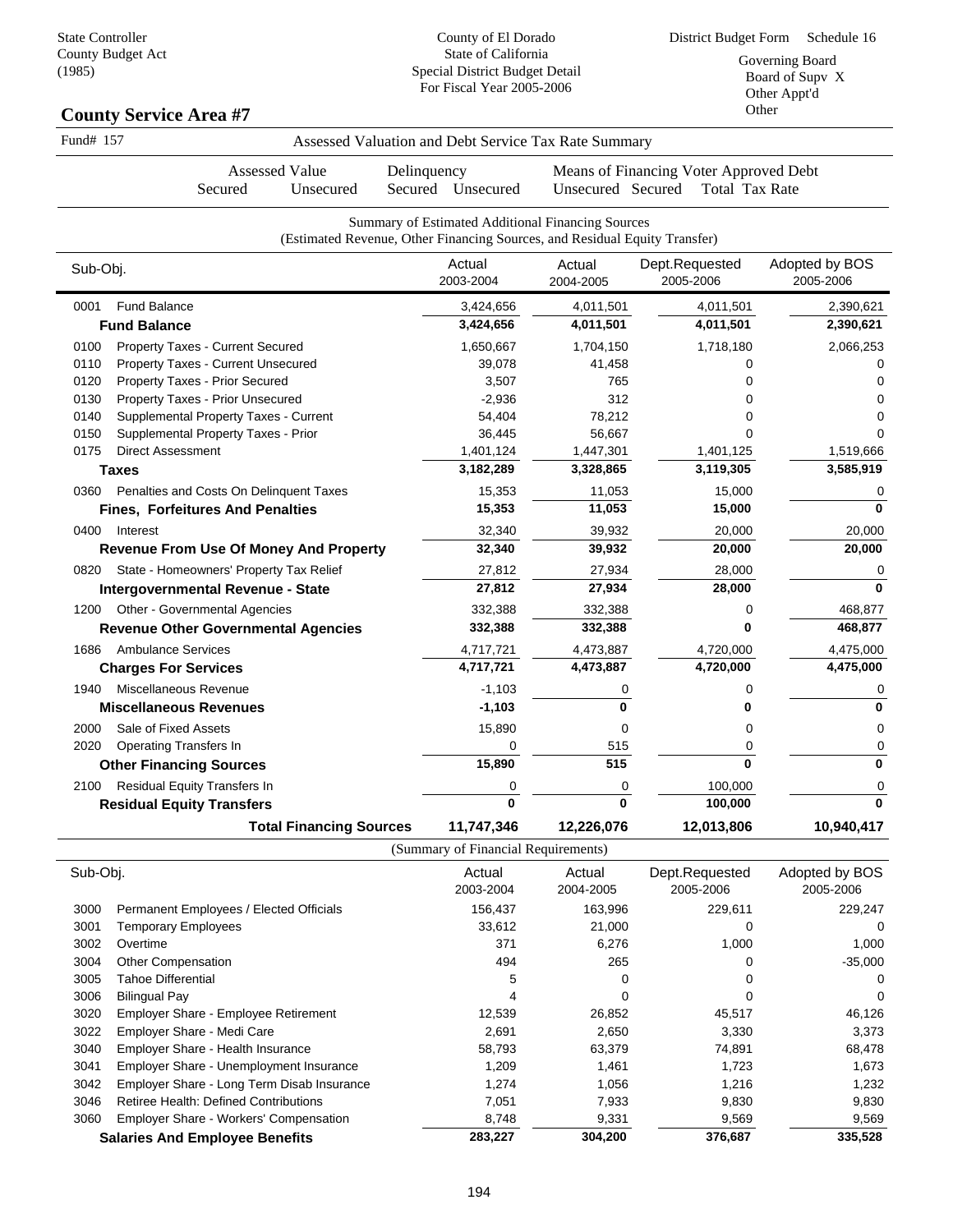### **County Service Area #7**

| Fund# 157 | Assessed Valuation and Debt Service Tax Rate Summary |
|-----------|------------------------------------------------------|
|           |                                                      |

Secured Unsecured Delinquency Secured Unsecured

Assessed Value

Means of Financing Voter Approved Debt Unsecured Secured Total Tax Rate

|          | Summary of Estimated Additional Financing Sources<br>(Estimated Revenue, Other Financing Sources, and Residual Equity Transfer) |                     |                     |                             |                             |  |
|----------|---------------------------------------------------------------------------------------------------------------------------------|---------------------|---------------------|-----------------------------|-----------------------------|--|
| Sub-Obj. |                                                                                                                                 | Actual<br>2003-2004 | Actual<br>2004-2005 | Dept.Requested<br>2005-2006 | Adopted by BOS<br>2005-2006 |  |
| 4041     | Cnty Pass thru Telephone Chrges to Depts                                                                                        | 5,568               | 4,262               | 7,228                       | 5,600                       |  |
| 4080     | <b>Household Expense</b>                                                                                                        | 8                   | 0                   | 0                           | 0                           |  |
| 4086     | Household Expense - Janitorial/Custodial                                                                                        | 1,674               | 1,718               | 1,549                       | 1,700                       |  |
| 4100     | Insurance - Premium                                                                                                             | 2,044               | 2,468               | 2,218                       | 2,218                       |  |
| 4140     | Maintenance - Equipment                                                                                                         | 373                 | 0                   | 500                         | 300                         |  |
| 4161     | Maintenance Vehicles - Parts/Direct Chrg                                                                                        | 0                   | 113                 | 0                           | $\Omega$                    |  |
| 4180     | Maintenance - Building and Improvements                                                                                         | 0                   | 0                   | 600                         | 300                         |  |
| 4201     | Medical Supplies - Field                                                                                                        | 0                   | 0                   | 100                         | 0                           |  |
| 4220     | Memberships                                                                                                                     | 1,179               | 1,216               | 1,214                       | 1,214                       |  |
| 4260     | Office Expense                                                                                                                  | 10,006              | 3,245               | 12,300                      | 4,000                       |  |
| 4261     | Postage                                                                                                                         | 11,003              | 10,821              | 12,200                      | 12,000                      |  |
| 4262     | Software                                                                                                                        | 1,319               | 188                 | 0                           | 0                           |  |
| 4263     | Subscription / Newspaper / Journals                                                                                             | 0                   | 42                  | 0                           | 0                           |  |
| 4264     | Books / Manuals                                                                                                                 | 0                   | 250                 | 1,030                       | 930                         |  |
| 4266     | Printing / Duplicating                                                                                                          | 2,495               | 9,793               | 12,099                      | 14,400                      |  |
| 4300     | Professional and Specialized Services                                                                                           | 7,037,432           | 8,672,047           | 8,688,569                   | 8,687,310                   |  |
| 4318     | Interpreter                                                                                                                     | 16                  | 0                   | 0                           | 0                           |  |
| 4324     | Medical, Dental and Lab Services                                                                                                | 0                   | 70                  | 0                           | 0                           |  |
| 4400     | Publication and Legal Notices                                                                                                   | 0                   | 759                 | $\mathbf 0$                 | 0                           |  |
| 4420     | Rents and Leases - Equipment                                                                                                    | 1,386               | 2,918               | 2,100                       | 2,900                       |  |
| 4421     | Security System                                                                                                                 | 347                 | 347                 | 573                         | 573                         |  |
| 4440     | Rents and Leases- Building/Improvements                                                                                         | 14,372              | 13,816              | 14,033                      | 14,033                      |  |
| 4461     | Minor Equipment                                                                                                                 | 215                 | 91                  | 0                           |                             |  |
| 4462     | <b>Computer Equipment</b>                                                                                                       | 0                   | 0                   | 5,600                       | $\Omega$                    |  |
| 4500     | Special Departmental Expense                                                                                                    | 150                 | 0                   | 14,900                      | 15,000                      |  |
| 4501     | <b>Special Projects</b>                                                                                                         | 0                   | 0                   | 10,000                      | 10,000                      |  |
| 4503     | <b>Staff Development</b>                                                                                                        | 1,178               | 1,555               | 2,200                       | 2,000                       |  |
| 4529     | Software License                                                                                                                | 1,255               | 0                   | 8,400                       | 8,900                       |  |
| 4600     | <b>Transportation and Travel</b>                                                                                                | 2,568               | 1,893               | 4,000                       | 2,165                       |  |
| 4602     | Employee - Private Auto Mileage                                                                                                 | 143                 | 110                 | 500                         | 200                         |  |
| 4605     | Vehicle - Rent Or Lease                                                                                                         | 215                 | 225                 | 200                         | 225                         |  |
| 4606     | <b>Fuel Purchases</b>                                                                                                           | 17                  | 74                  | 100                         | 100                         |  |
| 4620     | <b>Utilities</b>                                                                                                                | 3,839               | 4,155               | 4,321                       | 4,500                       |  |
|          | <b>Services And Supplies</b>                                                                                                    | 7,098,803           | 8,732,175           | 8,806,534                   | 8,790,568                   |  |
| 5300     | Interfund Expenditures                                                                                                          | 402,959             | 403,919             | 566,653                     | 485,163                     |  |
| 5301     | Intrfnd Exp: Telephone Equip & Support                                                                                          | 1,173               | 2,335               | 22,585                      | 3,600                       |  |
| 5302     | Intrfnd Exp: Radio Equipment and Support                                                                                        | 22,046              | 18,686              | 0                           | 20,000                      |  |
| 5304     | Intrfnd Exp: Mail Service                                                                                                       | 3,107               | 2,802               | 4,027                       | 4,027                       |  |
| 5305     | Intrfnd Exp: Stores Support                                                                                                     | 279                 | 404                 | 343                         | 334                         |  |
| 5306     | Intrfnd Exp: Central Duplicating                                                                                                | 1,031               | 265                 | 400                         | 400                         |  |
| 5307     | Intrfnd Exp: Lease Administration Fee                                                                                           | 850                 | 392                 | 408                         | 408                         |  |
| 5308     | Intrfnd Exp: Internal Data Processing                                                                                           | 5,254               | 4,694               | 4,289                       | 4,289                       |  |
| 5310     | Intrfnd Exp: County Counsel                                                                                                     | 15,556              | 1,545               | 3,600                       | 3,600                       |  |
| 5314     | Intrfnd Exp: PC Support                                                                                                         | 0                   | 0                   | 450                         | 450                         |  |
| 5318     | Intrfnd Exp: Maint Buildg & Imprvmnts                                                                                           | 49                  | 172                 | 0                           | 0                           |  |
| 5320     | Intrfnd Exp: Network Support                                                                                                    | 5,056               | 5,245               | 4,753                       | 4,642                       |  |
| 5321     | Intrfnd Exp: Collections                                                                                                        | 1,154               | 22,700              | 39,000                      | 39,000                      |  |
|          | <b>Other Charges</b>                                                                                                            | 458,513             | 463,157             | 646,508                     | 565,913                     |  |
| 6041     | Fixed Assets - Data Proc Sys Devel Equip                                                                                        | 0                   | 0                   | 0                           | 3,500                       |  |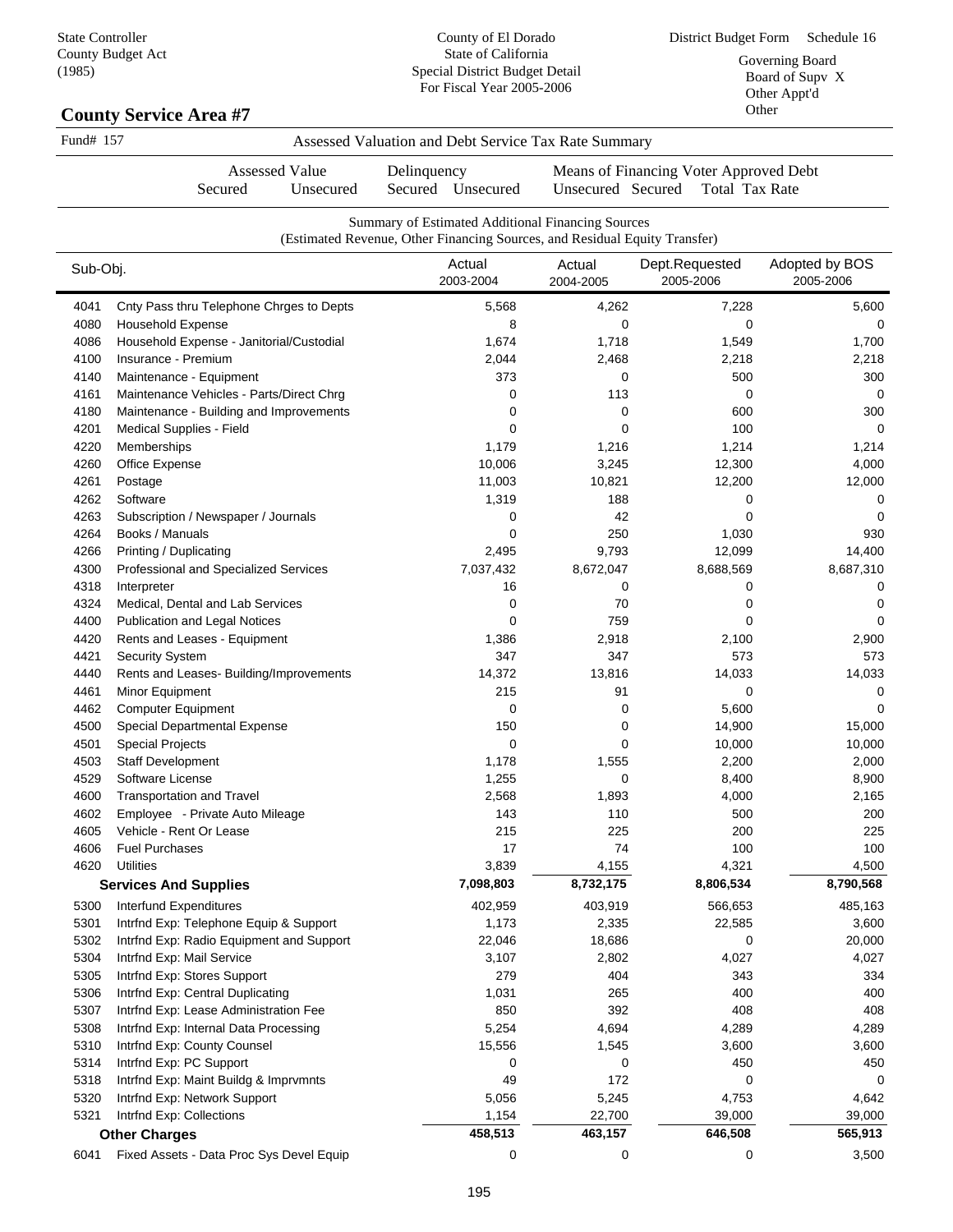| Fund# 157<br>Assessed Valuation and Debt Service Tax Rate Summary |                                        |                                                                            |             |                     |                                                   |                                        |                             |
|-------------------------------------------------------------------|----------------------------------------|----------------------------------------------------------------------------|-------------|---------------------|---------------------------------------------------|----------------------------------------|-----------------------------|
|                                                                   | Assessed Value                         |                                                                            | Delinquency |                     |                                                   | Means of Financing Voter Approved Debt |                             |
|                                                                   | Secured                                | Unsecured                                                                  | Secured     | Unsecured           | Unsecured Secured                                 | <b>Total Tax Rate</b>                  |                             |
|                                                                   |                                        | (Estimated Revenue, Other Financing Sources, and Residual Equity Transfer) |             |                     | Summary of Estimated Additional Financing Sources |                                        |                             |
| Sub-Obj.                                                          |                                        |                                                                            |             | Actual<br>2003-2004 | Actual<br>2004-2005                               | Dept.Requested<br>2005-2006            | Adopted by BOS<br>2005-2006 |
| 6042                                                              | Fixed Assets - Computer Sys Equipment  |                                                                            |             | 2,822               | 4,730                                             | 30,000                                 | 13,500                      |
|                                                                   | <b>Fixed Assets</b>                    |                                                                            |             | 2,822               | 4,730                                             | 30,000                                 | 17,000                      |
| 7250                                                              | Intrafnd: Non General Fund Types       |                                                                            |             | $-103,019$          | $-82,390$                                         | $-112,436$                             | $-94,918$                   |
|                                                                   | <b>Intrafund Transfers</b>             |                                                                            |             | $-103,019$          | $-82,390$                                         | $-112,436$                             | $-94,918$                   |
| 7300                                                              | <b>Appropriation For Contingencies</b> |                                                                            |             | 0                   | 0                                                 | 2,266,513                              | 1,326,326                   |
|                                                                   | <b>Appropriation For Contingencies</b> |                                                                            |             | $\bf{0}$            | 0                                                 | 2,266,513                              | 1,326,326                   |
|                                                                   |                                        | <b>Total Financing Uses</b>                                                |             | 7,740,346           | 9,421,872                                         | 12,013,806                             | 10,940,417                  |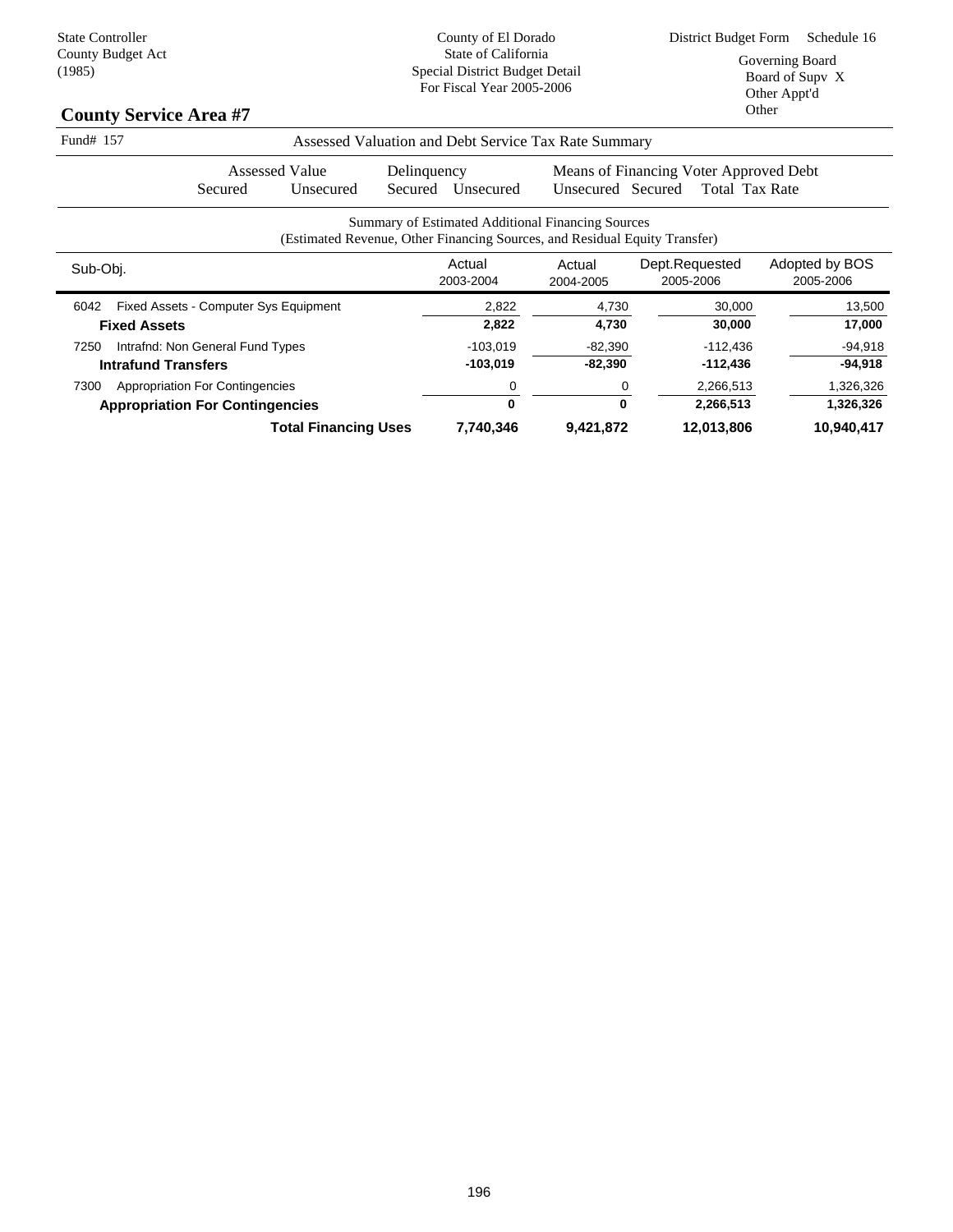# **County Service Area #9**

| Fund# 159                              |                                               |                                | Assessed Valuation and Debt Service Tax Rate Summary                                                                            |                     |                                                                 |                             |
|----------------------------------------|-----------------------------------------------|--------------------------------|---------------------------------------------------------------------------------------------------------------------------------|---------------------|-----------------------------------------------------------------|-----------------------------|
|                                        | <b>Assessed Value</b><br>Secured              | Unsecured                      | Delinquency<br>Secured Unsecured                                                                                                | Unsecured Secured   | Means of Financing Voter Approved Debt<br><b>Total Tax Rate</b> |                             |
|                                        |                                               |                                | Summary of Estimated Additional Financing Sources<br>(Estimated Revenue, Other Financing Sources, and Residual Equity Transfer) |                     |                                                                 |                             |
| Sub-Obj.                               |                                               |                                | Actual<br>2003-2004                                                                                                             | Actual<br>2004-2005 | Dept.Requested<br>2005-2006                                     | Adopted by BOS<br>2005-2006 |
| <b>Fund Balance</b><br>0001            |                                               |                                | 2,014,846                                                                                                                       | 2,305,774           | 2,282,121                                                       | 2,617,768                   |
| <b>Fund Balance</b>                    |                                               |                                | 2,014,846                                                                                                                       | 2,305,774           | 2,282,121                                                       | 2,617,768                   |
| 0100                                   | Property Taxes - Current Secured              |                                | 28,090                                                                                                                          | 28,082              | 24,125                                                          | 24,125                      |
| 0110                                   | Property Taxes - Current Unsecured            |                                | 661                                                                                                                             | 680                 | $\mathbf 0$                                                     | 0                           |
| 0120                                   | Property Taxes - Prior Secured                |                                | 32                                                                                                                              | 3                   | $\Omega$                                                        | $\Omega$                    |
| 0130                                   | Property Taxes - Prior Unsecured              |                                | 6                                                                                                                               | 5                   | $\Omega$                                                        | $\Omega$                    |
| 0140                                   | Supplemental Property Taxes - Current         |                                | 921                                                                                                                             | 1,284               | $\Omega$                                                        | $\mathbf 0$                 |
| 0150                                   | Supplemental Property Taxes - Prior           |                                | 640                                                                                                                             | 959                 | $\Omega$                                                        | $\Omega$                    |
| 0175<br><b>Direct Assessment</b>       |                                               |                                | 369,162                                                                                                                         | 415,408             | 496,858                                                         | 469,811                     |
| <b>Taxes</b>                           |                                               |                                | 399,513                                                                                                                         | 446,421             | 520,983                                                         | 493,936                     |
| 0360                                   | Penalties and Costs On Delinquent Taxes       |                                | 7,598                                                                                                                           | 5,324               | $\mathbf 0$                                                     | 0                           |
|                                        | <b>Fines, Forfeitures And Penalties</b>       |                                | 7,598                                                                                                                           | 5,324               | 0                                                               | 0                           |
| 0400<br>Interest                       |                                               |                                | 28,437                                                                                                                          | 58,723              | 1,000                                                           | 1,000                       |
|                                        | <b>Revenue From Use Of Money And Property</b> |                                | 28,437                                                                                                                          | 58,723              | 1,000                                                           | 1,000                       |
| 0780<br>State - Disaster Relief        |                                               |                                | 264                                                                                                                             | 0                   | $\mathbf 0$                                                     | 0                           |
| 0820                                   | State - Homeowners' Property Tax Relief       |                                | 472                                                                                                                             | 460                 | $\mathbf 0$                                                     | 0                           |
|                                        | Intergovernmental Revenue - State             |                                | 736                                                                                                                             | 460                 | $\mathbf{0}$                                                    | $\bf{0}$                    |
| 1310<br><b>Special Assessments</b>     |                                               |                                | 409,542                                                                                                                         | 391,584             | 387,032                                                         | 386,837                     |
| 1470<br>TIM: Traffic Impact Mitigation |                                               |                                | 0                                                                                                                               | 950                 | $\mathbf 0$                                                     | 0                           |
| 1740<br><b>Charges For Services</b>    |                                               |                                | 21,340                                                                                                                          | 7,005               | 12,300                                                          | 12,900                      |
| Interfund Revenue<br>1800              |                                               |                                | $\Omega$                                                                                                                        | 3,574               | $\Omega$                                                        | $\Omega$                    |
| <b>Charges For Services</b>            |                                               |                                | 430,882                                                                                                                         | 403,113             | 399,332                                                         | 399,737                     |
| <b>Other Sales</b><br>1920             |                                               |                                | 10,700                                                                                                                          | 3,545               | 4,800                                                           | 4,800                       |
| Miscellaneous Revenue<br>1940          |                                               |                                | 12                                                                                                                              | 14,260              | 0                                                               | 0                           |
| <b>Miscellaneous Revenues</b>          |                                               |                                | 10,712                                                                                                                          | 17,805              | 4,800                                                           | 4,800                       |
| <b>Operating Transfers In</b><br>2020  |                                               |                                | 8,835                                                                                                                           | 0                   | 0                                                               | 0                           |
| <b>Other Financing Sources</b>         |                                               |                                | 8,835                                                                                                                           | 0                   | 0                                                               | $\bf{0}$                    |
| Residual Equity Transfers In<br>2100   |                                               |                                | 0                                                                                                                               | 0                   | 0                                                               | 8,229                       |
| <b>Residual Equity Transfers</b>       |                                               |                                | 0                                                                                                                               | $\mathbf{0}$        | 0                                                               | 8,229                       |
|                                        |                                               | <b>Total Financing Sources</b> | 2,901,559                                                                                                                       | 3,237,621           | 3,208,236                                                       | 3,525,470                   |

(Summary of Financial Requirements)

| Sub-Obj. |                                          | Actual<br>2003-2004 | Actual<br>2004-2005 | Dept.Requested<br>2005-2006 | Adopted by BOS<br>2005-2006 |
|----------|------------------------------------------|---------------------|---------------------|-----------------------------|-----------------------------|
| 4041     | Cnty Pass thru Telephone Chrges to Depts | 288                 | 156                 | 420                         | 420                         |
| 4085     | Household Expense - Refuse Disposal      | 169                 | 123                 | 235                         | 235                         |
| 4102     | Insurance - County Service Areas (CSA)   | 33,082              | 36,208              | 46,741                      | 46,741                      |
| 4183     | Maintenance - Grounds                    | 0                   | 3,424               | 0                           | 0                           |
| 4184     | Maintenance - Cemetery                   | 5,540               | 307                 | 85,752                      | 85,752                      |
| 4189     | Maintenance - Water System               | 0                   | $\Omega$            | 3,330                       | 3,330                       |
| 4190     | Maintenance - Drainage                   | 17,616              | 9,950               | 72,955                      | 78,528                      |
| 4260     | Office Expense                           | 489                 | 197                 | 7,410                       | 7,410                       |
| 4261     | Postage                                  | 117                 | 274                 | 2,449                       | 2,449                       |
| 4263     | Subscription / Newspaper / Journals      | 0                   | 16                  | 16                          | 16                          |
| 4265     | Law Books                                | 82                  | $\Omega$            | 0                           | 0                           |
| 4266     | Printing / Duplicating                   | 21                  |                     |                             | 0                           |
| 4300     | Professional and Specialized Services    | 8,835               | 350                 |                             | 0                           |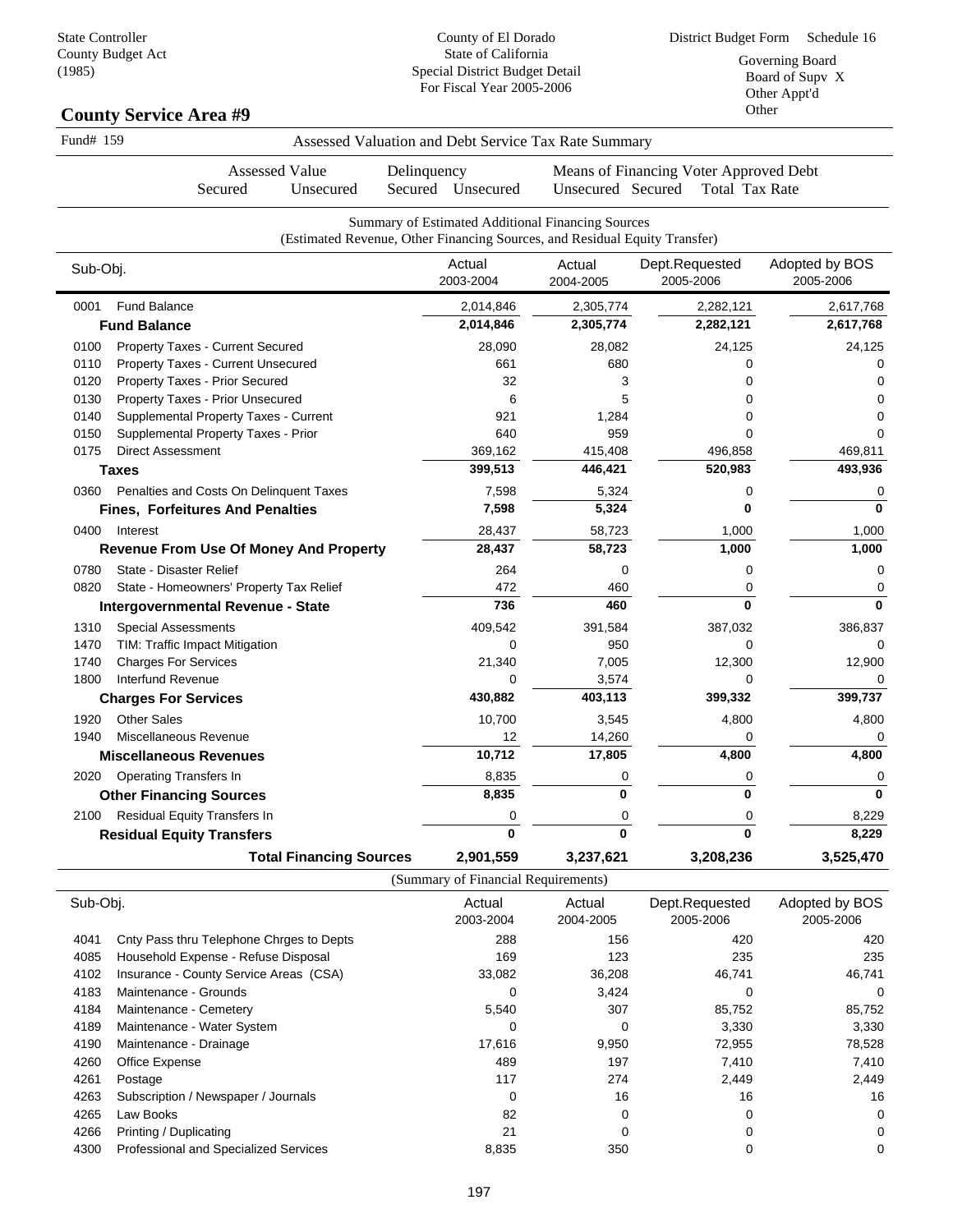| Fund# 159 |                                               | Assessed Valuation and Debt Service Tax Rate Summary                                                                            |                     |                                                                 |                             |
|-----------|-----------------------------------------------|---------------------------------------------------------------------------------------------------------------------------------|---------------------|-----------------------------------------------------------------|-----------------------------|
|           | <b>Assessed Value</b><br>Secured<br>Unsecured | Delinquency<br>Secured Unsecured                                                                                                | Unsecured Secured   | Means of Financing Voter Approved Debt<br><b>Total Tax Rate</b> |                             |
|           |                                               | Summary of Estimated Additional Financing Sources<br>(Estimated Revenue, Other Financing Sources, and Residual Equity Transfer) |                     |                                                                 |                             |
| Sub-Obj.  |                                               | Actual<br>2003-2004                                                                                                             | Actual<br>2004-2005 | Dept.Requested<br>2005-2006                                     | Adopted by BOS<br>2005-2006 |
| 4303      | Road Maintenance and Construction             | 261,435                                                                                                                         | 204,091             | 883,011                                                         | 1,044,767                   |
| 4304      | <b>Agency Administration Fee</b>              | $\overline{2}$                                                                                                                  | $\mathbf 0$         | 0                                                               |                             |
| 4333      | <b>Burial Services</b>                        | 16,760                                                                                                                          | 10,155              | 11,700                                                          | 11,700                      |
| 4400      | <b>Publication and Legal Notices</b>          | 546                                                                                                                             | 550                 | 2,260                                                           | 2,260                       |
| 4440      | Rents and Leases- Building/Improvements       | 1,413                                                                                                                           | 1,100               | 1,775                                                           | 1,775                       |
| 4462      | <b>Computer Equipment</b>                     | $\mathbf 0$                                                                                                                     | 256                 | 0                                                               | $\Omega$                    |
| 4500      | Special Departmental Expense                  | 125                                                                                                                             | 0                   | 5,000                                                           | 7,291                       |
| 4501      | <b>Special Projects</b>                       | $\mathbf 0$                                                                                                                     | $\mathbf 0$         | 0                                                               | 8,229                       |
| 4620      | <b>Utilities</b>                              | 27,189                                                                                                                          | 26,443              | 298,250                                                         | 308,119                     |
|           | <b>Services And Supplies</b>                  | 373,709                                                                                                                         | 293,600             | 1,421,304                                                       | 1,609,022                   |
| 5300      | Interfund Expenditures                        | 103,249                                                                                                                         | 55,017              | 136,404                                                         | 289,696                     |
| 5301      | Intrfnd Exp: Telephone Equip & Support        | 0                                                                                                                               | 44                  | 0                                                               | 0                           |
| 5307      | Intrfnd Exp: Lease Administration Fee         | 76                                                                                                                              | 32                  | 76                                                              | 76                          |
| 5352      | Intrfnd Exp: Spec Dst Road/Drain/Cem          | 26,120                                                                                                                          | 57,867              | 1,465,425                                                       | 1,437,314                   |
|           | <b>Other Charges</b>                          | 129,445                                                                                                                         | 112,961             | 1,601,905                                                       | 1,727,086                   |
| 6040      | <b>Fixed Assets - Equipment</b>               | 0                                                                                                                               | 2,782               | 0                                                               | 0                           |
|           | <b>Fixed Assets</b>                           | 0                                                                                                                               | 2,782               | 0                                                               | $\bf{0}$                    |
| 7100      | <b>Residual Equity Transfers Out</b>          | 0                                                                                                                               | 0                   | 0                                                               | 8,229                       |
|           | <b>Residual Equity Transfers</b>              | $\bf{0}$                                                                                                                        | 0                   | 0                                                               | 8,229                       |
| 7257      | Intrafnd: CSA Insurance                       | 0                                                                                                                               | 0                   | $-5,792$                                                        | $-5,792$                    |
|           | <b>Intrafund Transfers</b>                    | $\bf{0}$                                                                                                                        | 0                   | $-5,792$                                                        | $-5,792$                    |
| 7402      | Reserve Designations - Roads                  | 27,317                                                                                                                          | 33,958              | 37,794                                                          | 34,833                      |
| 7403      | Reserve Designations - Drainage               | 102,664                                                                                                                         | 112,229             | 153,025                                                         | 152,092                     |
|           | <b>Reserves - Budgetary Only</b>              | 129,981                                                                                                                         | 146,187             | 190,819                                                         | 186,925                     |
|           | <b>Total Financing Uses</b>                   | 633,135                                                                                                                         | 555,530             | 3,208,236                                                       | 3,525,470                   |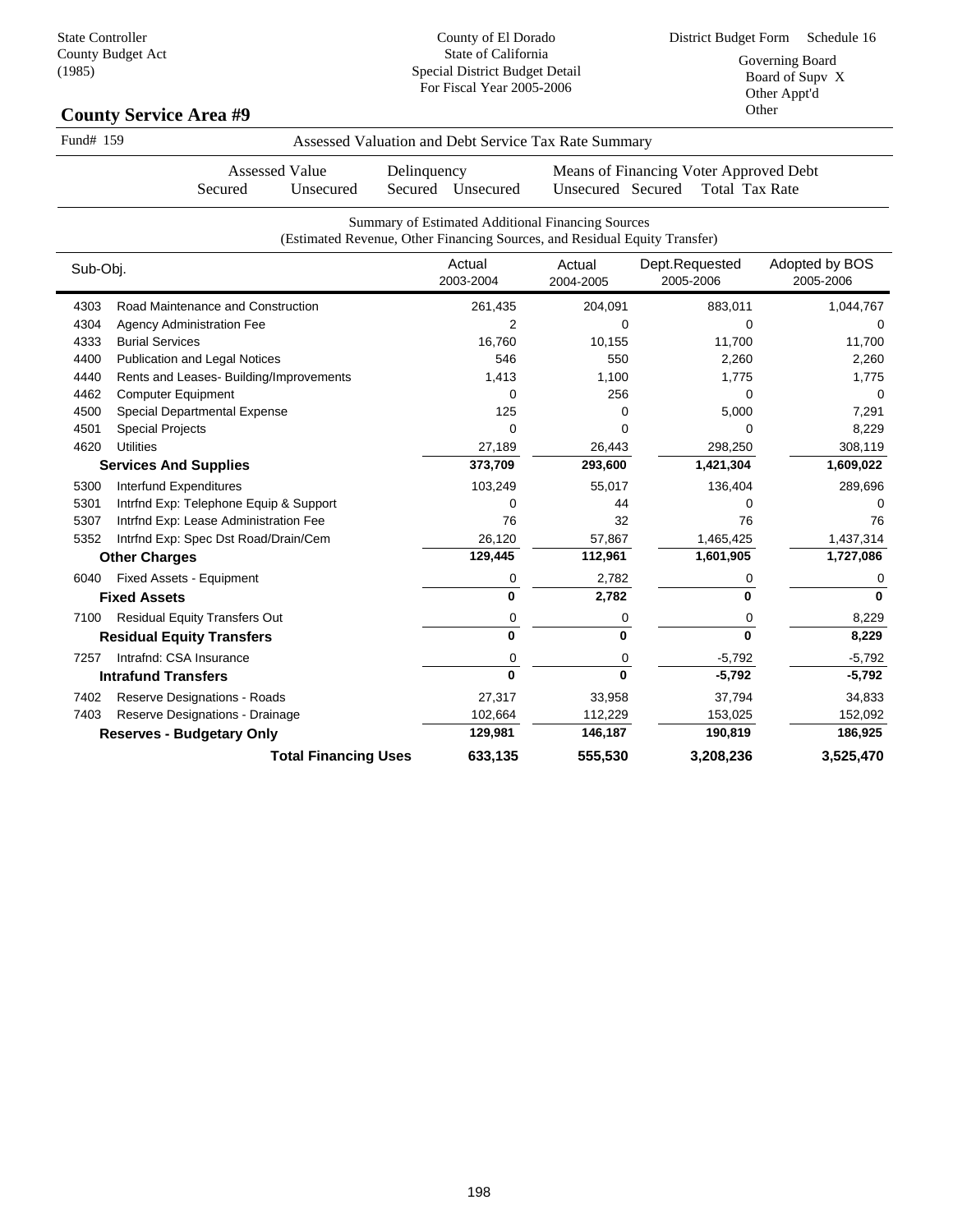|          | <b>Assessed Value</b><br>Secured<br>Unsecured | Delinquency                                                                                                                     |                     |                                                                 |                             |
|----------|-----------------------------------------------|---------------------------------------------------------------------------------------------------------------------------------|---------------------|-----------------------------------------------------------------|-----------------------------|
|          |                                               | Secured Unsecured                                                                                                               | Unsecured Secured   | Means of Financing Voter Approved Debt<br><b>Total Tax Rate</b> |                             |
|          |                                               | Summary of Estimated Additional Financing Sources<br>(Estimated Revenue, Other Financing Sources, and Residual Equity Transfer) |                     |                                                                 |                             |
| Sub-Obj. |                                               | Actual<br>2003-2004                                                                                                             | Actual<br>2004-2005 | Dept.Requested<br>2005-2006                                     | Adopted by BOS<br>2005-2006 |
| 0001     | <b>Fund Balance</b>                           | 7,697,965                                                                                                                       | 7,900,287           | 3,222,592                                                       | 3,475,201                   |
| 0002     | From Reserves                                 | 0                                                                                                                               | 0                   | 3,395                                                           | 3,395                       |
|          | <b>Fund Balance</b>                           | 7,697,965                                                                                                                       | 7,900,287           | 3,225,987                                                       | 3,478,596                   |
| 0251     | Franchise - Garbage                           | 386,970                                                                                                                         | 283,413             | 47,620                                                          | 47,620                      |
| 0260     | Other License and Permits                     | 1,000                                                                                                                           | 1,100               | 1,000                                                           | 1,000                       |
| 0272     | <b>Infectious Waste Permit</b>                | 2,416                                                                                                                           | 3,247               | 2,860                                                           | 2,860                       |
|          | <b>Licenses, Permits And Franchises</b>       | 390,386                                                                                                                         | 287,760             | 51,480                                                          | 51,480                      |
| 0360     | Penalties and Costs On Delinquent Taxes       | 30,005                                                                                                                          | 21,956              | 15,000                                                          | 15,000                      |
|          | <b>Fines, Forfeitures And Penalties</b>       | 30,005                                                                                                                          | 21,956              | 15,000                                                          | 15,000                      |
| 0400     | Interest                                      | 102,517                                                                                                                         | 182,006             | 92,592                                                          | 92,592                      |
| 0422     | <b>Rent - Miscellaneous</b>                   | 82,427                                                                                                                          | 80,487              | 85,000                                                          | 85,000                      |
|          | <b>Revenue From Use Of Money And Property</b> | 184,944                                                                                                                         | 262,493             | 177,592                                                         | 177,592                     |
| 0780     | State - Disaster Relief                       | 1,011                                                                                                                           | 0                   | 0                                                               | $\mathbf 0$                 |
| 0880     | State - Other                                 | 332,888                                                                                                                         | 367,580             | 366,265                                                         | 366,265                     |
|          | Intergovernmental Revenue - State             | 333,899                                                                                                                         | 367,580             | 366,265                                                         | 366,265                     |
| 1100     | Federal - Other                               | 0                                                                                                                               | 3,941               | 48,656                                                          | 48,656                      |
|          | Intergovernmental Revenue - Federal           | $\mathbf{0}$                                                                                                                    | 3,941               | 48,656                                                          | 48,656                      |
| 1200     | <b>Other - Governmental Agencies</b>          | 2,496                                                                                                                           | 0                   | 0                                                               | 0                           |
|          | <b>Revenue Other Governmental Agencies</b>    | 2,496                                                                                                                           | $\mathbf{0}$        | 0                                                               | $\mathbf{0}$                |
| 1310     | <b>Special Assessments</b>                    | 2,927,744                                                                                                                       | 3,007,332           | 2,998,811                                                       | 2,998,811                   |
| 1401     | Planning and Engineering Fees                 | 273,920                                                                                                                         | 249,015             | 280,808                                                         | 280,808                     |
| 1660     | Garbage Billing Surcharge                     | 242,540                                                                                                                         | 275,697             | 220,000                                                         | 220,000                     |
| 1663     | <b>Business Plans</b>                         | $-605$                                                                                                                          | 0                   | 0                                                               | $\mathbf 0$                 |
| 1740     | <b>Charges For Services</b>                   | 8,719                                                                                                                           | $\mathbf{0}$        | 500                                                             | 500                         |
| 1753     | Emergency Response Recovery (ERR)             | 20,061                                                                                                                          | 10,314              | 14,000                                                          | 14,000                      |
| 1800     | Interfund Revenue                             | 116,243                                                                                                                         | 253,585             | 206,348                                                         | 206,348                     |
|          | <b>Charges For Services</b>                   | 3,588,623                                                                                                                       | 3,795,943           | 3,720,467                                                       | 3,720,467                   |
| 1940     | Miscellaneous Revenue                         | 1,095                                                                                                                           | 392                 | 0                                                               | 0                           |
|          | <b>Miscellaneous Revenues</b>                 | 1,095                                                                                                                           | 392                 | 0                                                               | $\mathbf{0}$                |
| 2020     | Operating Transfers In                        | 50,000                                                                                                                          | 49,927              | 16,000                                                          | 16,000                      |
|          | <b>Other Financing Sources</b>                | 50,000                                                                                                                          | 49,927              | 16,000                                                          | 16,000                      |
|          | <b>Total Financing Sources</b>                | 12,279,413                                                                                                                      | 12,690,278          | 7,621,447                                                       | 7,874,056                   |

| Sub-Obj. |                                             | Actual<br>2003-2004 | Actual<br>2004-2005 | Dept.Requested<br>2005-2006 | Adopted by BOS<br>2005-2006 |
|----------|---------------------------------------------|---------------------|---------------------|-----------------------------|-----------------------------|
| 3000     | Permanent Employees / Elected Officials     | 532.628             | 579,671             | 869,926                     | 869,926                     |
| 3001     | <b>Temporary Employees</b>                  | 23.224              | 83,671              | 29.106                      | 29,106                      |
| 3002     | Overtime                                    | 22,275              | 27,513              | 31.544                      | 31,544                      |
| 3003     | Standby Pay                                 | 6,046               | 6,165               | 7,436                       | 7,436                       |
| 3004     | <b>Other Compensation</b>                   | 7.470               | 6.878               | 1,787                       | 1,787                       |
| 3005     | Tahoe Differential                          | 839                 | 1.348               | 312                         | 312                         |
| 3007     | Hazard Pay                                  | 1,302               | 0                   | 0                           | 0                           |
| 3020     | <b>Employer Share - Employee Retirement</b> | 47,016              | 97,536              | 161.759                     | 161,759                     |
| 3022     | Employer Share - Medi Care                  | 8,289               | 9.862               | 11.743                      | 11.743                      |
| 3040     | Employer Share - Health Insurance           | 112,062             | 115,883             | 180,917                     | 180,917                     |
| 3041     | Employer Share - Unemployment Insurance     | 2,193               | 3.549               | 6,128                       | 6,128                       |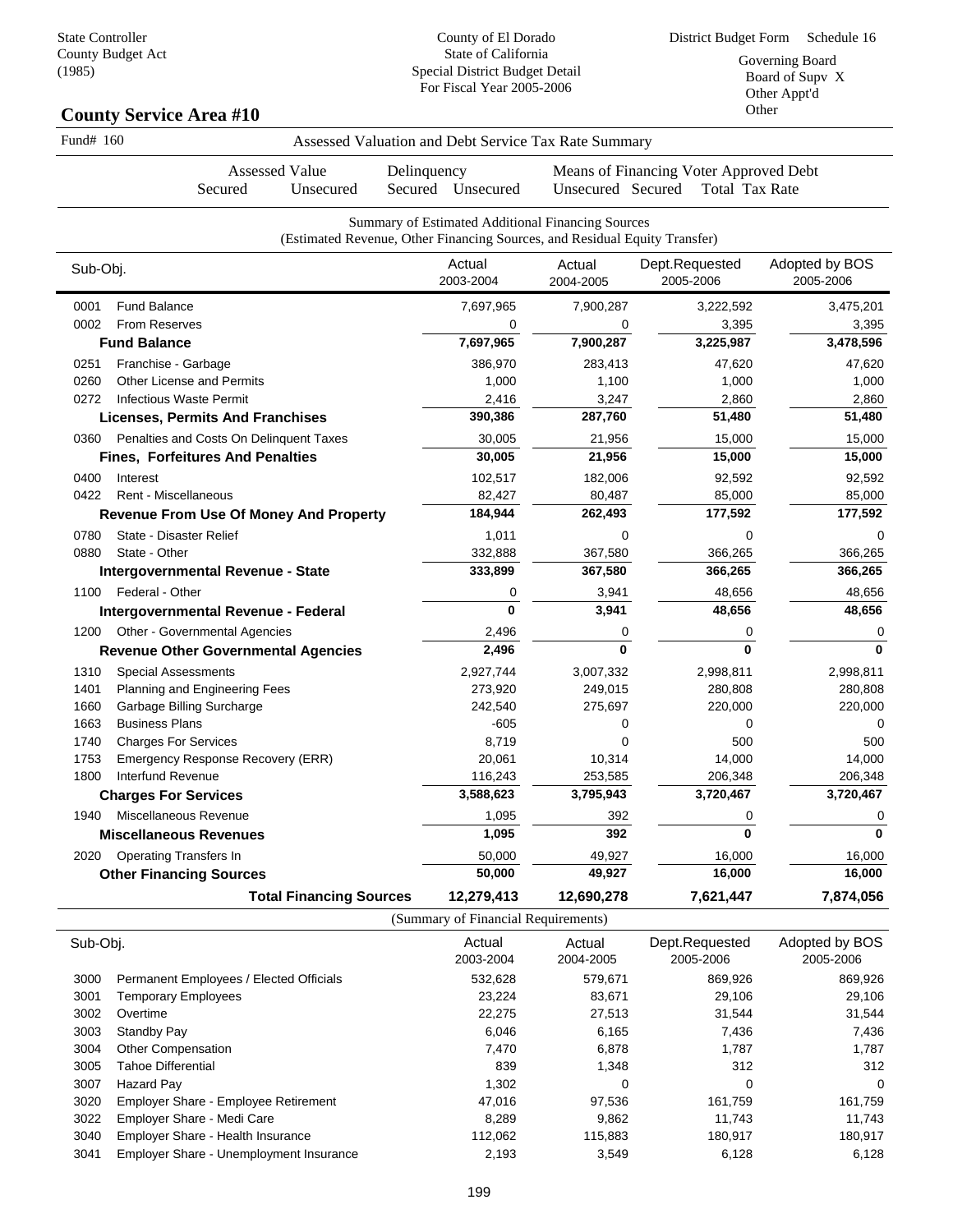County of El Dorado State of California Special District Budget Detail

| (190)        | <b>County Service Area #10</b>                                                  | Special District Budget Detail<br>For Fiscal Year 2005-2006                                       |                     |                                                                 | Board of Supv X<br>Other Appt'd<br>Other |
|--------------|---------------------------------------------------------------------------------|---------------------------------------------------------------------------------------------------|---------------------|-----------------------------------------------------------------|------------------------------------------|
| Fund# 160    |                                                                                 | Assessed Valuation and Debt Service Tax Rate Summary                                              |                     |                                                                 |                                          |
|              | <b>Assessed Value</b><br>Secured<br>Unsecured                                   | Delinquency<br>Secured Unsecured                                                                  | Unsecured Secured   | Means of Financing Voter Approved Debt<br><b>Total Tax Rate</b> |                                          |
|              |                                                                                 | Summary of Estimated Additional Financing Sources                                                 |                     |                                                                 |                                          |
| Sub-Obj.     |                                                                                 | (Estimated Revenue, Other Financing Sources, and Residual Equity Transfer)<br>Actual<br>2003-2004 | Actual<br>2004-2005 | Dept.Requested<br>2005-2006                                     | Adopted by BOS<br>2005-2006              |
| 3042         | Employer Share - Long Term Disab Insurance                                      | 3,144                                                                                             | 3,355               | 4,330                                                           | 4,330                                    |
| 3043         | <b>Employer Share - Deferred Compensation</b>                                   | 1,950                                                                                             | 1,217               | 2,802                                                           | 2,802                                    |
| 3046         | Retiree Health: Defined Contributions                                           | 13,065                                                                                            | 20,054              | 23,229                                                          | 23,229                                   |
| 3060         | Employer Share - Workers' Compensation                                          | 25,167                                                                                            | 21,006              | 22,493                                                          | 22,493                                   |
| 3080         | <b>Flexible Benefits</b>                                                        | 0                                                                                                 | 3,734               | 4,050                                                           | 4,050                                    |
|              | <b>Salaries And Employee Benefits</b>                                           | 806,670                                                                                           | 981,441             | 1,357,562                                                       | 1,357,562                                |
| 4020         | Clothing and Personal Supplies                                                  | 1,088                                                                                             | 334                 | 4,100                                                           | 4,100                                    |
| 4040         | Telephone Company Vendor Payments                                               | 2,134                                                                                             | 2,334               | 2,050                                                           | 2,050                                    |
| 4041         | Cnty Pass thru Telephone Chrges to Depts                                        | 8,606                                                                                             | 4,702               | 6,012                                                           | 6,012                                    |
| 4080         | <b>Household Expense</b>                                                        | 2,012                                                                                             | 3,558               | 6,000                                                           | 6,000                                    |
| 4083         | Household Expense - Laundry                                                     | 1,842                                                                                             | 1,636               | 3,500                                                           | 3,500                                    |
| 4085         | Household Expense - Refuse Disposal                                             | 6,852                                                                                             | 4,073               | 17,600                                                          | 17,600                                   |
| 4100         | Insurance - Premium                                                             | 6,690                                                                                             | 11,140              | 5,490                                                           | 5,490                                    |
| 4140         | Maintenance - Equipment                                                         | 6,496                                                                                             | 18,990              | 20,500                                                          | 20,500                                   |
| 4160         | Maintenance Vehicles - Service Contract                                         | 1,079                                                                                             | 8,028               | 4,150                                                           | 4,150                                    |
| 4161         | Maintenance Vehicles - Parts/Direct Chrg                                        | 202                                                                                               | 6,655               | 4,250                                                           | 4,250                                    |
| 4162         | Maintenance Vehicles - Supplies                                                 | 1,746                                                                                             | 606                 | 2,250                                                           | 2,250                                    |
| 4163         | Maintenance Vehicles - Inventory                                                | 0                                                                                                 | 578                 | 0                                                               | 0                                        |
| 4164         | Maintenance Vehicles - Tires and Tubes                                          | 1,168                                                                                             | 1,406               | 900                                                             | 900                                      |
| 4165         | Maintenance Vehicles - Oil and Grease                                           | 1,223                                                                                             | 1,090               | 2,700                                                           | 2,700                                    |
| 4180         | Maintenance - Building and Improvements                                         | 4,907                                                                                             | 4,450               | 154,000                                                         | 154,000                                  |
| 4183         | Maintenance - Grounds                                                           | 50,846                                                                                            | 166,117             | 127,000                                                         | 127,000                                  |
| 4200         | Medical, Dental and Laboratory Supplies                                         | 2,784                                                                                             | 3,509               | 4,000                                                           | 4,000                                    |
| 4201         | Medical Supplies - Field                                                        | 59                                                                                                | 0                   | 0                                                               | $\Omega$                                 |
| 4220         | Memberships                                                                     | 0                                                                                                 | 0                   | 1,260                                                           | 1,260                                    |
| 4221         | Memberships - Legislative Advocacy                                              | 7,748                                                                                             | 5,487               | 5,000                                                           | 6,000                                    |
| 4260         | Office Expense                                                                  | 2,723                                                                                             | 3,620               | 3,500                                                           | 3,500                                    |
| 4261         | Postage                                                                         | 1,097                                                                                             | 5,712               | 1,300                                                           | 1,300                                    |
| 4262         | Software                                                                        | 389                                                                                               | 669                 | 2,900                                                           | 2,900                                    |
| 4263         | Subscription / Newspaper / Journals                                             | 617                                                                                               | 298                 | 600                                                             | 600                                      |
| 4264         | Books / Manuals                                                                 | 1,523                                                                                             | 1,573               | 1,500                                                           | 1,500                                    |
| 4266         | Printing / Duplicating                                                          | 2,174                                                                                             | 3,403               | 9,270                                                           | 9,270                                    |
| 4300         | Professional and Specialized Services<br>Engineer Design and Architectural Serv | 395,951                                                                                           | 395,565             | 958,575                                                         | 957,575                                  |
| 4301<br>4302 | <b>Construction and Engineering Contracts</b>                                   | 0<br>350,520                                                                                      | 0<br>150,022        | 7,500<br>55,000                                                 | 7,500<br>55,000                          |
| 4324         | Medical, Dental and Lab Services                                                | 4,133                                                                                             | 1,747               | 9,525                                                           |                                          |
| 4337         | <b>Other Governmental Agencies</b>                                              | 55,926                                                                                            | 26,065              | 30,190                                                          | 9,525<br>30,190                          |
| 4400         | <b>Publication and Legal Notices</b>                                            | 3,947                                                                                             | 5,853               | 3,000                                                           | 3,000                                    |
| 4420         | Rents and Leases - Equipment                                                    | 6,247                                                                                             | 6,739               | 2,500                                                           | 32,500                                   |
| 4440         | Rents and Leases- Building/Improvements                                         | 0                                                                                                 | 550                 | $\mathbf 0$                                                     | 0                                        |
| 4460         | Small Tools and Instruments                                                     | 22,166                                                                                            | 16,573              | 19,100                                                          | 19,100                                   |
| 4461         | Minor Equipment                                                                 | 38,443                                                                                            | 55,066              | 45,200                                                          | 45,200                                   |
| 4462         | <b>Computer Equipment</b>                                                       | 6,528                                                                                             | 6,867               | 3,800                                                           | 3,800                                    |
| 4463         | Telephone and Radio Equipment                                                   | 574                                                                                               | 5,029               | 500                                                             | 500                                      |

4465 Vehicle Equipment 3,000 3,000 3,000 3,000 3,000 3,000 3,000 3,000 3,000 3,000 3,000 3,000 3,000 3,000 3,000 4500 Special Departmental Expense 154,869 617,432 112,295 112,295 4501 Special Projects 0 46 0 0 4502 Educational Materials 39,139 26,465 21,040 19,747 4503 Staff Development 12,400 12,400 12,400 12,400 12,400 12,400 12,400 12,400 12,400 12,400 12,400 12,400 12,400 12,400 12,400 12,400 12,400 12,400 12,400 12,400 12,400 12,400 12,400 12,400 12,400 12,400 12,400 12,400 12,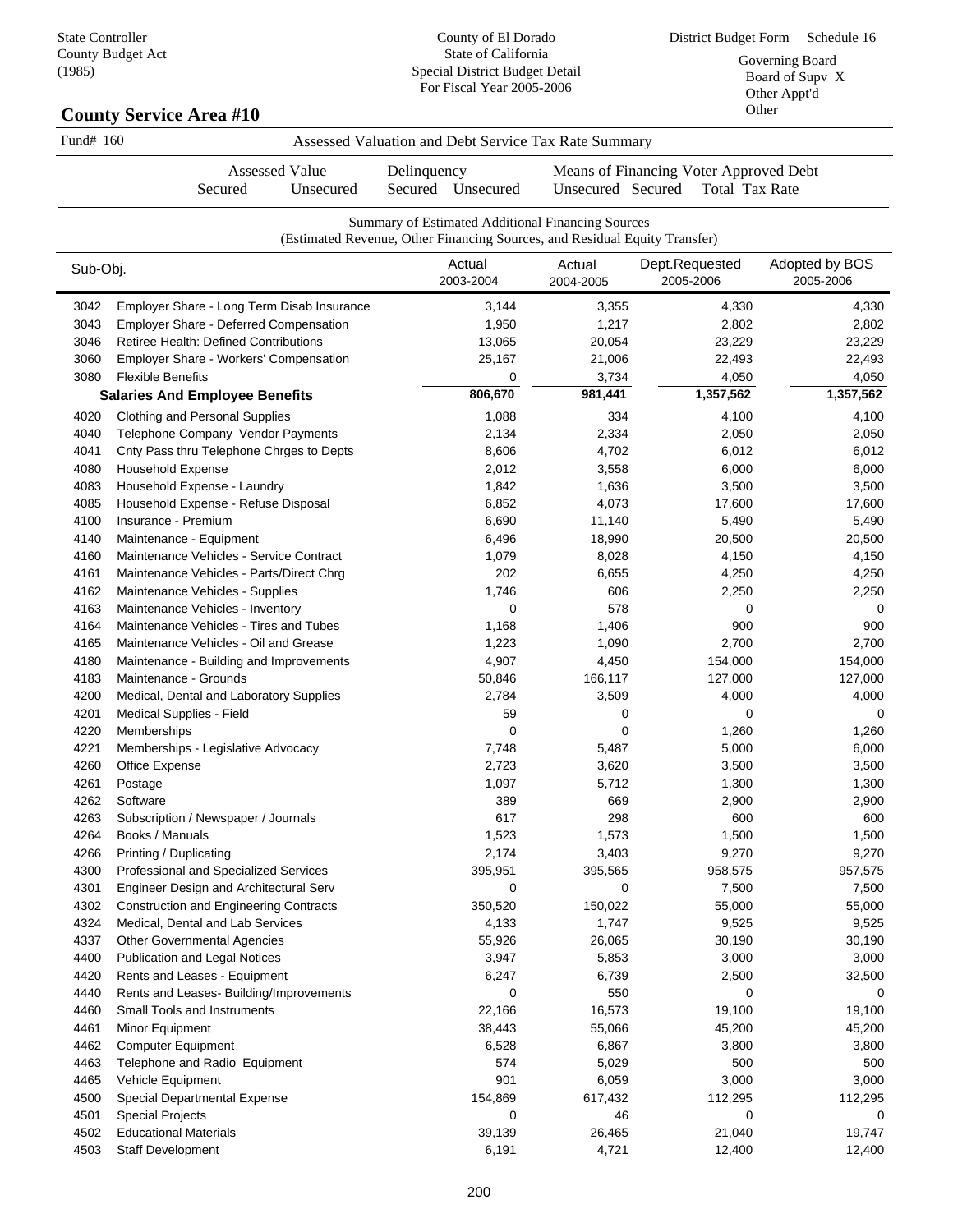District Budget Form Schedule 16 Governing Board Board of Supv X Other Appt'd Other

| Fund# 160                                                |                                                                                    | Assessed Valuation and Debt Service Tax Rate Summary                                                                            |                      |                                                                 |                             |
|----------------------------------------------------------|------------------------------------------------------------------------------------|---------------------------------------------------------------------------------------------------------------------------------|----------------------|-----------------------------------------------------------------|-----------------------------|
|                                                          | <b>Assessed Value</b><br>Unsecured<br>Secured                                      | Delinquency<br>Secured Unsecured                                                                                                | Unsecured Secured    | Means of Financing Voter Approved Debt<br><b>Total Tax Rate</b> |                             |
|                                                          |                                                                                    | Summary of Estimated Additional Financing Sources<br>(Estimated Revenue, Other Financing Sources, and Residual Equity Transfer) |                      |                                                                 |                             |
| Sub-Obj.                                                 |                                                                                    | Actual<br>2003-2004                                                                                                             | Actual<br>2004-2005  | Dept.Requested<br>2005-2006                                     | Adopted by BOS<br>2005-2006 |
| 4504                                                     | Educational Training - Board of Directo                                            | 573                                                                                                                             | 0                    | 0                                                               | 0                           |
| 4507<br>Fire and Safety Supplies                         |                                                                                    | 3,701                                                                                                                           | 0                    | 6,000                                                           | 6,000                       |
| 4516<br>Library - Circulating Library Books              |                                                                                    | 8,069                                                                                                                           | 1,052                | 0                                                               | 0                           |
| Software License<br>4529                                 |                                                                                    | 0                                                                                                                               | 311                  | 0                                                               | 0                           |
| <b>Water Treatment Chemicals</b><br>4530                 |                                                                                    | 28,241                                                                                                                          | 21,605               | 25,000                                                          | 25,000                      |
| 4571<br>Signs                                            |                                                                                    | 0                                                                                                                               | 1,280                | 2,800                                                           | 2,800                       |
| 4600<br><b>Transportation and Travel</b>                 |                                                                                    | 6,808                                                                                                                           | 9,978                | 12,089                                                          | 12,089                      |
| 4602<br>Employee - Private Auto Mileage                  |                                                                                    | 213                                                                                                                             | 734                  | 750                                                             | 750                         |
| Vehicle - Rent Or Lease<br>4605                          |                                                                                    | 11,553                                                                                                                          | 10,575               | 12,031                                                          | 12,031                      |
| <b>Fuel Purchases</b><br>4606                            |                                                                                    | 13,431                                                                                                                          | 18,898               | 17,639                                                          | 17,639                      |
| 4607                                                     | Rent or Lease: Mileage Rate Rebate                                                 | $-14,068$                                                                                                                       | 0                    | 0                                                               | 0                           |
| 4620<br><b>Utilities</b><br><b>Services And Supplies</b> |                                                                                    | 208,047<br>1,468,106                                                                                                            | 198,629<br>1,847,826 | 150,000<br>1,899,766                                            | 150,000<br>1,928,473        |
|                                                          |                                                                                    |                                                                                                                                 |                      |                                                                 |                             |
| 5180<br><b>Taxes and Assessments</b>                     |                                                                                    | 2,446                                                                                                                           | 1,974                | 2,500                                                           | 2,500                       |
| 5300<br>Interfund Expenditures<br>5301                   |                                                                                    | 620,290<br>4,808                                                                                                                | 596,791              | 755,256                                                         | 776,918                     |
| 5302                                                     | Intrfnd Exp: Telephone Equip & Support<br>Intrfnd Exp: Radio Equipment and Support | 993                                                                                                                             | 5,412<br>972         | 3,813<br>2,812                                                  | 3,813<br>2,812              |
| Intrfnd Exp: Central Duplicating<br>5306                 |                                                                                    | 381                                                                                                                             | 1,262                | 1,250                                                           | 1,250                       |
| 5308                                                     | Intrfnd Exp: Internal Data Processing                                              | 8,461                                                                                                                           | 8,312                | 13,157                                                          | 13,157                      |
| 5310<br>Intrfnd Exp: County Counsel                      |                                                                                    | 15,332                                                                                                                          | 27,508               | 37,400                                                          | 37,400                      |
| 5318                                                     | Intrfnd Exp: Maint Buildg & Imprvmnts                                              | 11,599                                                                                                                          | 11,096               | 10,275                                                          | 10,275                      |
| 5320<br>Intrfnd Exp: Network Support                     |                                                                                    | 10,972                                                                                                                          | 11,352               | 10,646                                                          | 10,646                      |
| <b>Other Charges</b>                                     |                                                                                    | 675,283                                                                                                                         | 664,678              | 837,109                                                         | 858,771                     |
| 6000<br>Fixed Assets - Land                              |                                                                                    | 0                                                                                                                               | 0                    | 453,000                                                         | 453,000                     |
| 6020                                                     | Fixed Assets - Building and Improvement                                            | 53,901                                                                                                                          | 400,411              | 1,575,000                                                       | 1,773,040                   |
| 6040<br>Fixed Assets - Equipment                         |                                                                                    | 45,317                                                                                                                          | 220,513              | 348,115                                                         | 348,115                     |
| 6042                                                     | Fixed Assets - Computer Sys Equipment                                              | 2,483                                                                                                                           | 15,951               | 7,500                                                           | 7,500                       |
| <b>Fixed Assets</b>                                      |                                                                                    | 101,701                                                                                                                         | 636,875              | 2,383,615                                                       | 2,581,655                   |
| <b>Operating Transfers Out</b><br>7000                   |                                                                                    | 1,106,793                                                                                                                       | 1,162,081            | 1,027,410                                                       | 1,031,610                   |
| <b>Other Financing Uses</b>                              |                                                                                    | 1,106,793                                                                                                                       | 1,162,081            | 1,027,410                                                       | 1,031,610                   |
| <b>Intrafnd Transfers: Collections</b><br>7210           |                                                                                    | 0                                                                                                                               | 97                   | 0                                                               | 0                           |
| Intrafnd: Maint Bldg & Improvmnts<br>7232                |                                                                                    | 219                                                                                                                             | 0                    | 0                                                               | 0                           |
| 7250<br>Intrafnd: Non General Fund Types                 |                                                                                    | 183                                                                                                                             | 0                    | 0                                                               | 0                           |
| <b>Intrafund Transfers</b>                               |                                                                                    | 402                                                                                                                             | 97                   | 0                                                               | 0                           |
| <b>Appropriation For Contingencies</b><br>7300           |                                                                                    | 0                                                                                                                               | 0                    | 115,985                                                         | 115,985                     |
| <b>Appropriation For Contingencies</b>                   |                                                                                    | $\mathbf{0}$                                                                                                                    | $\mathbf{0}$         | 115,985                                                         | 115,985                     |
|                                                          | <b>Total Financing Uses</b>                                                        | 4,158,956                                                                                                                       | 5,293,000            | 7,621,447                                                       | 7,874,056                   |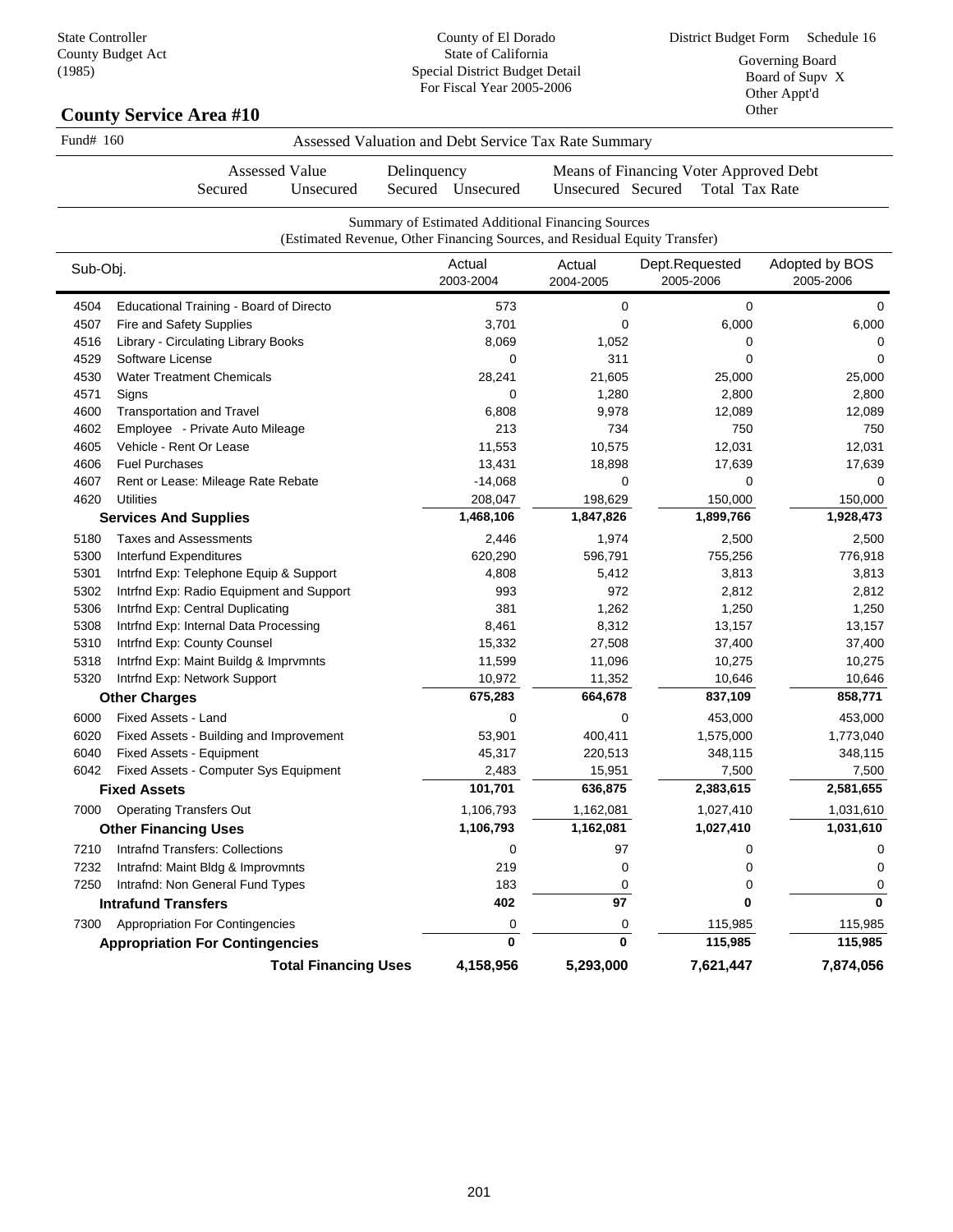District Budget Form Schedule 16 Governing Board Board of Supv X Other Appt'd Other

# **Air Quality Control District**

| Fund# 161 |                                               | Assessed Valuation and Debt Service Tax Rate Summary                                                                            |                     |                                                                 |                             |
|-----------|-----------------------------------------------|---------------------------------------------------------------------------------------------------------------------------------|---------------------|-----------------------------------------------------------------|-----------------------------|
|           | <b>Assessed Value</b><br>Secured<br>Unsecured | Delinquency<br>Secured Unsecured                                                                                                | Unsecured Secured   | Means of Financing Voter Approved Debt<br><b>Total Tax Rate</b> |                             |
|           |                                               |                                                                                                                                 |                     |                                                                 |                             |
|           |                                               | Summary of Estimated Additional Financing Sources<br>(Estimated Revenue, Other Financing Sources, and Residual Equity Transfer) |                     |                                                                 |                             |
| Sub-Obj.  |                                               | Actual<br>2003-2004                                                                                                             | Actual<br>2004-2005 | Dept.Requested<br>2005-2006                                     | Adopted by BOS<br>2005-2006 |
| 0001      | <b>Fund Balance</b>                           | 1,356,426                                                                                                                       | 1,607,597           | 1,074,947                                                       | 1,077,210                   |
|           | <b>Fund Balance</b>                           | 1,356,426                                                                                                                       | 1,607,597           | 1,074,947                                                       | 1,077,210                   |
| 0220      | <b>Construction Permits</b>                   | 43,156                                                                                                                          | 27,261              | 30,000                                                          | 40,000                      |
| 0260      | <b>Other License and Permits</b>              | 278,927                                                                                                                         | 242,104             | 349,705                                                         | 349,705                     |
| 0267      | <b>Food Facility Permit</b>                   | 0                                                                                                                               | 400                 | 0                                                               | $\Omega$                    |
| 0271      | <b>Hot Spots</b>                              | 35                                                                                                                              | 3,185               | 3,307                                                           | 3,307                       |
| 0276      | Permit: Fugitive Dust                         | 9,400                                                                                                                           | 11,500              | 22,000                                                          | 22,000                      |
|           | <b>Licenses, Permits And Franchises</b>       | 331,518                                                                                                                         | 284,450             | 405,012                                                         | 415,012                     |
|           | 0340 Air Quality Penalty                      | 53,071                                                                                                                          | 28,720              | 10,000                                                          | 10,000                      |
|           | <b>Fines, Forfeitures And Penalties</b>       | 53,071                                                                                                                          | 28,720              | 10,000                                                          | 10,000                      |
|           | 0400 Interest                                 | 15,516                                                                                                                          | 31,719              | 16,200                                                          | 16,200                      |
|           | <b>Revenue From Use Of Money And Property</b> | 15,516                                                                                                                          | 31,719              | 16,200                                                          | 16,200                      |
| 0541      | State - Air Quality Surcharge                 | 681,618                                                                                                                         | 625,759             | 700,000                                                         | 700,000                     |
| 0880      | State - Other                                 | 93,130                                                                                                                          | 92,811              | 138,130                                                         | 138,130                     |
|           | Intergovernmental Revenue - State             | 774,748                                                                                                                         | 718,570             | 838,130                                                         | 838,130                     |
|           | 1100 Federal - Other                          | 0                                                                                                                               | 3,393               | 0                                                               | 0                           |
|           | Intergovernmental Revenue - Federal           | $\bf{0}$                                                                                                                        | 3,393               | $\Omega$                                                        | $\bf{0}$                    |
| 1740      | <b>Charges For Services</b>                   | 21,569                                                                                                                          | 17,192              | 25,500                                                          | 25,500                      |
| 1800      | Interfund Revenue                             | 11,846                                                                                                                          | 3,898               | 9,092                                                           | 9,092                       |
|           | <b>Charges For Services</b>                   | 33,416                                                                                                                          | 21,090              | 34,592                                                          | 34,592                      |
| 1940      | Miscellaneous Revenue                         | 580                                                                                                                             | 628                 | 500                                                             | 500                         |
|           | <b>Miscellaneous Revenues</b>                 | 580                                                                                                                             | 628                 | 500                                                             | 500                         |
| 2020      | <b>Operating Transfers In</b>                 | 0                                                                                                                               | 0                   | 0                                                               | 99,750                      |
|           | <b>Other Financing Sources</b>                | $\mathbf{0}$                                                                                                                    | $\mathbf{0}$        | $\mathbf{0}$                                                    | 99,750                      |
|           | <b>Total Financing Sources</b>                | 2,565,276                                                                                                                       | 2,696,165           | 2,379,381                                                       | 2,491,394                   |
|           |                                               | (Summary of Financial Requirements)                                                                                             |                     |                                                                 |                             |
| Sub-Obj.  |                                               | Actual                                                                                                                          | Actual              | Dept.Requested                                                  | Adopted by BOS              |
|           |                                               |                                                                                                                                 |                     |                                                                 |                             |

| Sub-Obj. |                                                | Actual<br>2003-2004 | Actual<br>2004-2005 | Dept.Requested<br>2005-2006 | Adopted by BOS<br>2005-2006 |
|----------|------------------------------------------------|---------------------|---------------------|-----------------------------|-----------------------------|
| 3000     | Permanent Employees / Elected Officials        | 359,661             | 342,180             | 474,163                     | 526,163                     |
| 3001     | Temporary Employees                            | 10,597              | 16,666              | 0                           | 0                           |
| 3002     | Overtime                                       | 4,928               | 854                 | 0                           | 0                           |
| 3003     | Standby Pay                                    | 72                  | 57                  | 65                          | 65                          |
| 3004     | <b>Other Compensation</b>                      | 4,454               | 1,489               | 1,753                       | 1,753                       |
| 3007     | Hazard Pay                                     | 46                  | $\Omega$            | 0                           | 0                           |
| 3020     | Employer Share - Employee Retirement           | 30,032              | 54,029              | 90,291                      | 100,791                     |
| 3022     | Employer Share - Medi Care                     | 5,390               | 5,066               | 6,875                       | 7,675                       |
| 3040     | Employer Share - Health Insurance              | 57,932              | 67,746              | 97,454                      | 113,154                     |
| 3041     | <b>Employer Share - Unemployment Insurance</b> | 1,404               | 1,493               | 3,556                       | 4,056                       |
| 3042     | Employer Share - Long Term Disab Insurance     | 1,917               | 2,159               | 2,513                       | 2,763                       |
| 3043     | <b>Employer Share - Deferred Compensation</b>  | 416                 | 400                 | 400                         | 400                         |
| 3046     | <b>Retiree Health: Defined Contributions</b>   | 7,020               | 10,676              | 11,402                      | 11,402                      |
| 3060     | <b>Employer Share - Workers' Compensation</b>  | 13,523              | 11,183              | 15,549                      | 15,549                      |
| 3080     | <b>Flexible Benefits</b>                       | 0                   | $-472$              | 0                           | 0                           |
|          | <b>Salaries And Employee Benefits</b>          | 497,391             | 513,525             | 704,021                     | 783,771                     |
| 4040     | Telephone Company Vendor Payments              | 1,254               | 1,005               | 1,371                       | 1,371                       |
| 4041     | Cnty Pass thru Telephone Chrges to Depts       | 1,886               | 934                 | 1,800                       | 1,800                       |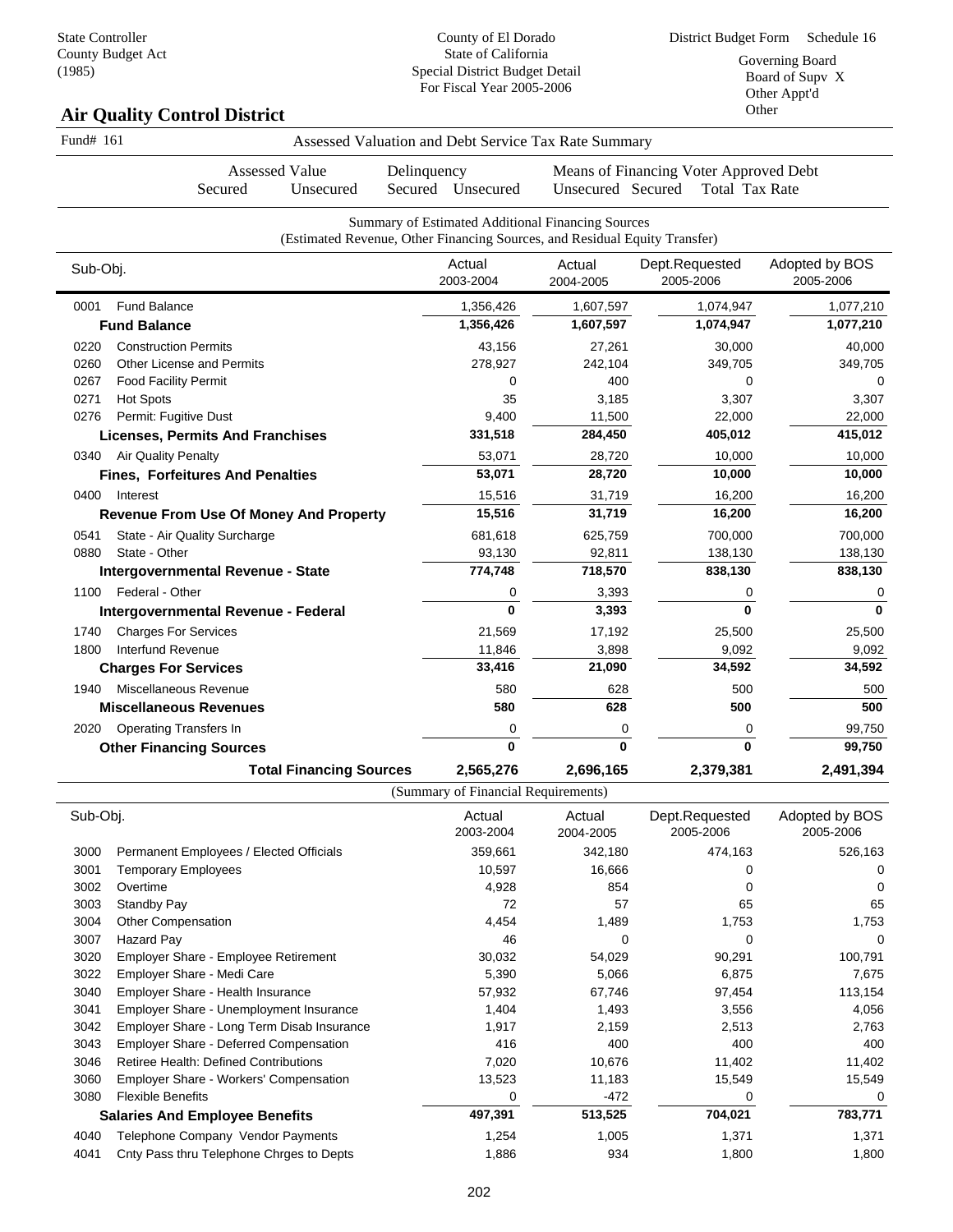District Budget Form Schedule 16 Governing Board Board of Supv X Other Appt'd Other

# **Air Quality Control District**

|              | Assessed Value<br>Secured<br>Unsecured                   | Delinquency<br>Secured Unsecured                                                                                                | Unsecured Secured   | Means of Financing Voter Approved Debt<br><b>Total Tax Rate</b> |                             |
|--------------|----------------------------------------------------------|---------------------------------------------------------------------------------------------------------------------------------|---------------------|-----------------------------------------------------------------|-----------------------------|
|              |                                                          | Summary of Estimated Additional Financing Sources<br>(Estimated Revenue, Other Financing Sources, and Residual Equity Transfer) |                     |                                                                 |                             |
| Sub-Obj.     |                                                          | Actual<br>2003-2004                                                                                                             | Actual<br>2004-2005 | Dept.Requested<br>2005-2006                                     | Adopted by BOS<br>2005-2006 |
| 4100         | Insurance - Premium                                      | 3,594                                                                                                                           | 5,930               | 7,329                                                           | 7,329                       |
| 4140         | Maintenance - Equipment                                  | 100                                                                                                                             | 0                   | 0                                                               | 0                           |
| 4220         | <b>Memberships</b>                                       | 0                                                                                                                               | 500                 | 0                                                               | 0                           |
| 4221         | Memberships - Legislative Advocacy                       | 832                                                                                                                             | 0                   | 832                                                             | 832                         |
| 4260         | Office Expense                                           | 2,648                                                                                                                           | 2,122               | 500                                                             | 500                         |
| 4261         | Postage                                                  | 2,168                                                                                                                           | 8,036               | 1,200                                                           | 1,200                       |
| 4262         | Software                                                 | 225                                                                                                                             | 0                   | 0                                                               | 0                           |
| 4264         | Books / Manuals                                          | 241                                                                                                                             | 0                   | 0                                                               | 0                           |
| 4266         | Printing / Duplicating                                   | 0                                                                                                                               | 5,699               | 0                                                               | 0                           |
| 4300         | Professional and Specialized Services                    | 177,759                                                                                                                         | 134,286             | 390,000                                                         | 390,000                     |
| 4324         | Medical, Dental and Lab Services                         | 171                                                                                                                             | 468                 | 500                                                             | 500                         |
| 4337         | <b>Other Governmental Agencies</b>                       | 6,642                                                                                                                           | 3,762               | 3,307                                                           | 3,307                       |
| 4400         | Publication and Legal Notices                            | 152                                                                                                                             | 1,878               | 500                                                             | 500                         |
| 4420         | Rents and Leases - Equipment                             | 87                                                                                                                              | 143                 | 0                                                               | 0                           |
| 4460         | <b>Small Tools and Instruments</b>                       | 319                                                                                                                             | 0                   | 0                                                               | 0                           |
| 4461         | Minor Equipment                                          | 0                                                                                                                               | 1,300               | 0                                                               | 6,900                       |
| 4462         | <b>Computer Equipment</b>                                | 3,979                                                                                                                           | 0                   | 0                                                               | 3,100                       |
| 4463         | Telephone and Radio Equipment                            | 135                                                                                                                             | 223                 | 0                                                               | 0                           |
| 4500         | Special Departmental Expense                             | 1,742                                                                                                                           | 3,084               | 1,000                                                           | 21,000                      |
| 4502         | <b>Educational Materials</b>                             | 792                                                                                                                             | 0                   | 0                                                               | 0                           |
| 4503         | <b>Staff Development</b>                                 | 1,165                                                                                                                           | 1,285               | 2,150                                                           | 2,150                       |
| 4600         | Transportation and Travel                                | 2,904                                                                                                                           | 3,391               | 5,000                                                           | 5,000                       |
| 4602         | Employee - Private Auto Mileage                          | 411                                                                                                                             | 238                 | 300                                                             | 300                         |
| 4605         | Vehicle - Rent Or Lease                                  | 11,263                                                                                                                          | 10,060              | 12,081                                                          | 12,081                      |
| 4606         | <b>Fuel Purchases</b>                                    | 2,502                                                                                                                           | 3,179               | 2,941                                                           | 2,941                       |
| 4607         | Rent or Lease: Mileage Rate Rebate                       | $-6,559$<br>216,412                                                                                                             | 0                   | 0<br>430,811                                                    | 0                           |
|              | <b>Services And Supplies</b>                             |                                                                                                                                 | 187,521             |                                                                 | 460,811                     |
| 5240         | Contribution To Non-county Governmental                  | 0                                                                                                                               | 162,415             | 865,396                                                         | 865,396                     |
| 5300         | Interfund Expenditures                                   | 163,749                                                                                                                         | 133,685             | 338,650                                                         | 340,913                     |
| 5301         | Intrfnd Exp: Telephone Equip & Support                   | 3,160                                                                                                                           | 3,159               | 2,950                                                           | 2,950                       |
| 5306         | Intrfnd Exp: Central Duplicating                         | 1,459                                                                                                                           | 560                 | 400                                                             | 400                         |
| 5308         | Intrfnd Exp: Internal Data Processing                    | 4,546                                                                                                                           | 4,425               | 2,716                                                           | 2,716                       |
| 5310         | Intrfnd Exp: County Counsel                              | 24,077                                                                                                                          | 12,559              | 10,000                                                          | 10,000                      |
| 5316         | Intrfnd Exp: IS Software Training                        | 0                                                                                                                               | 150                 | 0                                                               | 0                           |
| 5318         | Intrfnd Exp: Maint Buildg & Imprvmnts                    | 17,144                                                                                                                          | 16,775              | 15,711                                                          | 15,711                      |
| 5320<br>5321 | Intrfnd Exp: Network Support<br>Intrfnd Exp: Collections | 5,894<br>503                                                                                                                    | 6,044               | 5,226                                                           | 5,226                       |
|              |                                                          |                                                                                                                                 | 0                   | 0                                                               | 0<br>1,243,312              |
|              | <b>Other Charges</b>                                     | 220,533                                                                                                                         | 339,773             | 1,241,049                                                       |                             |
| 6040         | Fixed Assets - Equipment                                 | 99,099                                                                                                                          | 0                   | 3,500                                                           | 3,500                       |
|              | <b>Fixed Assets</b>                                      | 99,099                                                                                                                          | 0                   | 3,500                                                           | 3,500                       |
| 7210         | Intrafnd Transfers: Collections                          | 0                                                                                                                               | 4                   | 0                                                               | 0                           |
| 7225         | Intrafnd: Central Duplicating                            | 0                                                                                                                               | 44                  | 0                                                               | 0                           |
|              | <b>Intrafund Transfers</b>                               | 0                                                                                                                               | 48                  | $\bf{0}$                                                        | $\bf{0}$                    |
|              | <b>Total Financing Uses</b>                              | 1,033,435                                                                                                                       | 1,040,866           | 2,379,381                                                       | 2,491,394                   |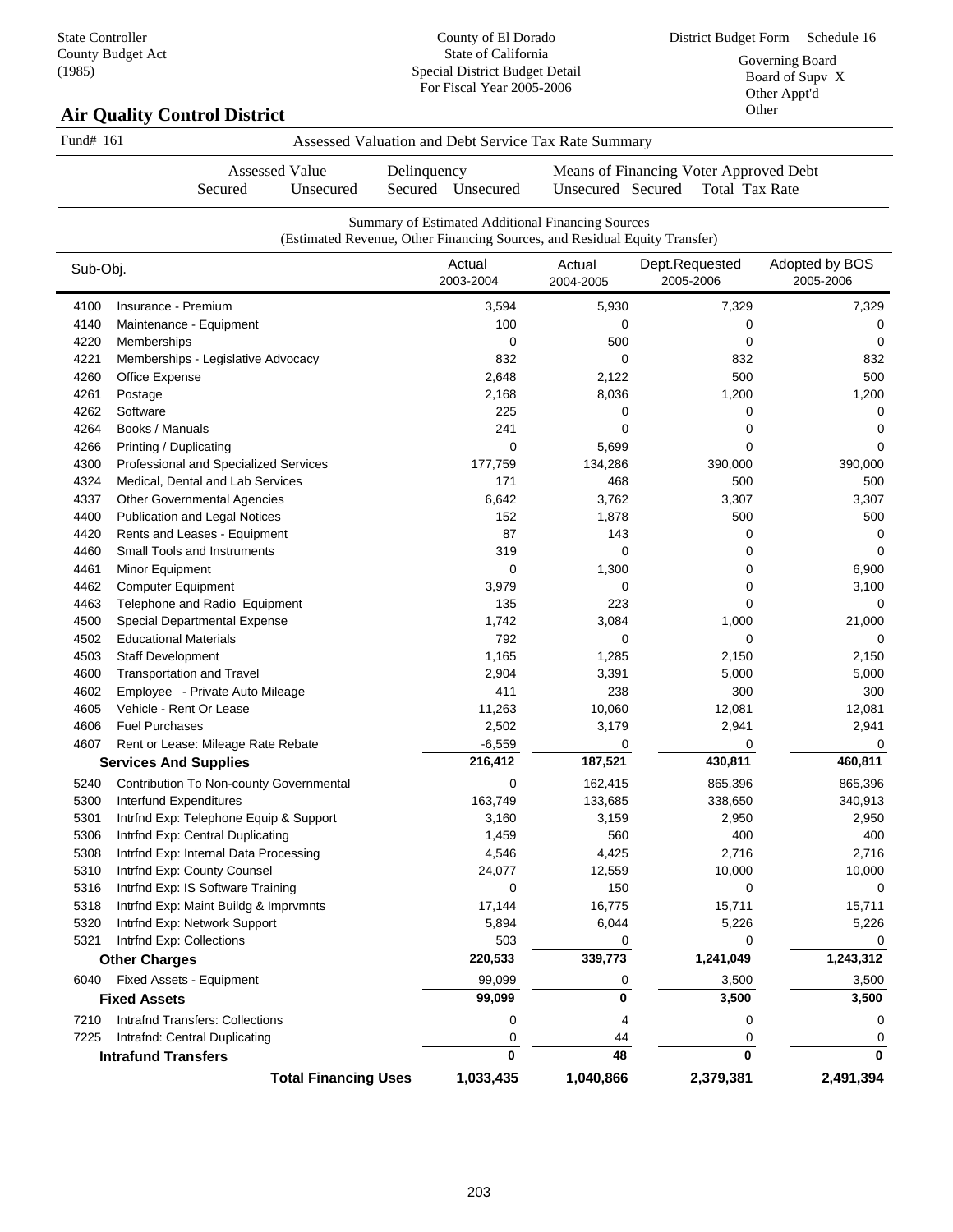#### **County Water Agency** Sub-Obj. Fund# 172 Assessed Valuation and Debt Service Tax Rate Summary Assessed Value Secured Unsecured Delinquency Secured Unsecured Means of Financing Voter Approved Debt Unsecured Secured Total Tax Rate Summary of Estimated Additional Financing Sources (Estimated Revenue, Other Financing Sources, and Residual Equity Transfer) Actual Dept.Requested 2003-2004 Actual 2004-2005 2005-2006 Adopted by BOS 2005-2006 0001 Fund Balance 1,211,846 1,264,826 1,821,617 1,560,457 1,711,846 **Fund Balance 1,264,826 1,821,617 1,560,457 1,711,846** 0100 Property Taxes - Current Secured 1,416,649 1,416,649 1,442,867 1,583,564 1,578,581 0110 Property Taxes - Current Unsecured 29,763 34,763 39,783 39,783 39,783 39,783 0120 Property Taxes - Prior Secured and the control of the control of the control of the control of the control of the control of the control of the control of the control of the control of the control of the control of th 0130 Property Taxes - Prior Unsecured -1,306 278 -891 -891 0140 Supplemental Property Taxes - Current 48,395 68,583 56,930 56,930 56,930 0150 Supplemental Property Taxes - Prior 38 (1992) 32,548 50,409 34,952 34,952 34,952 0174 Timber Yield Tax 2,576 2,576 2,576 2,576 2,576 2,576 2,576 2,576 2,576 2,576 2,576 2,576 2,576 2,576 2,576 **Taxes 1,535,327 1,601,669 1,717,492 1,712,509** 0360 Penalties and Costs On Delinquent Taxes 642 542 810 578 578 578 578 **Fines, Forfeitures And Penalties 542 810 578 578** 0400 Interest 39,797 39,797 39,797 39,797 39,797 39,797 39,797 39,797 39,797 39,797 39,797 39,797 39,797 39,797 **Revenue From Use Of Money And Property 32,445 52,391 39,797 39,797** 0820 State - Homeowners' Property Tax Relief 24,746 24,504 24,625 24,625 **Intergovernmental Revenue - State 24,746 24,504 24,625 24,625** 1200 Other - Governmental Agencies 1983 13.039 13.039 20,593 13.039 20,593 0 4,983 **Revenue Other Governmental Agencies 43,039 20,593 0 4,983** 1415 Ecological Preserve Fee 479,370 0 0 0 1742 Miscellaneous Copy Fees 189 189 10 10 10 10 10 1761 Water Agency Contract Services 33,534 56,070 153,027 147,176 **Charges For Services 513,093 56,080 153,037 147,186** 1940 Miscellaneous Revenue 1940 and the settlement of the settlement of the settlement of the settlement of the settlement of the settlement of the settlement of the settlement of the settlement of the settlement of the se **Miscellaneous Revenues 40 51 0 0** 2020 Operating Transfers In 0 169,299 0 0 **Other Financing Sources 0 169,299 0 0 Total Financing Sources 3,414,058 3,747,014 3,495,986 3,641,524**  $(S<sub>unmonon</sub>, of  $F<sub>innon</sub>$  is a  $R<sub>nonionon</sub>$$

|          |                                                | (Sunnial y Of Financial Requirements) |                     |                             |                             |
|----------|------------------------------------------------|---------------------------------------|---------------------|-----------------------------|-----------------------------|
| Sub-Obj. |                                                | Actual<br>2003-2004                   | Actual<br>2004-2005 | Dept.Requested<br>2005-2006 | Adopted by BOS<br>2005-2006 |
| 3000     | Permanent Employees / Elected Officials        | 222,453                               | 283,252             | 329,492                     | 329,492                     |
| 3001     | Temporary Employees                            | 6,345                                 | 162,030             | 156,750                     | 156,750                     |
| 3002     | Overtime                                       | 4,634                                 | 5,033               | 7,309                       | 7,309                       |
| 3004     | Other Compensation                             | 5,224                                 | 5,381               | 10,000                      | 10,000                      |
| 3020     | <b>Employer Share - Employee Retirement</b>    | 15,070                                | 37,208              | 57,407                      | 57,407                      |
| 3022     | Employer Share - Medi Care                     | 3,630                                 | 6,753               | 7,084                       | 7,084                       |
| 3040     | <b>Employer Share - Health Insurance</b>       | 17,211                                | 28,697              | 27,513                      | 27,513                      |
| 3041     | <b>Employer Share - Unemployment Insurance</b> | 803                                   | 1,327               | 3,609                       | 3,609                       |
| 3042     | Employer Share - Long Term Disab Insurance     | 1,427                                 | 1,346               | 1,759                       | 1,759                       |
| 3043     | <b>Employer Share - Deferred Compensation</b>  | 3,226                                 | 4,008               | 4,362                       | 4,362                       |
| 3046     | <b>Retiree Health: Defined Contributions</b>   | 3,525                                 | 3,966               | 7,561                       | 7,561                       |
| 3060     | <b>Employer Share - Workers' Compensation</b>  | 22,361                                | 29,774              | 32,972                      | 32,972                      |
| 3080     | <b>Flexible Benefits</b>                       | 10,218                                | 10,154              | 13,500                      | 18,000                      |
|          | <b>Salaries And Employee Benefits</b>          | 316,125                               | 578,929             | 659,318                     | 663,818                     |
| 4040     | Telephone Company Vendor Payments              | 873                                   | 2,090               | 3,200                       | 3,200                       |
| 4041     | Cnty Pass thru Telephone Chrges to Depts       | 6,664                                 | 4,336               | 7,500                       | 2,739                       |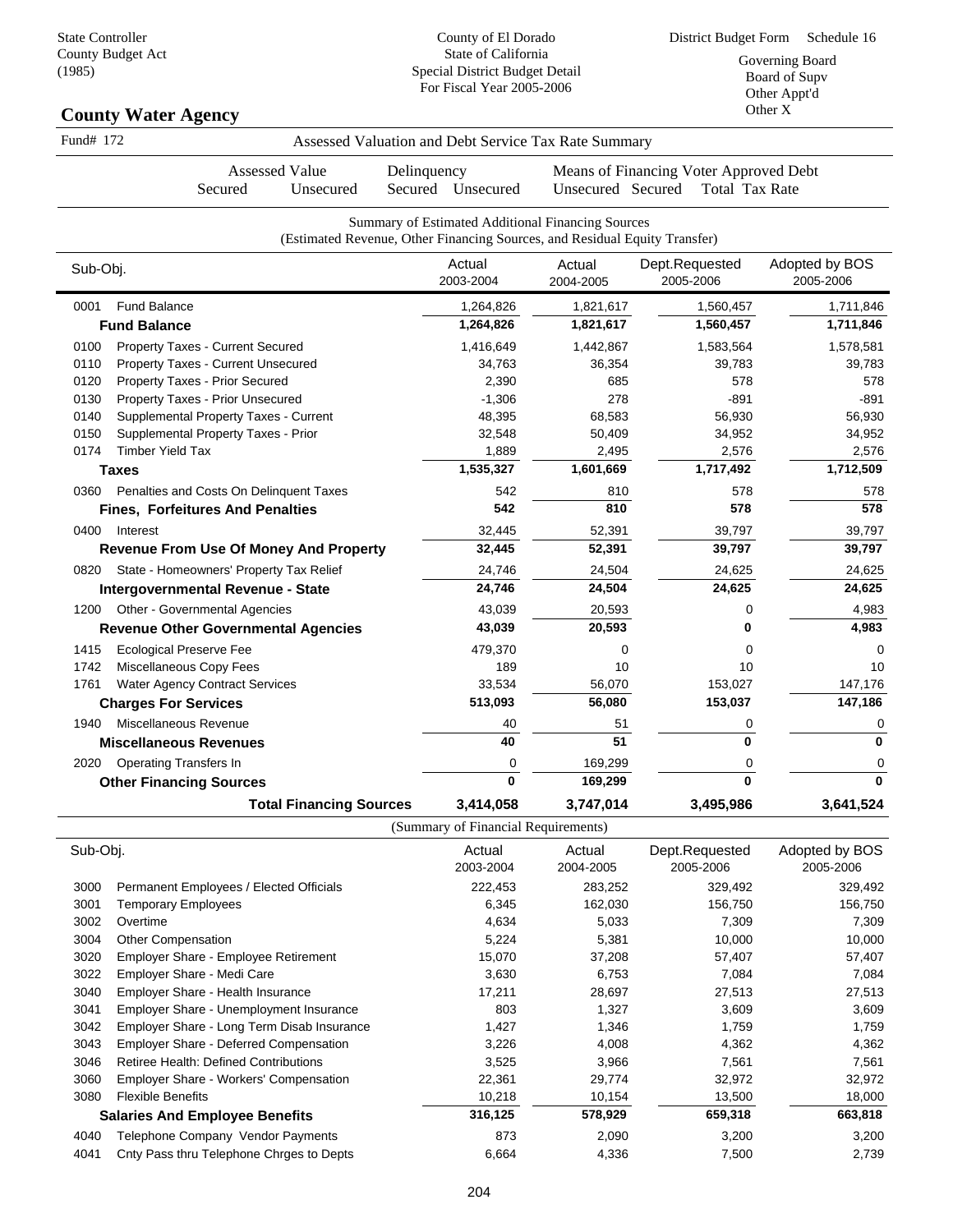### **County Water Agency**

| Fund# 172 | Assessed Valuation and Debt Service Tax Rate Summary |  |
|-----------|------------------------------------------------------|--|
|           |                                                      |  |

Secured Unsecured Delinquency Secured Unsecured

Assessed Value

Means of Financing Voter Approved Debt Unsecured Secured Total Tax Rate

|          |                                          | Summary of Estimated Additional Financing Sources<br>(Estimated Revenue, Other Financing Sources, and Residual Equity Transfer) |                     |                             |                             |
|----------|------------------------------------------|---------------------------------------------------------------------------------------------------------------------------------|---------------------|-----------------------------|-----------------------------|
| Sub-Obj. |                                          | Actual<br>2003-2004                                                                                                             | Actual<br>2004-2005 | Dept.Requested<br>2005-2006 | Adopted by BOS<br>2005-2006 |
| 4080     | <b>Household Expense</b>                 | 497                                                                                                                             | 891                 | 1,200                       | 1,200                       |
| 4082     | Household Expense - Other                | 0                                                                                                                               | 38                  | 0                           | 0                           |
| 4086     | Household Expense - Janitorial/Custodial | 2,448                                                                                                                           | 3,845               | 4,172                       | 4,172                       |
| 4100     | Insurance - Premium                      | 2,046                                                                                                                           | 2,832               | 3,551                       | 3,551                       |
| 4140     | Maintenance - Equipment                  | 1,495                                                                                                                           | 1,279               | 1,500                       | 1,500                       |
| 4180     | Maintenance - Building and Improvements  | 11                                                                                                                              | 0                   | 0                           | 0                           |
| 4220     | <b>Memberships</b>                       | 2,190                                                                                                                           | 3,766               | 4,000                       | 4,000                       |
| 4221     | Memberships - Legislative Advocacy       | 19,031                                                                                                                          | 21,410              | 27,003                      | 27,003                      |
| 4240     | Miscellaneous Expense                    | 29                                                                                                                              | 0                   | 0                           | 0                           |
| 4260     | Office Expense                           | 10,841                                                                                                                          | 4,172               | 5,500                       | 5,500                       |
| 4261     | Postage                                  | 825                                                                                                                             | 975                 | 11,500                      | 11,500                      |
| 4262     | Software                                 | 1,317                                                                                                                           | 1,575               | 3,168                       | 3,168                       |
| 4263     | Subscription / Newspaper / Journals      | 2,195                                                                                                                           | 1,973               | 2,700                       | 2,700                       |
| 4266     | Printing / Duplicating                   | 0                                                                                                                               | 0                   | 50,000                      | 50,000                      |
| 4300     | Professional and Specialized Services    | 914,419                                                                                                                         | 1,145,373           | 1,901,500                   | 2,113,287                   |
| 4324     | Medical, Dental and Lab Services         | 0                                                                                                                               | 0                   | 1,000                       | 1,000                       |
| 4400     | <b>Publication and Legal Notices</b>     | 975                                                                                                                             | 265                 | 3,750                       | 3,750                       |
| 4420     | Rents and Leases - Equipment             | 3,915                                                                                                                           | 4,025               | 4,568                       | 4,568                       |
| 4440     | Rents and Leases- Building/Improvements  | 38,325                                                                                                                          | 50,714              | 53,333                      | 53,333                      |
| 4460     | Small Tools and Instruments              | 0                                                                                                                               | 115                 | 500                         | 500                         |
| 4461     | Minor Equipment                          | 38,234                                                                                                                          | 11,451              | 16,500                      | 20,500                      |
| 4462     | <b>Computer Equipment</b>                | 5,280                                                                                                                           | 5,822               | 1,500                       | 1,500                       |
| 4463     | Telephone and Radio Equipment            | 279                                                                                                                             | 317                 | 500                         | 500                         |
| 4500     | Special Departmental Expense             | 6,057                                                                                                                           | 2,991               | 9,250                       | 12,250                      |
| 4503     | Staff Development                        | 2,796                                                                                                                           | 6,155               | 9,375                       | 9,375                       |
| 4529     | Software License                         | 0                                                                                                                               | 856                 | 1,000                       | 1,000                       |
| 4600     | <b>Transportation and Travel</b>         | 10,447                                                                                                                          | 13,273              | 19,432                      | 21,757                      |
| 4602     | Employee - Private Auto Mileage          | 4,305                                                                                                                           | 3,105               | 3,912                       | 3,912                       |
| 4605     | Vehicle - Rent Or Lease                  | 116                                                                                                                             | 0                   | 500                         | 500                         |
| 4606     | <b>Fuel Purchases</b>                    | 0                                                                                                                               | 0                   | 500                         | 500                         |
| 4620     | <b>Utilities</b>                         | 2,905                                                                                                                           | 5,017               | 5,300                       | 5,300                       |
|          | <b>Services And Supplies</b>             | 1,078,516                                                                                                                       | 1,298,659           | 2,157,414                   | 2,373,765                   |
| 5140     | Judgments and Damages                    | 0                                                                                                                               | 75,000              | 0                           | 0                           |
| 5240     | Contribution To Non-county Governmental  | 377,636                                                                                                                         | 424,319             | 515,590                     | 454,641                     |
| 5300     | Interfund Expenditures                   | 44,638                                                                                                                          | 0                   | 10,250                      | 20,250                      |
| 5301     | Intrfnd Exp: Telephone Equip & Support   | 9,103                                                                                                                           | 4,771               | 4,900                       | 9,661                       |
| 5302     | Intrfnd Exp: Radio Equipment and Support | 560                                                                                                                             | 374                 | 0                           | 0                           |
| 5304     | Intrfnd Exp: Mail Service                | 1,073                                                                                                                           | 1,179               | 1,359                       | 1,359                       |
| 5305     | Intrfnd Exp: Stores Support              | 243                                                                                                                             | 326                 | 0                           | 0                           |
| 5306     | Intrfnd Exp: Central Duplicating         | 11                                                                                                                              | 12                  | 6,000                       | 6,000                       |
| 5307     | Intrfnd Exp: Lease Administration Fee    | 412                                                                                                                             | 0                   | 10,000                      | $\Omega$                    |
| 5308     | Intrfnd Exp: Internal Data Processing    | 2,918                                                                                                                           | 2,895               | 8,385                       | 8,385                       |
| 5310     | Intrfnd Exp: County Counsel              | 90,177                                                                                                                          | 8,687               | 0                           | 0                           |
| 5314     | Intrfnd Exp: PC Support                  | 5,383                                                                                                                           | 2,955               | 4,600                       | 4,600                       |
| 5315     | Intrfnd Exp: IS Software                 | 0                                                                                                                               | 0                   | 1,375                       | 1,375                       |
| 5316     | Intrfnd Exp: IS Software Training        | 2,745                                                                                                                           | 375                 | 6,240                       | 6,240                       |
| 5318     | Intrfnd Exp: Maint Buildg & Imprvmnts    | 3,349                                                                                                                           | 0                   | 750                         | 750                         |
| 5320     | Intrfnd Exp: Network Support             | 2,894                                                                                                                           | 3,107               | 3,793                       | 3,793                       |
|          | <b>Other Charges</b>                     | 541,143                                                                                                                         | 524,001             | 573,242                     | 517,054                     |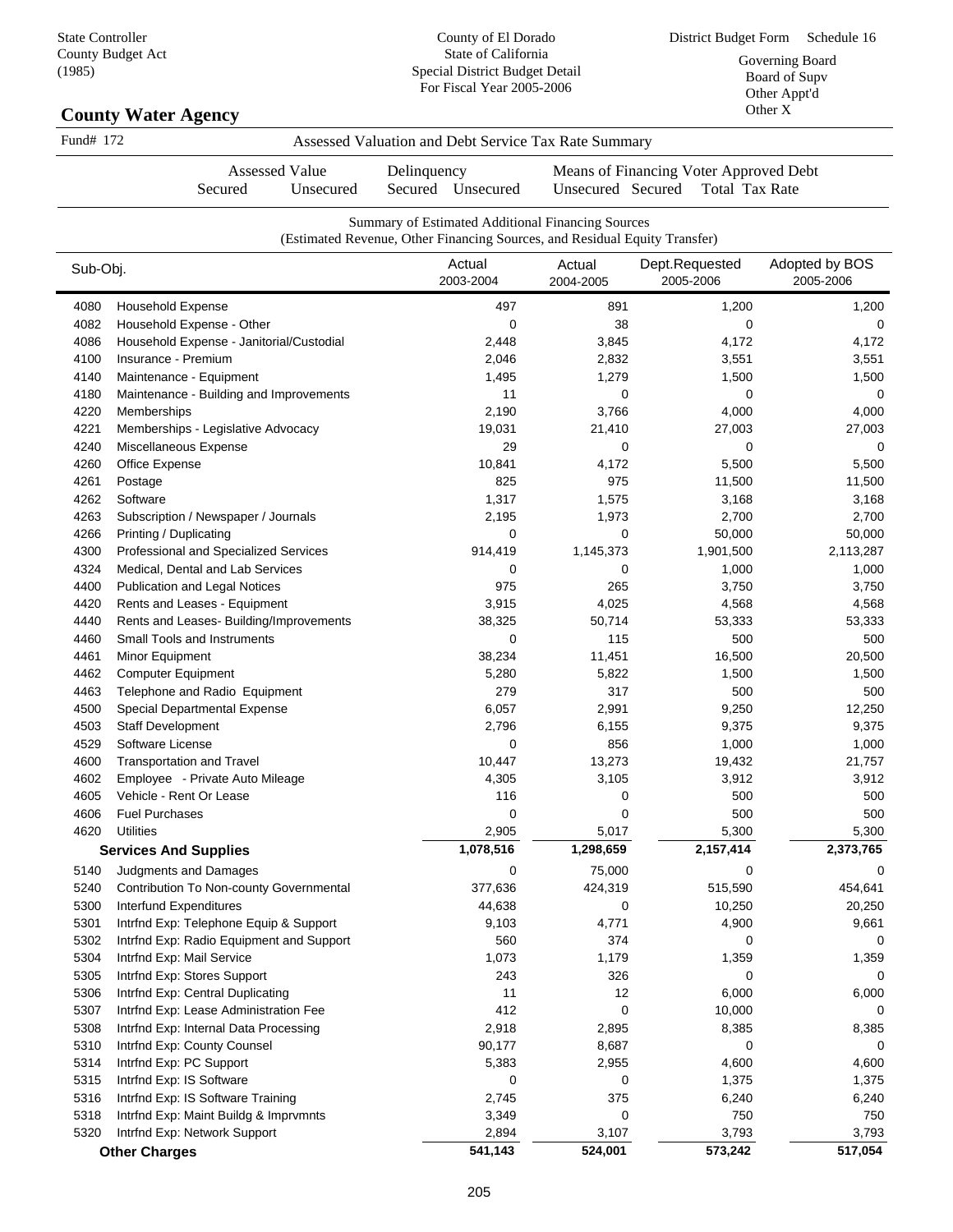| <b>County Water Agency</b>                     |                                                                            |                   |                                        | Other Appliu<br>Other X |
|------------------------------------------------|----------------------------------------------------------------------------|-------------------|----------------------------------------|-------------------------|
| Fund# 172                                      | Assessed Valuation and Debt Service Tax Rate Summary                       |                   |                                        |                         |
| <b>Assessed Value</b>                          | Delinquency                                                                |                   | Means of Financing Voter Approved Debt |                         |
| Unsecured<br>Secured                           | Unsecured<br>Secured                                                       | Unsecured Secured | Total Tax Rate                         |                         |
|                                                | <b>Summary of Estimated Additional Financing Sources</b>                   |                   |                                        |                         |
|                                                | (Estimated Revenue, Other Financing Sources, and Residual Equity Transfer) |                   |                                        |                         |
| Sub-Obj.                                       | Actual                                                                     | Actual            | Dept.Requested                         | Adopted by BOS          |
|                                                | 2003-2004                                                                  | 2004-2005         | 2005-2006                              | 2005-2006               |
| 6025<br>Fixed Assets - Leasehold Improvements  | 27,500                                                                     | O                 | $\Omega$                               | 0                       |
| Fixed Assets - Equipment<br>6040               | 17,954                                                                     |                   | 1,500                                  | 1,500                   |
| 6042<br>Fixed Assets - Computer Sys Equipment  | 8,042                                                                      |                   | 1,500                                  | 1,500                   |
| <b>Fixed Assets</b>                            | 53,495                                                                     | 0                 | 3,000                                  | 3,000                   |
| <b>Operating Transfers Out</b><br>7000         | 170,000                                                                    | 0                 | 0                                      | 0                       |
| <b>Other Financing Uses</b>                    | 170,000                                                                    | 0                 | $\bf{0}$                               | $\mathbf 0$             |
| <b>Appropriation For Contingencies</b><br>7300 | 0                                                                          | 0                 | 95,388                                 | 77,011                  |
| <b>Appropriation For Contingencies</b>         | 0                                                                          | 0                 | 95,388                                 | 77,011                  |
| Reserves<br>7400                               | 70,980                                                                     | 0                 | 7,624                                  | 6,876                   |
| <b>Reserves - Budgetary Only</b>               | 70,980                                                                     | $\bf{0}$          | 7,624                                  | 6,876                   |
| <b>Total Financing Uses</b>                    | 2,230,259                                                                  | 2,401,588         | 3,495,986                              | 3,641,524               |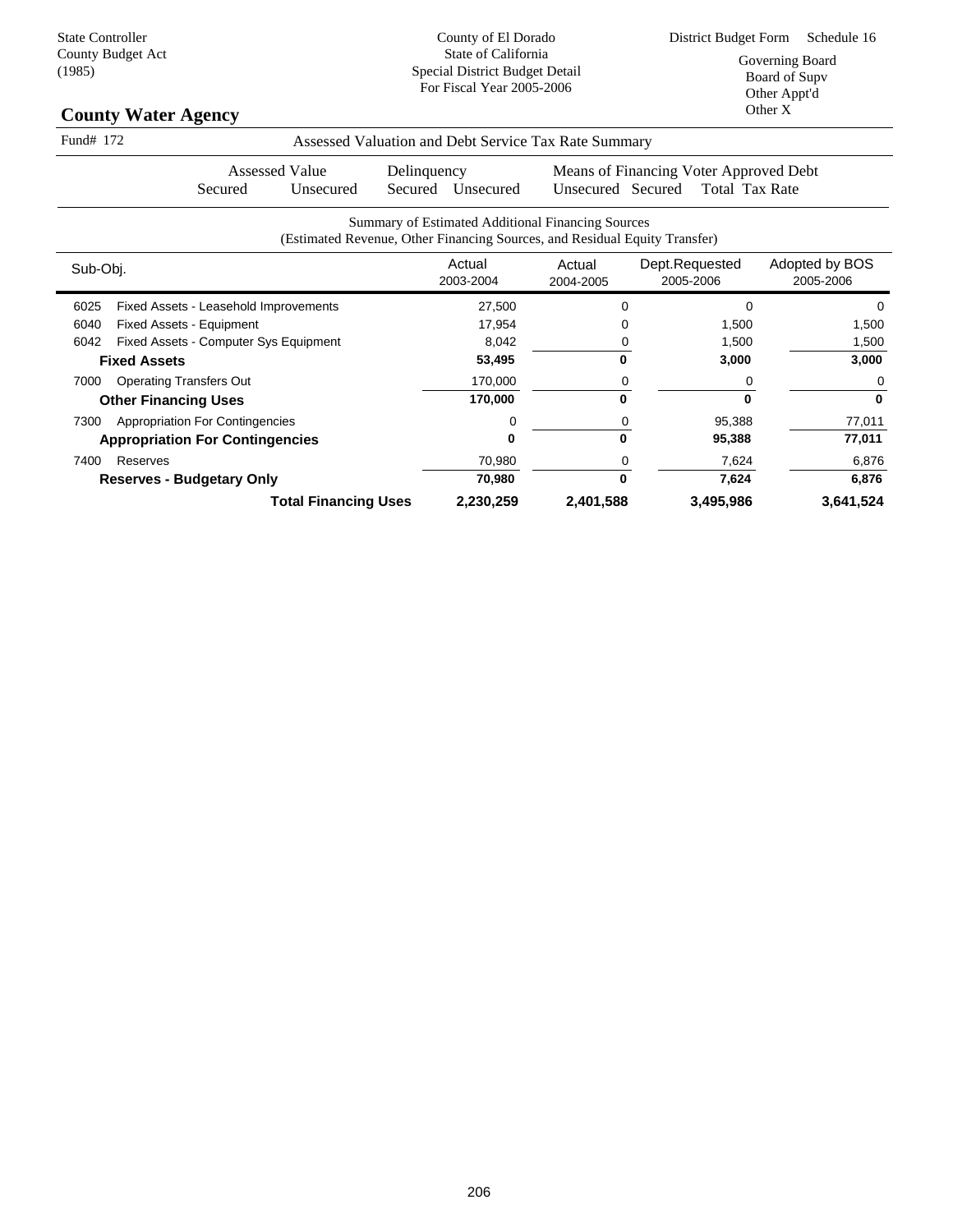# **EDC Development Projects**

| Fund# 174                           |                                         |                                                                            |                        |                                     | Assessed Valuation and Debt Service Tax Rate Summary |                                                                 |                             |
|-------------------------------------|-----------------------------------------|----------------------------------------------------------------------------|------------------------|-------------------------------------|------------------------------------------------------|-----------------------------------------------------------------|-----------------------------|
|                                     | Secured                                 | <b>Assessed Value</b><br>Unsecured                                         | Delinquency<br>Secured | Unsecured                           | Unsecured Secured                                    | Means of Financing Voter Approved Debt<br><b>Total Tax Rate</b> |                             |
|                                     |                                         | (Estimated Revenue, Other Financing Sources, and Residual Equity Transfer) |                        |                                     | Summary of Estimated Additional Financing Sources    |                                                                 |                             |
| Sub-Obj.                            |                                         |                                                                            |                        | Actual<br>2003-2004                 | Actual<br>2004-2005                                  | Dept.Requested<br>2005-2006                                     | Adopted by BOS<br>2005-2006 |
| <b>Fund Balance</b><br>0001         |                                         |                                                                            |                        | 8,611                               | 0                                                    | 0                                                               | 0                           |
| <b>Fund Balance</b>                 |                                         |                                                                            |                        | 8,611                               | U                                                    |                                                                 | $\Omega$                    |
| <b>Construction Permits</b><br>0220 |                                         |                                                                            |                        | 32,573                              | 6,780                                                |                                                                 | 0                           |
|                                     | <b>Licenses, Permits And Franchises</b> |                                                                            |                        | 32,573                              | 6,780                                                |                                                                 | $\bf{0}$                    |
| 0400<br>Interest                    |                                         |                                                                            |                        | 359                                 | 891                                                  |                                                                 | 0                           |
|                                     |                                         | <b>Revenue From Use Of Money And Property</b>                              |                        | 359                                 | 891                                                  | ŋ                                                               | $\Omega$                    |
| 1940                                | Miscellaneous Revenue                   |                                                                            |                        | 0                                   | 0                                                    | 100,000                                                         | 100,000                     |
| <b>Miscellaneous Revenues</b>       |                                         |                                                                            |                        |                                     | O                                                    | 100,000                                                         | 100,000                     |
|                                     |                                         | <b>Total Financing Sources</b>                                             |                        | 41,542                              | 7,671                                                | 100,000                                                         | 100,000                     |
|                                     |                                         |                                                                            |                        | (Summary of Financial Requirements) |                                                      |                                                                 |                             |
| Sub-Obj.                            |                                         |                                                                            |                        | Actual<br>2003-2004                 | Actual<br>2004-2005                                  | Dept.Requested<br>2005-2006                                     | Adopted by BOS<br>2005-2006 |
| 4300                                | Professional and Specialized Services   |                                                                            |                        |                                     |                                                      | 100.000                                                         | 100,000                     |
| <b>Services And Supplies</b>        |                                         |                                                                            |                        |                                     |                                                      | 100,000                                                         | 100,000                     |
|                                     |                                         | <b>Total Financing Uses</b>                                                |                        | o                                   | O                                                    | 100,000                                                         | 100,000                     |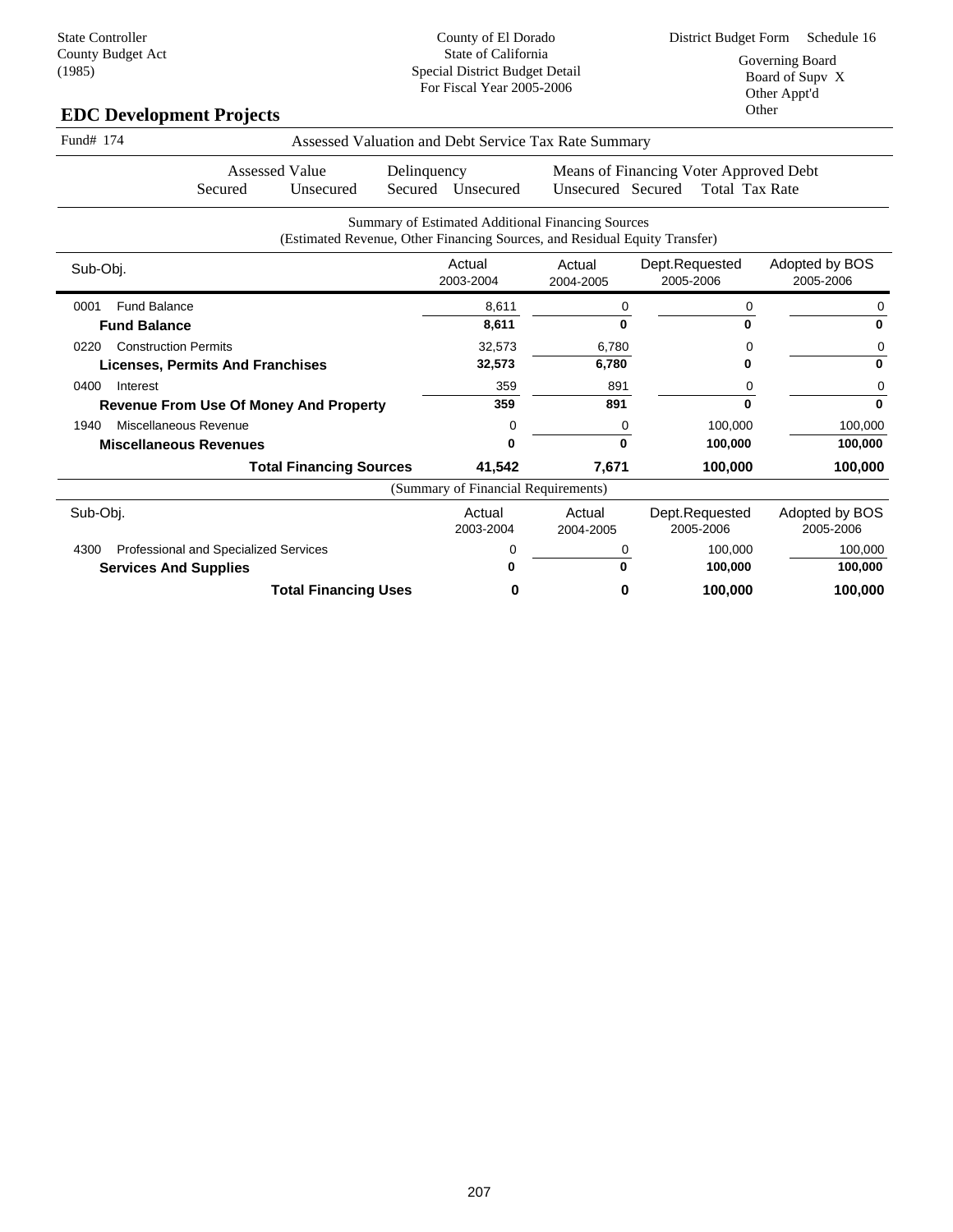# **IHSS Public Authority**

| Fund# 175    |                                                                 |             |                                     | Assessed Valuation and Debt Service Tax Rate Summary                                                                            |                                                                 |                             |
|--------------|-----------------------------------------------------------------|-------------|-------------------------------------|---------------------------------------------------------------------------------------------------------------------------------|-----------------------------------------------------------------|-----------------------------|
|              | <b>Assessed Value</b><br>Secured<br>Unsecured                   | Delinquency | Secured Unsecured                   | Unsecured Secured                                                                                                               | Means of Financing Voter Approved Debt<br><b>Total Tax Rate</b> |                             |
|              |                                                                 |             |                                     | Summary of Estimated Additional Financing Sources<br>(Estimated Revenue, Other Financing Sources, and Residual Equity Transfer) |                                                                 |                             |
| Sub-Obj.     |                                                                 |             | Actual<br>2003-2004                 | Actual<br>2004-2005                                                                                                             | Dept.Requested<br>2005-2006                                     | Adopted by BOS<br>2005-2006 |
| 0001         | <b>Fund Balance</b>                                             |             | 0                                   | 73,998                                                                                                                          | 0                                                               | 0                           |
|              | <b>Fund Balance</b>                                             |             | $\mathbf{0}$                        | 73,998                                                                                                                          | 0                                                               | $\mathbf{0}$                |
| 0400         | Interest                                                        |             | 592                                 | 1,193                                                                                                                           | 0                                                               | 0                           |
|              | <b>Revenue From Use Of Money And Property</b>                   |             | 592                                 | 1,193                                                                                                                           | 0                                                               | $\mathbf 0$                 |
| 0580         | State - Public Assistance Administratio                         |             | 112,415                             | 159,372                                                                                                                         | 495,010                                                         | 495,010                     |
| 0880         | State - Other                                                   |             | $\mathbf 0$                         | $\mathbf 0$                                                                                                                     | 0                                                               | 0                           |
|              | Intergovernmental Revenue - State                               |             | 112,415                             | 159,372                                                                                                                         | 495,010                                                         | 495,010                     |
| 1107         | Federal - Medi Cal                                              |             | 91,871                              | 113,037                                                                                                                         | 178,507                                                         | 178,507                     |
|              | Intergovernmental Revenue - Federal                             |             | 91,871                              | 113,037                                                                                                                         | 178,507                                                         | 178,507                     |
| 1800         | Interfund Revenue                                               |             | 300                                 | 17,845                                                                                                                          | 60,000                                                          | 60,000                      |
| 1831         | Intrfnd Rev: Allocated Services & Supplies                      |             | 779                                 | 3,799                                                                                                                           | 0                                                               | 0                           |
|              | <b>Charges For Services</b>                                     |             | 1,079                               | 21,644                                                                                                                          | 60,000                                                          | 60,000                      |
| 2020         | <b>Operating Transfers In</b>                                   |             | 76,503                              | 84,622                                                                                                                          | 76,503                                                          | 296,503                     |
|              | <b>Other Financing Sources</b>                                  |             | 76,503                              | 84,622                                                                                                                          | 76,503                                                          | 296,503                     |
|              | <b>Total Financing Sources</b>                                  |             | 282,461                             | 453,867                                                                                                                         | 810,020                                                         | 1,030,020                   |
|              |                                                                 |             | (Summary of Financial Requirements) |                                                                                                                                 |                                                                 |                             |
| Sub-Obj.     |                                                                 |             | Actual<br>2003-2004                 | Actual<br>2004-2005                                                                                                             | Dept.Requested<br>2005-2006                                     | Adopted by BOS<br>2005-2006 |
| 4041         | Cnty Pass thru Telephone Chrges to Depts                        |             | 2,282                               | 3,025                                                                                                                           | 3,879                                                           | 3,879                       |
| 4080         | <b>Household Expense</b>                                        |             | 13                                  | 0                                                                                                                               | 0                                                               | 0                           |
| 4081         | Household Expense - Paper Goods                                 |             | $\mathbf 0$                         | 49                                                                                                                              | 0                                                               | $\Omega$                    |
| 4082         | Household Expense - Other                                       |             | 212                                 | 141                                                                                                                             | 250                                                             | 250                         |
| 4083         | Household Expense - Laundry                                     |             | $\mathbf 0$                         | 183                                                                                                                             | 0                                                               | $\Omega$                    |
| 4085         | Household Expense - Refuse Disposal                             |             | 528                                 | 782                                                                                                                             | 1,680                                                           | 1,680                       |
| 4086         | Household Expense - Janitorial/Custodial<br>Insurance - Premium |             | 1,620                               | 1,080<br>779                                                                                                                    | 1,890<br>573                                                    | 1,890                       |
| 4100<br>4180 | Maintenance - Building and Improvements                         |             | 1,735<br>188                        | 302                                                                                                                             | 792                                                             | 573<br>792                  |
| 4220         | Memberships                                                     |             | 2,000                               | 0                                                                                                                               | 1,250                                                           | 1,250                       |
| 4260         | Office Expense                                                  |             | 4,403                               | 2,245                                                                                                                           | 3,000                                                           | 3,000                       |

| 4180 | Maintenance - Building and Improvements | 188      | 302      | 792     | 792      |
|------|-----------------------------------------|----------|----------|---------|----------|
| 4220 | Memberships                             | 2,000    | 0        | 1,250   | 1,250    |
| 4260 | Office Expense                          | 4,403    | 2,245    | 3,000   | 3,000    |
| 4261 | Postage                                 | 2,429    | 3,118    | 5,000   | 5,000    |
| 4262 | Software                                | 867      | $\Omega$ | 646     | 646      |
| 4266 | Printing / Duplicating                  | 581      | 729      | 1,000   | 1,000    |
| 4300 | Professional and Specialized Services   | 15,352   | 20,105   | 151,550 | 151,550  |
| 4324 | Medical, Dental and Lab Services        | 171      | 170      |         | 0        |
| 4336 | El Dorado County (EDC) Support Services | 171,032  | 0        |         | 0        |
| 4400 | Publication and Legal Notices           | 594      | 159      | 1,000   | 1,000    |
| 4420 | Rents and Leases - Equipment            | 2,733    | 2,271    | 2,424   | 2,424    |
| 4440 | Rents and Leases- Building/Improvements | 27,137   | 27,950   | 28,800  | 28,800   |
| 4461 | Minor Equipment                         | 2,762    | 922      | 1,400   | 1,400    |
| 4462 | <b>Computer Equipment</b>               | 3,840    | 732      |         | $\Omega$ |
| 4501 | <b>Special Projects</b>                 | 1,966    | 1,105    | 10,000  | 230,000  |
| 4503 | Staff Development                       | 75       | 419      | 4,000   | 4,000    |
| 4532 | <b>Client Program Services</b>          | $\Omega$ | 127      | 0       | 0        |
| 4600 | <b>Transportation and Travel</b>        | 142      | 395      | 3,586   | 3,586    |
| 4602 | Employee - Private Auto Mileage         | 1,958    | 2,227    | 2,000   | 2,000    |
| 4604 | Volunteer - Private Auto Mileage        | 26       |          |         | 0        |
| 4605 | Vehicle - Rent Or Lease                 | 5        | 0        |         | 0        |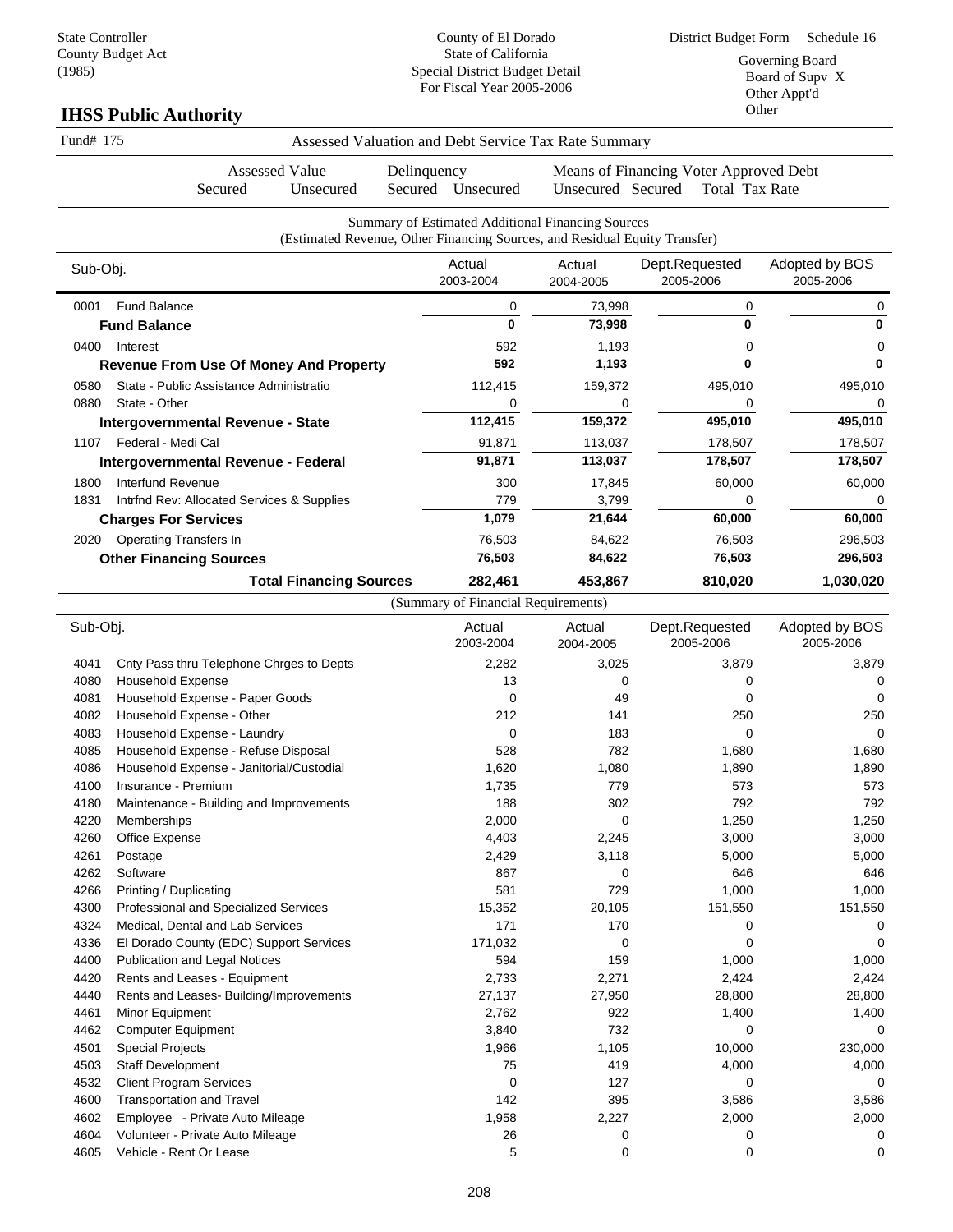County of El Dorado State of California Special District Budget Detail

| 12007     | <b>IHSS Public Authority</b>               | cenar Bhotrice Budget Betan<br>For Fiscal Year 2005-2006                                                                        |                     |                                        | Board of Supy X<br>Other Appt'd<br>Other |
|-----------|--------------------------------------------|---------------------------------------------------------------------------------------------------------------------------------|---------------------|----------------------------------------|------------------------------------------|
| Fund# 175 |                                            | Assessed Valuation and Debt Service Tax Rate Summary                                                                            |                     |                                        |                                          |
|           | <b>Assessed Value</b>                      | Delinquency                                                                                                                     |                     | Means of Financing Voter Approved Debt |                                          |
|           | Secured<br>Unsecured                       | Secured Unsecured                                                                                                               | Unsecured Secured   | <b>Total Tax Rate</b>                  |                                          |
|           |                                            | Summary of Estimated Additional Financing Sources<br>(Estimated Revenue, Other Financing Sources, and Residual Equity Transfer) |                     |                                        |                                          |
| Sub-Obj.  |                                            | Actual<br>2003-2004                                                                                                             | Actual<br>2004-2005 | Dept.Requested<br>2005-2006            | Adopted by BOS<br>2005-2006              |
| 4620      | <b>Utilities</b>                           | 3,683                                                                                                                           | 4,333               | 5,000                                  | 5,000                                    |
|           | <b>Services And Supplies</b>               | 248,332                                                                                                                         | 73,347              | 229,720                                | 449,720                                  |
| 5024      | <b>IHSS Health Benefit Costs</b>           | 0                                                                                                                               | 76,122              | 300,000                                | 300,000                                  |
| 5300      | Interfund Expenditures                     | 14,370                                                                                                                          | 16,840              | 0                                      | $\Omega$                                 |
| 5301      | Intrfnd Exp: Telephone Equip & Support     | 273                                                                                                                             | 1,458               | 653                                    | 653                                      |
| 5304      | Intrfnd Exp: Mail Service                  | 984                                                                                                                             | 412                 | 1,885                                  | 1,885                                    |
| 5305      | Intrfnd Exp: Stores Support                | 0                                                                                                                               | 123                 | 156                                    | 156                                      |
| 5306      | Intrfnd Exp: Central Duplicating           | 57                                                                                                                              | $\Omega$            | 200                                    | 200                                      |
| 5307      | Intrfnd Exp: Lease Administration Fee      | 795                                                                                                                             | 680                 | 692                                    | 692                                      |
| 5308      | Intrfnd Exp: Internal Data Processing      | 0                                                                                                                               | 6,246               | 5,149                                  | 5,149                                    |
| 5314      | Intrfnd Exp: PC Support                    | 277                                                                                                                             | 297                 | 1,000                                  | 1,000                                    |
| 5320      | Intrfnd Exp: Network Support               | 0                                                                                                                               | 4,882               | 4,562                                  | 4,562                                    |
| 5330      | Intrfnd Exp: Allocated Salaries & Benefits | 0                                                                                                                               | 180,547             | 263,003                                | 263,003                                  |
| 5331      | Intrfnd Exp: Allocated Services & Supplies | 0                                                                                                                               | 75                  | $\Omega$                               | 0                                        |
|           | <b>Other Charges</b>                       | 16,755                                                                                                                          | 287,682             | 577,300                                | 577,300                                  |
| 6042      | Fixed Assets - Computer Sys Equipment      | 0                                                                                                                               | 1,951               | 3,000                                  | 3,000                                    |
|           | <b>Fixed Assets</b>                        | $\mathbf{0}$                                                                                                                    | 1,951               | 3,000                                  | 3,000                                    |
| 7220      | Intrafnd: Telephone Equipment and Support  | 15                                                                                                                              | 153                 | 0                                      | 0                                        |
| 7226      | Intrafnd: Lease Administration Fee         | 795                                                                                                                             | 0                   | 0                                      | 0                                        |
|           | <b>Intrafund Transfers</b>                 | 810                                                                                                                             | 153                 | $\mathbf{0}$                           | 0                                        |

**Total Financing Uses 265,897 363,133 810,020 1,030,020**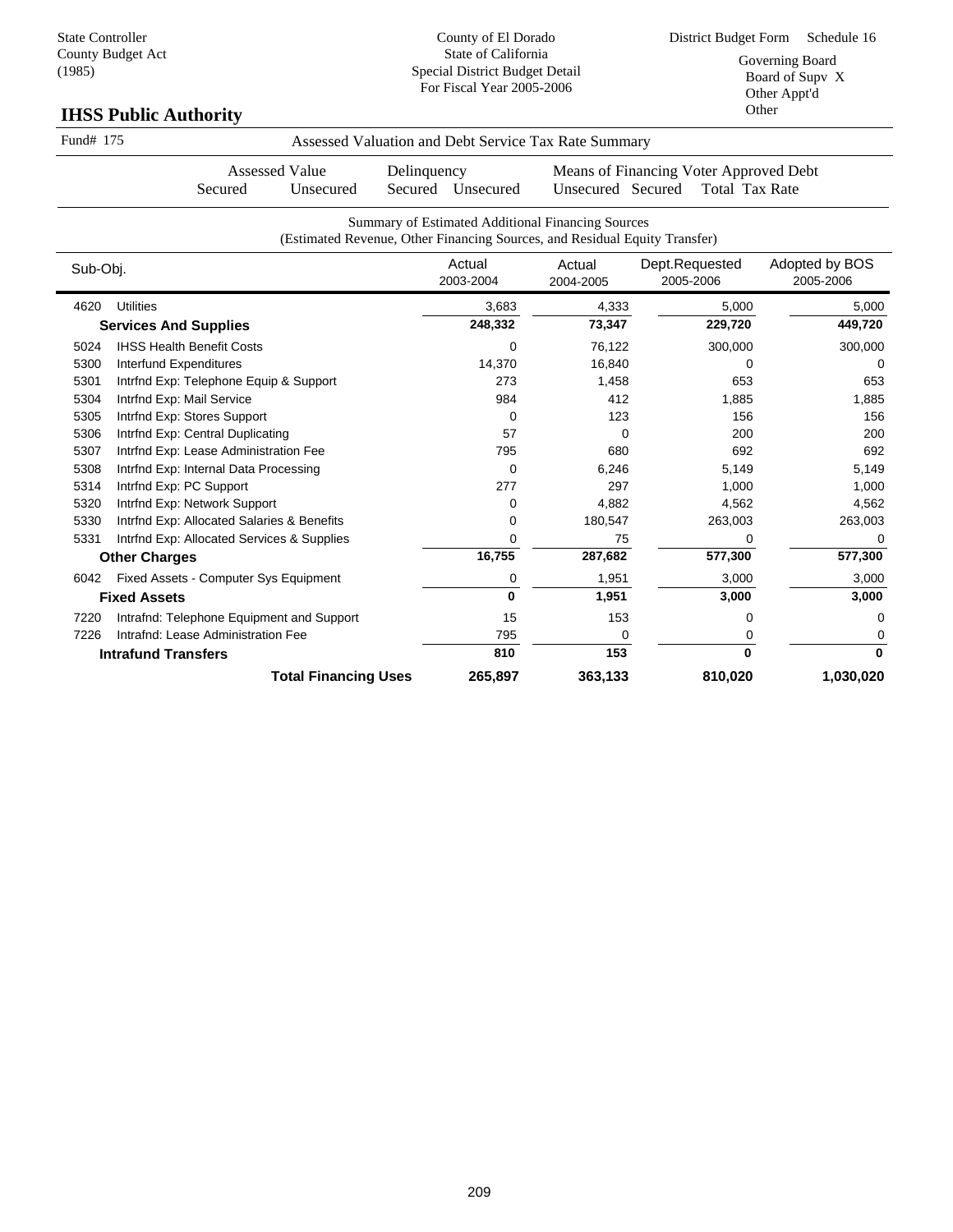# **EDC Public Housing Authority**

| Fund# 176 |                                               | Assessed Valuation and Debt Service Tax Rate Summary |             |                                     |                                                                                                                                 |                                                          |                             |  |
|-----------|-----------------------------------------------|------------------------------------------------------|-------------|-------------------------------------|---------------------------------------------------------------------------------------------------------------------------------|----------------------------------------------------------|-----------------------------|--|
|           | Secured                                       | <b>Assessed Value</b><br>Unsecured                   | Delinquency | Secured Unsecured                   | Unsecured Secured                                                                                                               | Means of Financing Voter Approved Debt<br>Total Tax Rate |                             |  |
|           |                                               |                                                      |             |                                     |                                                                                                                                 |                                                          |                             |  |
|           |                                               |                                                      |             |                                     | Summary of Estimated Additional Financing Sources<br>(Estimated Revenue, Other Financing Sources, and Residual Equity Transfer) |                                                          |                             |  |
| Sub-Obj.  |                                               |                                                      |             | Actual<br>2003-2004                 | Actual<br>2004-2005                                                                                                             | Dept.Requested<br>2005-2006                              | Adopted by BOS<br>2005-2006 |  |
| 0400      | Interest                                      |                                                      |             | 0                                   | 8,620                                                                                                                           | 5,000                                                    | 5,000                       |  |
|           | <b>Revenue From Use Of Money And Property</b> |                                                      |             | 0                                   | 8,620                                                                                                                           | 5,000                                                    | 5,000                       |  |
| 1100      | Federal - Other                               |                                                      |             | 0                                   | 2,680,714                                                                                                                       | 3,245,643                                                | 3,245,643                   |  |
| 1115      | Federal - Housing Assistance Pymnt (HAP)      |                                                      |             | 0                                   | 2,925                                                                                                                           | 3,718                                                    | 3,718                       |  |
|           | Intergovernmental Revenue - Federal           |                                                      |             | 0                                   | 2,683,639                                                                                                                       | 3,249,361                                                | 3,249,361                   |  |
| 1200      | Other - Governmental Agencies                 |                                                      |             | 0                                   | 37,026                                                                                                                          | 137,928                                                  | 137,928                     |  |
|           | <b>Revenue Other Governmental Agencies</b>    |                                                      |             | 0                                   | 37,026                                                                                                                          | 137,928                                                  | 137,928                     |  |
| 1801      | Intrfnd Rev: Telephone Equip & Support        |                                                      |             | 0                                   | 777                                                                                                                             | 0                                                        | 0                           |  |
|           | <b>Charges For Services</b>                   |                                                      |             | $\bf{0}$                            | 777                                                                                                                             | $\bf{0}$                                                 | $\bf{0}$                    |  |
| 1940      | Miscellaneous Revenue                         |                                                      |             | 0                                   | 0                                                                                                                               | 1,000                                                    | 1,000                       |  |
|           | <b>Miscellaneous Revenues</b>                 |                                                      |             | $\bf{0}$                            | $\bf{0}$                                                                                                                        | 1,000                                                    | 1,000                       |  |
| 2020      | <b>Operating Transfers In</b>                 |                                                      |             | 0                                   | 5,852                                                                                                                           | 13,858                                                   | 13,858                      |  |
|           | <b>Other Financing Sources</b>                |                                                      |             | 0                                   | 5,852                                                                                                                           | 13,858                                                   | 13,858                      |  |
|           | <b>Total Financing Sources</b>                |                                                      |             | 0                                   | 2,735,913                                                                                                                       | 3,407,147                                                | 3,407,147                   |  |
|           |                                               |                                                      |             | (Summary of Financial Requirements) |                                                                                                                                 |                                                          |                             |  |
| Sub-Obj.  |                                               |                                                      |             | Actual<br>2003-2004                 | Actual<br>2004-2005                                                                                                             | Dept.Requested<br>2005-2006                              | Adopted by BOS<br>2005-2006 |  |
| 4040      | Telephone Company Vendor Payments             |                                                      |             | 0                                   | 115                                                                                                                             | 240                                                      | 240                         |  |
| 4041      | Cnty Pass thru Telephone Chrges to Depts      |                                                      |             | 0                                   | 153                                                                                                                             | 380                                                      | 380                         |  |
| 4082      | Household Expense - Other                     |                                                      |             | 0                                   | 30                                                                                                                              | 0                                                        | $\mathbf 0$                 |  |
|           |                                               |                                                      |             |                                     |                                                                                                                                 |                                                          |                             |  |

| 4041 | Cnty Pass thru Telephone Chrges to Depts   | 0 | 153       | 380       | 380       |
|------|--------------------------------------------|---|-----------|-----------|-----------|
| 4082 | Household Expense - Other                  | 0 | 30        | 0         | 0         |
| 4100 | Insurance - Premium                        | 0 | 4,975     | 4,296     | 4,296     |
| 4141 | Maintenance - Office Equipment             | O | 0         | 200       | 200       |
| 4160 | Maintenance Vehicles - Service Contract    | 0 | 0         | 600       | 600       |
| 4164 | Maintenance Vehicles - Tires and Tubes     | 0 | 0         | 120       | 120       |
| 4221 | Memberships - Legislative Advocacy         | 0 | 225       | 325       | 325       |
| 4260 | Office Expense                             | 0 | 1,662     | 2,900     | 2,900     |
| 4261 | Postage                                    | 0 | 3,971     | 5,500     | 5,500     |
| 4262 | Software                                   | 0 | 531       | 1,096     | 1,096     |
| 4263 | Subscription / Newspaper / Journals        | 0 | 1,269     | 1,000     | 1,000     |
| 4264 | Books / Manuals                            | 0 | 9         | 1,000     | 1,000     |
| 4300 | Professional and Specialized Services      | 0 | 23,408    | 3,500     | 3,500     |
| 4324 | Medical, Dental and Lab Services           | 0 | 165       | 500       | 500       |
| 4400 | <b>Publication and Legal Notices</b>       | 0 | 14        | 0         | ∩         |
| 4420 | Rents and Leases - Equipment               | 0 | 646       | 684       | 684       |
| 4440 | Rents and Leases- Building/Improvements    | 0 | 2,259,065 | 2,656,875 | 2,656,875 |
| 4461 | Minor Equipment                            | 0 | 204       | 1,068     | 1,068     |
| 4462 | <b>Computer Equipment</b>                  | 0 | 2,788     | 2,400     | 2,400     |
| 4503 | <b>Staff Development</b>                   | 0 | 297       | 5,475     | 5,475     |
| 4520 | Housing Assistance Pymt (HAP) - Rentals    | 0 | 37,026    | 137,928   | 137,928   |
| 4521 | Housing Assist Pymt- Rent Other Cnty       | 0 | 81,330    | 131,800   | 131,800   |
| 4522 | Housing Assist Pymt- Portable Admin Fee    | 0 | 6,062     | 8,390     | 8,390     |
| 4523 | Housing Assist Pymt- Housing Damage Claim  | 0 | $\Omega$  | 1,000     | 1,000     |
| 4524 | Family Self Sufficiency (FSS) Escrow Accnt | 0 | $-14,219$ | 38,820    | 38,820    |
| 4535 | HAP - Utility Reimbursement                |   | 4,049     | 7,000     | 7,000     |
| 4600 | <b>Transportation and Travel</b>           |   | 462       | 2,420     | 2,420     |
| 4602 | Employee - Private Auto Mileage            | 0 | 291       | 300       | 300       |
| 4605 | Vehicle - Rent Or Lease                    | 0 | 1,536     | 1,521     | 1,521     |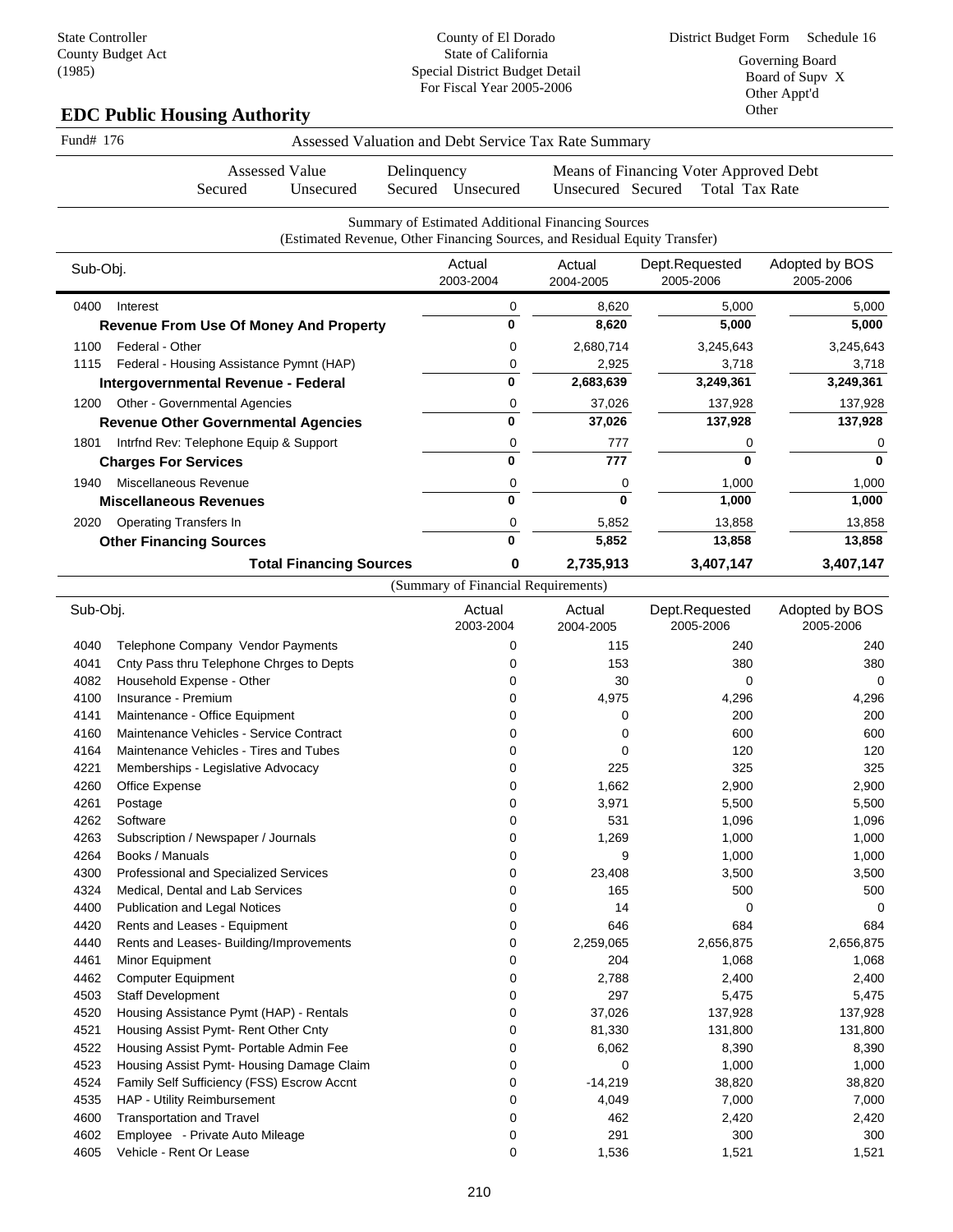# **EDC Public Housing Authority**

| Fund# 176            |                                                          | Assessed Valuation and Debt Service Tax Rate Summary                       |   |                     |                                        |                             |  |  |  |  |  |
|----------------------|----------------------------------------------------------|----------------------------------------------------------------------------|---|---------------------|----------------------------------------|-----------------------------|--|--|--|--|--|
|                      | <b>Assessed Value</b>                                    | Delinquency                                                                |   |                     | Means of Financing Voter Approved Debt |                             |  |  |  |  |  |
|                      | Unsecured<br>Secured                                     | Secured Unsecured                                                          |   | Unsecured Secured   | <b>Total Tax Rate</b>                  |                             |  |  |  |  |  |
|                      | <b>Summary of Estimated Additional Financing Sources</b> |                                                                            |   |                     |                                        |                             |  |  |  |  |  |
|                      |                                                          | (Estimated Revenue, Other Financing Sources, and Residual Equity Transfer) |   |                     |                                        |                             |  |  |  |  |  |
| Sub-Obj.             |                                                          | Actual<br>2003-2004                                                        |   | Actual<br>2004-2005 | Dept.Requested<br>2005-2006            | Adopted by BOS<br>2005-2006 |  |  |  |  |  |
| 4606                 | <b>Fuel Purchases</b>                                    |                                                                            | 0 | 1,195               | 700                                    | 700                         |  |  |  |  |  |
|                      | <b>Services And Supplies</b>                             |                                                                            | 0 | 2,417,257           | 3,018,038                              | 3,018,038                   |  |  |  |  |  |
| 5300                 | Interfund Expenditures                                   |                                                                            | 0 | 17,629              | 0                                      | 0                           |  |  |  |  |  |
| 5301                 | Intrfnd Exp: Telephone Equip & Support                   |                                                                            | 0 | 1,917               | 1,260                                  | 1,260                       |  |  |  |  |  |
| 5304                 | Intrfnd Exp: Mail Service                                |                                                                            | Ω | 1,216               | 0                                      | $\Omega$                    |  |  |  |  |  |
| 5305                 | Intrfnd Exp: Stores Support                              |                                                                            | 0 | 270                 | 0                                      | $\Omega$                    |  |  |  |  |  |
| 5306                 | Intrfnd Exp: Central Duplicating                         |                                                                            | 0 | 492                 | 500                                    | 500                         |  |  |  |  |  |
| 5308                 | Intrfnd Exp: Internal Data Processing                    |                                                                            | 0 | 8,896               | 6,587                                  | 6,587                       |  |  |  |  |  |
| 5314                 | Intrfnd Exp: PC Support                                  |                                                                            | 0 | 1,815               | 2,250                                  | 2,250                       |  |  |  |  |  |
| 5320                 | Intrfnd Exp: Network Support                             |                                                                            | 0 | 6,953               | 5,838                                  | 5,838                       |  |  |  |  |  |
| 5330                 | Intrfnd Exp: Allocated Salaries & Benefits               |                                                                            | 0 | 230,363             | 367,507                                | 367,507                     |  |  |  |  |  |
| 5331                 | Intrind Exp: Allocated Services & Supplies               |                                                                            | 0 | 4,784               | 5,167                                  | 5,167                       |  |  |  |  |  |
| <b>Other Charges</b> |                                                          |                                                                            | 0 | 274,335             | 389,109                                | 389,109                     |  |  |  |  |  |
| 6042                 | Fixed Assets - Computer Sys Equipment                    |                                                                            | 0 | 6,817               | 0                                      | 0                           |  |  |  |  |  |
| <b>Fixed Assets</b>  |                                                          |                                                                            | 0 | 6,817               | $\bf{0}$                               | $\bf{0}$                    |  |  |  |  |  |
|                      | <b>Total Financing Uses</b>                              |                                                                            | 0 | 2,698,409           | 3,407,147                              | 3,407,147                   |  |  |  |  |  |